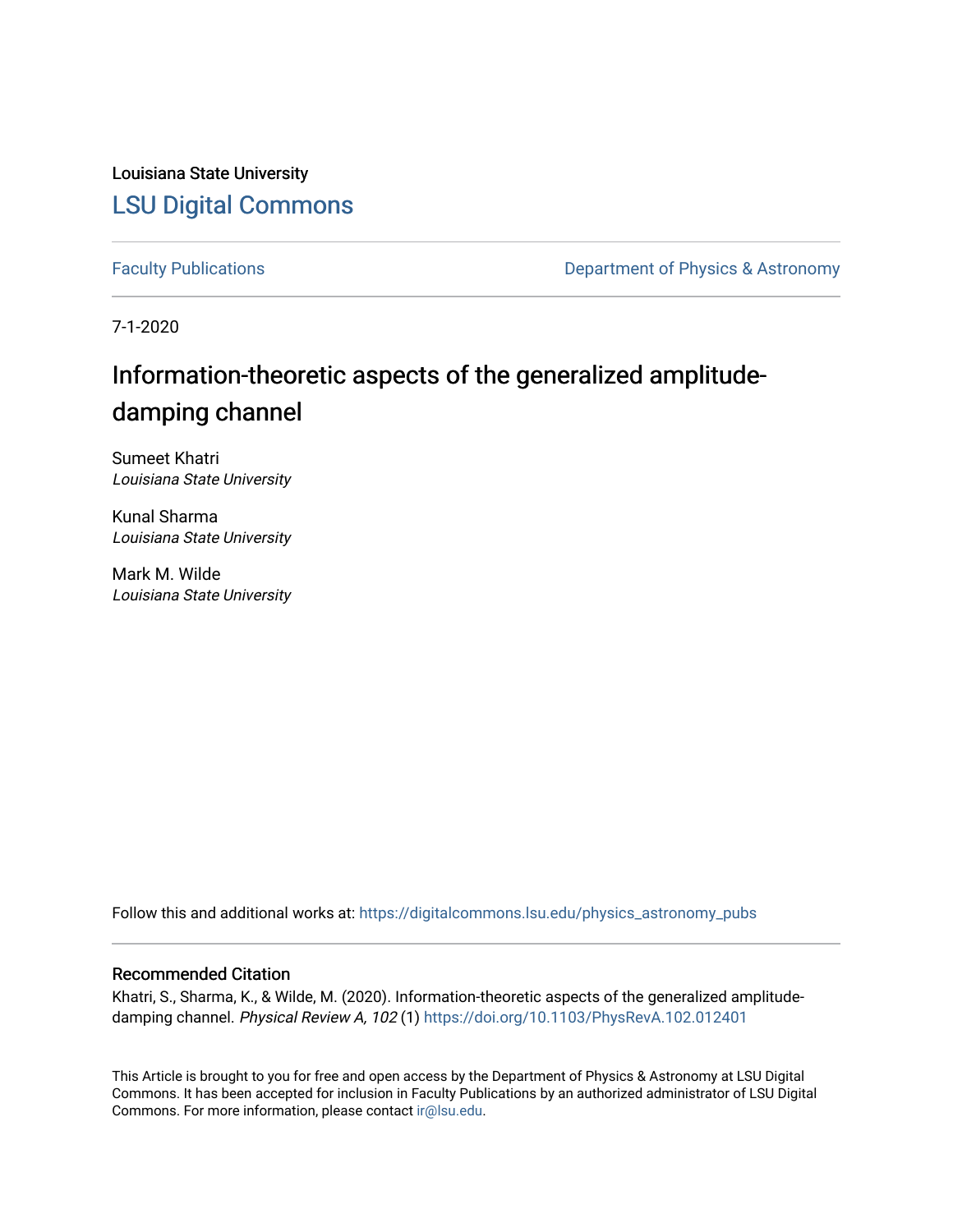# Information-theoretic aspects of the generalized amplitude damping channel

Sumeet Khatri,<sup>1,\*</sup> Kunal Sharma,<sup>1,[†](#page-1-1)</sup> and Mark M. Wilde<sup>1,2</sup>

<sup>1</sup>*Hearne Institute for Theoretical Physics, Department of Physics and Astronomy,*

*Louisiana State University, Baton Rouge, Louisiana 70803, USA*

<sup>2</sup>*Center for Computation and Technology, Louisiana State University, Baton Rouge, Louisiana 70803, USA*

(Dated: July 10, 2020)

The generalized amplitude damping channel (GADC) is one of the sources of noise in superconductingcircuit-based quantum computing. It can be viewed as the qubit analogue of the bosonic thermal channel, and it thus can be used to model lossy processes in the presence of background noise for low-temperature systems. In this work, we provide an information-theoretic study of the GADC. We first determine the parameter range for which the GADC is entanglement breaking and the range for which it is anti-degradable. We then establish several upper bounds on its classical, quantum, and private capacities. These bounds are based on data-processing inequalities and the uniform continuity of information-theoretic quantities, as well as other techniques. Our upper bounds on the quantum capacity of the GADC are tighter than the known upper bound reported recently in [Rosati *et al*., Nat. Commun. 9, 4339 (2018)] for the entire parameter range of the GADC, thus reducing the gap between the lower and upper bounds. We also establish upper bounds on the two-way assisted quantum and private capacities of the GADC. These bounds are based on the squashed entanglement, and they are established by constructing particular squashing channels. We compare these bounds with the max-Rains information bound, the mutual information bound, and another bound based on approximate covariance. For all capacities considered, we find that a large variety of techniques are useful in establishing bounds.

# I. INTRODUCTION

One of the main goals of quantum information theory is to determine the optimal rate of sending information (classical or quantum) through quantum channels [\[1–](#page-29-0)[4\]](#page-29-1). Quantum channels model the noisy evolution that quantum states undergo when they are transmitted via some physical medium.

Depending on the message and the availability of resources, communication protocols over quantum channels can be divided into different categories. In particular, classical communication, entanglement-assisted classical communication, private classical communication, and quantum communication are some of the communication protocols that have been studied in the last few decades (see  $[1-4]$  $[1-4]$  for reviews). The notion of the capacity of a channel defined by Shannon [\[5\]](#page-29-2) can be extended to the quantum domain for these different communication protocols (see Sec. [III A](#page-4-0) for formal definitions).

The optimal rate (capacity) of any communication protocol depends on the properties of the quantum channel. In general, the best characterization of the capacities of a quantum channel is given by an optimization over regularized information quantities over an unbounded number of copies of the channel. Hence, it appears to be generally difficult to calculate the quantum and private capacities of quantum channels [\[6,](#page-30-0) [7\]](#page-30-1) except for a special class of quantum channels that are degradable (see definitions in Sec. [III\)](#page-3-0), in which case the regularized quantities reduce to simpler formulas that are functions of only one copy of the channel [\[8,](#page-30-2) [9\]](#page-30-3). Recently, however, it was shown that one can calculate quantum capacity for some channels that are not degradable [\[10,](#page-30-4) [11\]](#page-30-5). Furthermore, recent progress in estimating and understanding the quantum capacity of low-noise and some other channels has been reported in [\[12–](#page-30-6)[15\]](#page-30-7).

Remarkably, even in the qubit case, very little is known when it comes to exact, computable expressions for the communication capacities of quantum channels. For example, two of the most widely considered noise models in quantum information and communication are the depolarizing channel and the amplitude damping channel. The classical capacity of the qubit depolarizing channel is known  $[16, 17]$  $[16, 17]$  $[16, 17]$ , but its quantum capacity (for its entire parameter range) is not. Similarly, the quantum capacity of the amplitude damping channel is known [\[18\]](#page-30-10), but its classical capacity (for its entire parameter range) is not. These are two of the most significant open problems in quantum Shannon theory.

In general, the difficulty in obtaining exact expressions for the communication capacities of quantum channels has led to a wide body of work on obtaining lower and upper bounds on these quantities. With the recent developments in quantum communication technologies, it is important to study different physically motivated noisy communication processes (quantum channels) and to establish lower and upper bounds on their communication capacities in terms of the channel parameters. Moreover, these communication rates also play a critical role in the context of distributed quantum computing between remote locations and in benchmarking the performance of quantum key distribution and quantum networks.

In this work, we provide an information-theoretic study of the generalized amplitude damping channel (GADC). As the name suggests, the GADC is indeed a generalization of the amplitude damping channel. Specifically, the GADC is a qubit-to-qubit channel, and it models the dynamics of a twolevel system in contact with a thermal bath at non-zero temperature. It can be used to describe the  $T_1$  relaxation process due to the coupling of spins to a system that is in thermal equilibrium at a temperature higher than the spin temperature [\[19–](#page-30-11)[21\]](#page-30-12). The GADC is also one of the sources of noise

<span id="page-1-0"></span><sup>∗</sup> [skhatr5@lsu.edu](mailto:skhatr5@lsu.edu)

<span id="page-1-1"></span><sup>†</sup> [ksharm7@lsu.edu](mailto:ksharm7@lsu.edu)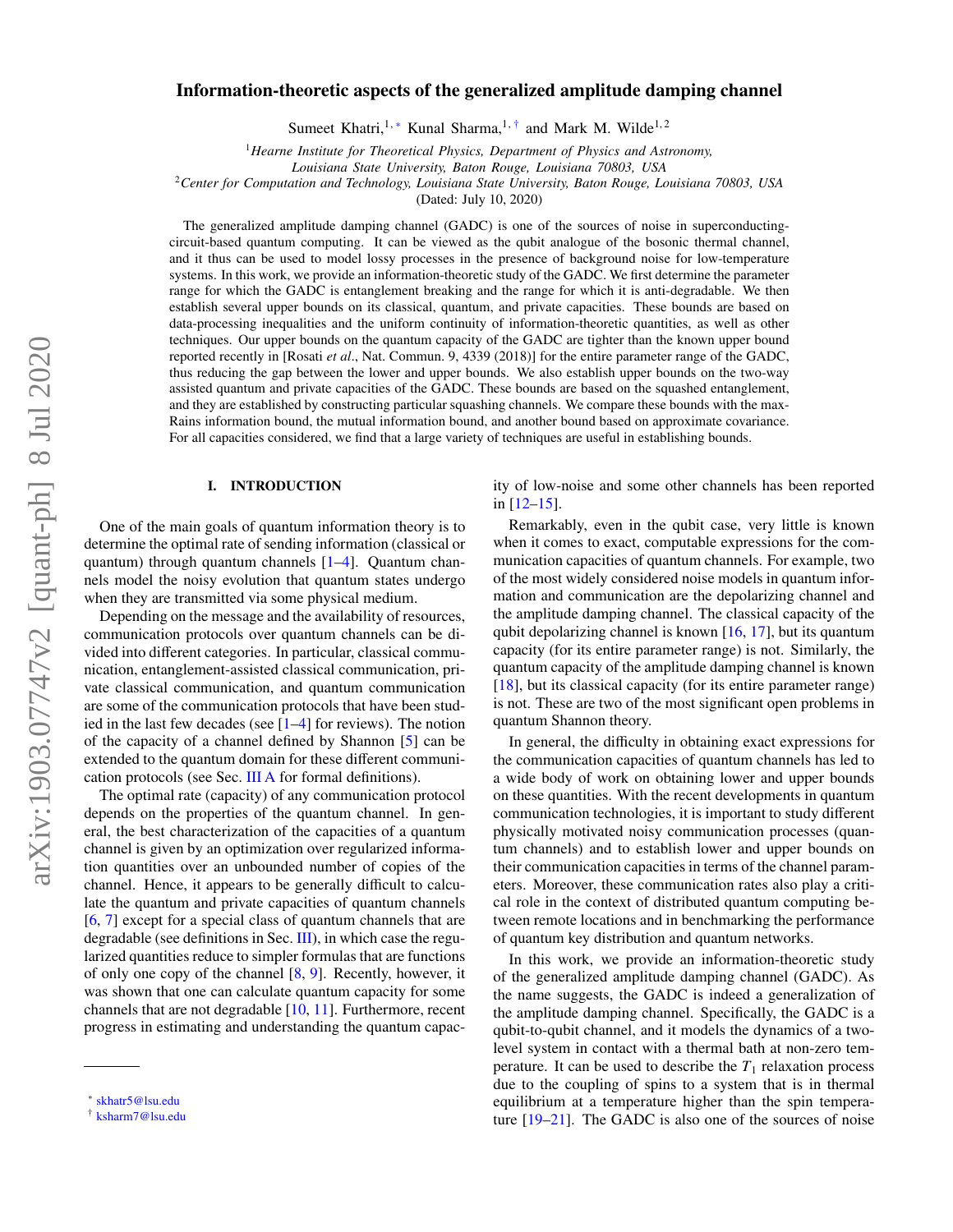in superconducting-circuit-based quantum computing [\[22\]](#page-30-13). It can additionally be used to characterize losses in linear optical systems in the presence of low-temperature background noise [\[23\]](#page-30-14). In the case that the thermal bath is at zero temperature, the GADC reduces to the amplitude damping channel, which arises naturally as a noise model in spin chains [\[18,](#page-30-10) [24\]](#page-30-15).

The GADC can be thought of as the qubit analogue of the bosonic thermal channel, which is used to model loss in quantum optical systems and is particularly relevant in the context of communication through optical fibers or free space [\[25–](#page-30-16) [27\]](#page-30-17). Moreover, in the context of private communication, tampering by an eavesdropper can be modeled as the excess noise realized by a thermal channel [\[28,](#page-30-18) [29\]](#page-30-19). A lower bound on the quantum capacity of a bosonic Gaussian thermal channel was proposed in [\[30\]](#page-30-20). Recently, several upper bounds on the energy-constrained quantum and private capacities of a thermal channel have been established in [\[31\]](#page-30-21) (see also [\[32\]](#page-30-22) in the context of lower and upper bounds on the energy-constrained quantum capacity). Moreover, the unconstrained quantum capacity of a thermal channel has been studied in [\[31–](#page-30-21)[35\]](#page-30-23). However, the communication capacities of a qubit thermal channel, i.e., the GADC, have not been studied extensively.

Some prior works have established bounds on the various capacities of the GADC. Since it is not a degradable channel for nearly all parameter values, determining its quantum capacity exactly appears to be a difficult task. It is worth noting, however, that it is degradable in the special case that it reduces to the amplitude damping channel, and thus the quantum and private capacities of the amplitude damping channel are simply given by its coherent information [\[18\]](#page-30-10), due to the additivity of the coherent and private information for degradable channels [\[8,](#page-30-2) [9\]](#page-30-3). An upper bound on the quantum capacity of the GADC in general was established in [\[34\]](#page-30-24) by using the notion of weak degradability. Furthermore, lower and upper bounds on the classical capacity of the GADC have been established in  $[36]$  (see also  $[37]$ ). In  $[38]$ , the mutual information of the GADC was calculated, thus establishing its entanglement-assisted classical capacity [\[39–](#page-30-28)[41\]](#page-31-0), which is in turn an upper bound on its unassisted classical capacity. In general, half the mutual information of a quantum channel is an upper bound on its two-way assisted quantum and private capacities  $[42-44]$  $[42-44]$ . Thus, one can infer from  $[38]$  and  $[42-44]$ an upper bound on the two-way assisted quantum and private capacities of the GADC.

# II. SUMMARY OF RESULTS

In this paper, we study the GADC in detail by first deriving its intrinsic information-theoretic properties, such as necessary and sufficient conditions for entanglement breakability [\[45\]](#page-31-3) and anti-degradability [\[46\]](#page-31-4). We then consider several upper bounds on the classical, quantum, and private capacities of the GADC; see Table [I](#page-3-1) for a summary.

We start with the classical capacity of the GADC. A first upper bound, known as  $C_{\beta}$ , is based on the no-signalling and PPT-preserving codes for classical communication over a quantum channel [\[47\]](#page-31-5). In particular, we find an analytical expression for  $C_\beta$  of the GADC that depends only on the channel parameters. Another upper bound from [\[47\]](#page-31-5) on the classical capacity of any quantum channel is the quantity  $C_{\zeta}$ . We prove that  $C_{\zeta} = C_{\beta}$  for the GADC. Two other upper bounds on the classical capacity of the GADC are established by using the notion of *ε*-entanglement-breakability and *ε*-covariance [\[48\]](#page-31-6). We also compare these upper bounds with the entanglementassisted classical capacity upper bound for the GADC [\[38\]](#page-30-27).

We employ a variety of techniques to establish upper bounds on the quantum and private capacities of the GADC. The first four upper bounds are established, related to the approach of [\[49,](#page-31-7) [50\]](#page-31-8) (see [\[31,](#page-30-21) [32,](#page-30-22) [34\]](#page-30-24) for bosonic channels), by decomposing any GADC into a serial concatenation of two amplitude damping channels. Since the quantum capacity of an amplitude damping channel is known [\[18\]](#page-30-10), upper bounds on the quantum capacity of the GADC follow from the data processing property [\[56\]](#page-31-9) of the coherent information of a quantum channel. We call these bounds the "data-processing bounds." We also consider three other upper bounds by using the notion of approximate degradability and anti-degradability, recently developed in [\[51\]](#page-31-10). We call these bounds the "ε-degradable bound", "ε-close-degradable bound," and "ε-anti-degradable bound." We finally employ the Rains information strong converse upper bound from [\[52\]](#page-31-11) and the relative entropy of entanglement strong converse upper bound from [\[35\]](#page-30-23) in order to bound the quantum and private capacities of the GADC, respectively.

We compare these upper bounds on the quantum capacity of the GADC with the known coherent information lower bound, and we find that for certain parameter values, the gap between the lower bound and the upper bounds is relatively small. Moreover, we compare these upper bounds with the upper bound established in [\[34\]](#page-30-24), and we find that two of our data-processing upper bounds are tighter than the bound in [\[34\]](#page-30-24) for all parameter values of the channel. Furthermore, the strong converse bounds from [\[35,](#page-30-23) [52\]](#page-31-11) can be even tighter for certain parameter values.

We also consider four different upper bounds on the twoway assisted (i.e., feedback-assisted) quantum and private capacities of the GADC. The first two upper bounds are based on the fact that the squashed entanglement of a quantum channel is an upper bound on the two-way assisted quantum and private capacities of any channel [\[42,](#page-31-1) [43,](#page-31-12) [57\]](#page-31-13). For the third upper bound, we employ the max-Rains information [\[58,](#page-31-14) [59\]](#page-31-15) and the max-relative entropy of entanglement [\[60\]](#page-31-16), which are known to be upper bounds on the two-way assisted quantum [\[54\]](#page-31-17) and private [\[60\]](#page-31-16) capacities, respectively, for any quantum channel. In fact, for this third upper bound, we have found an analytical expression that establishes that the max-Rains information and max-relative entropy of entanglement are equal for the GADC. We found this analytical expression by analytically solving the semi-definite programs associated to max-Rains information and max-relative entropy of entanglement. The fourth upper bound is based on the notion of approximate covariance. A comparison of these four upper bounds with the mutual information upper bound leads to the conclusion that all four upper bounds are significantly tighter than the mutual information upper bound.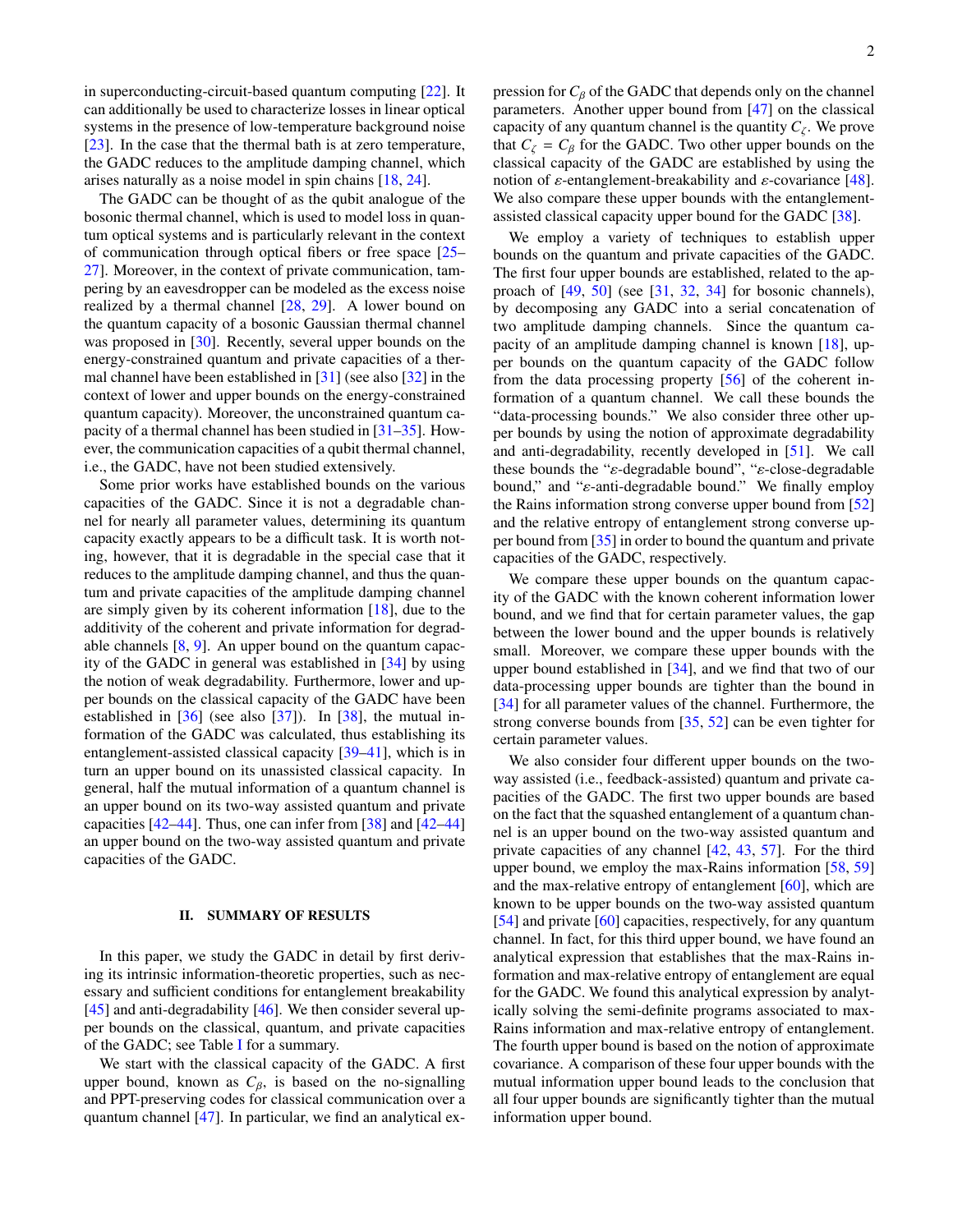| Capacity                       | Lower Bounds                                                          | <b>Upper Bounds</b>                                                |                                                  |
|--------------------------------|-----------------------------------------------------------------------|--------------------------------------------------------------------|--------------------------------------------------|
|                                |                                                                       | Quantity                                                           | Technique                                        |
| Classical                      | $\chi$<br>Holevo Information<br>(Eq. (131))                           | $C_{\beta}$ (Eq. (148))                                            | No-signalling and PPT-preserving codes [47]      |
|                                |                                                                       | $C_{\text{cov}}^{\text{UB}}$ (Eq. (137))                           | Approximate covariance [48]                      |
|                                |                                                                       | $C_{\text{FB}}^{\text{UB}}$ (Eq. (136))                            | Approximate entanglement-breakability [48]       |
|                                |                                                                       | $C_{\text{Fil}}^{\text{UB}}$ (Eq. (149))                           | Approximate unitality [36, 37]                   |
|                                |                                                                       | $C_F$ (Eq. (152))                                                  | Entanglement-assisted classical capacity [39–41] |
| Quantum                        | $I_{c}$<br><b>Coherent Information</b><br>(Eq. (177))                 | $Q_{\text{DP},1-4}^{\text{UB}}$ (Eq. (165)–(168))                  | Data processing $[49, 50]$                       |
|                                |                                                                       | $Q_{\text{deg},1-2}^{\text{UB}}$ (Eq. (169), (171))                | Approximate degradability [51]                   |
|                                |                                                                       | $Q_{\text{a-deg}}^{\text{UB}}$ (Eq. (174))                         | Approximate anti-degradability [51]              |
|                                |                                                                       | $Q_{\text{Rains}}^{\text{UB}}$ (Eq. (175))                         | PPT-preserving codes [52]                        |
|                                |                                                                       | $Q_{\rm RMG}^{\rm UB}$ (Eq. (180))                                 | Degradability and data processing [34]           |
| Two-Way<br>Assisted<br>Quantum | $I_{c}$<br><b>Coherent Information</b><br>(Eq. (177))                 | $Q_{\text{MI}}^{\leftrightarrow, \text{UB}}$ (Eq. (189))           | One-half mutual information [42–44]              |
|                                |                                                                       | $Q_{\text{sq,1-2}}^{\leftrightarrow,\text{UB}}$ (Eq. (190), (192)) | Squashed entanglement [44, 53]                   |
|                                | $I_{\rm rc}$<br><b>Reverse Coherent</b><br>Information<br>(Eq. (204)) | $Q_{\text{max-Rains}}^{\leftrightarrow, \text{UB}}$ (Eq. (207))    | PPT-preserving assisted codes [54]               |
|                                |                                                                       | $Q_{\rm cov}^{\leftrightarrow, \text{UB}}$ (Eq. (208))             | Approximate covariance [55]                      |

<span id="page-3-1"></span>TABLE I. Summary of the lower and upper bounds on the classical, quantum, and two-way assisted quantum capacities of the GADC that we consider in this work. The classical capacity upper bounds are established in Sec. [VI.](#page-12-3) The quantum and private capacity upper bounds are established in Sec. [VII.](#page-14-1) The two-way assisted quantum and private capacities are established in Sec. [VIII.](#page-17-0) We obtain analytic expressions for the quantities  $C_\beta$  (Proposition [6\)](#page-13-2),  $Q_{\text{max-Rains}}^{\leftrightarrow,UB}$  (Proposition [10\)](#page-19-3), and  $Q_{\text{cov}}^{\leftrightarrow,UB}$  in this work.

The rest of the paper is structured as follows. We begin by summarizing relevant definitions and prior results in Sec. [III.](#page-3-0) We derive necessary and sufficient conditions for entanglement breakability and anti-degradability of the GADC in Sec. [IV](#page-10-0) and Sec. [V,](#page-11-0) respectively. We then establish several upper bounds on the classical capacity and the quantum capacity of the GADC in Sec. [VI](#page-12-3) and Sec. [VII,](#page-14-1) respectively. In Sec. [VIII,](#page-17-0) we establish several upper bounds on the two-way assisted quantum and private capacities of the GADC. Finally, we summarize our results and conclude in Sec. [IX.](#page-21-0)

All codes in Mathematica, Matlab, and Python used to assist with the analytical derivations, numerical computations, and the creation of plots are available as ancillary files with the arXiv posting of this paper [\[61\]](#page-31-20). The Mathematica files contain the code used in the proofs of [\(107\)](#page-11-1), Proposition [6,](#page-13-2) Proposition [10,](#page-19-3) and [\(218\)](#page-20-0). The Matlab and Python files have been used to compute all the bounds stated in the paper, and the plots have been generated in the included Jupyter notebooks using Python.

## <span id="page-3-0"></span>III. PRELIMINARIES

In this section, we review some definitions and prior results relevant for the rest of the paper. We point readers to [\[1–](#page-29-0)[4\]](#page-29-1) for details and further background.

Let  $H$  denote a finite-dimensional Hilbert space. The tensor product of two Hilbert spaces  $\mathcal{H}_A$  and  $\mathcal{H}_B$  corresponding to the quantum systems *A* and *B* is denoted by  $\mathcal{H}_{AB} \equiv \mathcal{H}_A \otimes \mathcal{H}_B$ . We let  $d_A$  denote the dimension of  $H_A$ . Let  $D(H)$  denote the set of density operators (positive semi-definite operators with unit trace) acting on a Hilbert space H. An extension of a state  $\rho_A \in D(\mathcal{H}_A)$  is some state  $\rho_{RA} \in D(\mathcal{H}_R \otimes \mathcal{H}_A)$  such that  $Tr_R[\rho_{RA}] = \rho_A$ . Similarly, a purification of a state  $\rho_A \in D(\mathcal{H}_A)$ is some pure state  $|\phi\rangle_{RA} \in \mathcal{H}_R \otimes \mathcal{H}_A$  such that  $Tr_R[|\phi\rangle\langle\phi|_{RA}] =$  $\rho_A$ .

The quantum entropy of a quantum state  $\rho \in D(\mathcal{H})$  is defined as  $H(\rho) = -\text{Tr}[\rho \log_2 \rho]$ . The binary entropy  $h_2(x)$  is defined for  $x \in [0, 1]$  as

$$
h_2(x) \equiv -x \log_2(x) - (1 - x) \log_2(1 - x). \tag{1}
$$

Moreover, throughout the paper we use the bosonic entropy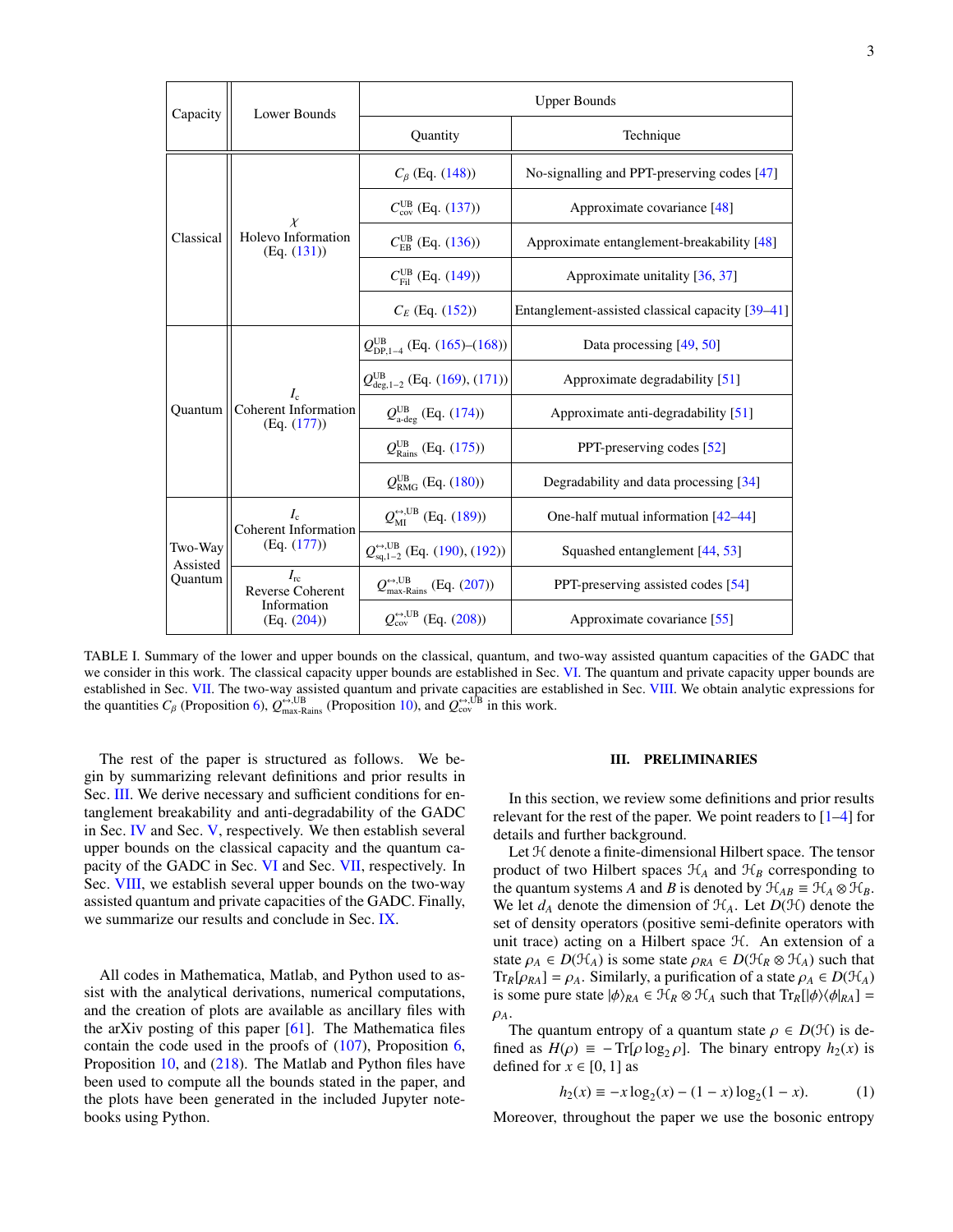$g(x)$  for  $x \geq 0$ :

$$
g(x) \equiv (1+x)\log_2(1+x) - x\log_2 x \tag{2}
$$

$$
= (1+x)h_2\left(\frac{x}{1+x}\right). \tag{3}
$$

The quantum mutual information of a bipartite state  $\rho_{AB} \in$  $D(\mathcal{H}_A \otimes \mathcal{H}_B)$  is defined as

$$
I(A;B)_{\rho} \equiv H(\rho_A) + H(\rho_B) - H(\rho_{AB}). \tag{4}
$$

Let  $L(\mathcal{H})$  denote the space of linear operators acting on  $\mathcal{H}$ . Quantum channels are completely positive and trace preserving maps from  $L(\mathcal{H}_A)$  to  $L(\mathcal{H}_B)$  and denoted by  $\mathcal{N}_{A\rightarrow B}$ . An isometric extension or Stinespring dilation  $U : \mathcal{H}_A \to \mathcal{H}_B \otimes \mathcal{H}_E$ of a quantum channel  $N_{A\rightarrow B}$  is a linear isometry such that for all  $\rho_A \in L(\mathcal{H}_A)$ , the following holds:  $Tr_E[U\rho_A U^{\dagger}] =$  $N(\rho_A)$ . A complementary channel  $N^c_{A\to E}$  of  $N_{A\to B}$  is defined as  $N_{A\rightarrow E}^{c}(\rho_{A}) = Tr_{B}[U\rho_{A}U^{\dagger}]$ . The Choi state of a quantum channel  $N_{A\rightarrow B}$  is given by

$$
\rho_{AB}^{\mathcal{N}} \equiv (\mathrm{id}_A \otimes \mathcal{N}_{A' \to B}) (\Phi_{AA'}^+), \tag{5}
$$

where  $\Phi_{AA'}^+$  denotes the maximally entangled state, i.e.,

$$
\Phi_{AA'}^+ \equiv \frac{1}{d_A} \sum_{i,i'=1}^{d_A} |i\rangle\langle i'|_A \otimes |i\rangle\langle i'|_{A'}.\tag{6}
$$

We let

$$
\Gamma_{AB}^{\mathcal{N}} \equiv d_A \rho_{AB}^{\mathcal{N}} \tag{7}
$$

denote the Choi matrix of the channel N.

According to the Choi-Kraus theorem, the action of a quantum channel  $\mathcal{N}_{A\rightarrow B}$  on any  $X_A \in L(\mathcal{H}_A)$  can be represented in the following way:

$$
\mathcal{N}_{A \to B}(X_A) = \sum_{i=1}^r V_i X_A V_i^{\dagger} , \qquad (8)
$$

where the so-called Kraus operators  $V_i$ :  $\mathcal{H}_A \rightarrow \mathcal{H}_B$ ,  $i \in$  $\{1, \ldots, r\}$ , satisfy  $\sum_{i=1}^r V_i^{\dagger} V_i = \mathbb{1}_A$ , and *r* need not exceed  $d_A d_B$ , with a minimal choice being  $r = \text{rank}(\Gamma^N_{AB})$ .

A quantum channel  $N_{A\rightarrow B}$  is entanglement breaking if the Choi state as in  $(5)$  of the channel is separable  $[45]$ .

A quantum channel  $N_{A\rightarrow B}$  is called *degradable* if there exists a channel  $\mathcal{D}_{B\to E}$  such that

$$
(\mathcal{D}_{B \to E} \circ \mathcal{N}_{A \to B})(X_A) = \mathcal{N}_{A \to E}^c(X_A), \tag{9}
$$

for all  $X_A \in L(\mathcal{H}_A)$  [\[8\]](#page-30-2). A channel  $\mathcal{N}_{A\rightarrow B}$  is called *antidegradable* if its complementary channel  $\mathcal{N}_{A\to E}^c$  is degradable, i.e., if there exists a channel  $\mathcal{E}_{E\rightarrow B}$  such that

<span id="page-4-4"></span>
$$
(\mathcal{E}_{E \to B} \circ \mathcal{N}_{A \to E}^c)(X_A) = \mathcal{N}_{A \to B}(X_A)
$$
 (10)

for all  $X_A \in L(\mathcal{H}_A)$  [\[46\]](#page-31-4).

For any Hermiticity-preserving map  $\mathcal{M}_{A\rightarrow B}$ , its diamond norm  $\|\mathcal{M}\|_{\diamond}$  is defined as [\[62\]](#page-31-21)

<span id="page-4-7"></span>
$$
\|\mathcal{M}\|_{\diamond} = \max_{\psi_{RA}} \|\mathcal{M}_{A \to B}(\psi_{RA})\|_{1},\tag{11}
$$

where the optimization is over all pure states  $\psi_{RA}$ , with the dimension of the reference system *R* equal to the dimension of *A*, and  $||X||_1$  denotes the trace norm of the matrix *X*, which is defined as the sum of the singular values of *X*.

# <span id="page-4-0"></span>A. Capacities of quantum channels

For any quantum channel  $N$ , its classical capacity  $C(N)$  is defined to be the highest rate at which classical information can be sent over many uses of the channel with an error probability that converges to zero as the number of channel uses increases. It holds that [\[63](#page-31-22)[–65\]](#page-31-23)

<span id="page-4-6"></span>
$$
C(\mathcal{N}) = \lim_{n \to \infty} \frac{1}{n} \chi(\mathcal{N}^{\otimes n}),\tag{12}
$$

where  $\chi(\mathcal{N})$  is the Holevo information of the channel  $\mathcal{N}$ , which is defined as

<span id="page-4-5"></span>
$$
\chi(\mathcal{N}) = \max_{\rho_{XA}} I(X; B)_{\omega},\tag{13}
$$

<span id="page-4-1"></span>where  $\omega_{XB} = \mathcal{N}_{A\rightarrow B}(\rho_{XA})$ , and the maximization is with respect to all classical-quantum states, i.e., states of the form

<span id="page-4-3"></span>
$$
\rho_{XA} \equiv \sum_{x} p_X(x) |x\rangle\langle x|_X \otimes \rho_A^x. \tag{14}
$$

For any quantum channel N, its quantum capacity  $Q(N)$  is defined to be the highest rate at which quantum information can be sent over many uses of the channel with a fidelity that converges to one as the number of channel uses increases. It has been shown [\[56,](#page-31-9) [66–](#page-31-24)[71\]](#page-31-25) that

$$
Q(\mathcal{N}) = \lim_{n \to \infty} \frac{1}{n} I_c(\mathcal{N}^{\otimes n}),
$$
 (15)

where the function  $I_c$  is the channel coherent information, which is defined for any quantum channel  $N$  as

<span id="page-4-2"></span>
$$
I_{c}(\mathcal{N}) \equiv \max_{\rho} I_{c}(\rho, \mathcal{N}), \tag{16}
$$

where  $\rho \in D(\mathcal{H})$ , and

$$
I_{c}(\rho, \mathcal{N}) \equiv H(\mathcal{N}(\rho)) - H(\mathcal{N}^{c}(\rho)).
$$
 (17)

If the channel  $N$  is anti-degradable [\[46\]](#page-31-4), then its coherent information in [\(16\)](#page-4-2) vanishes, which means that anti-degradable channels have zero quantum capacity.

The private capacity  $P(N)$  of a quantum channel N is defined to be the maximum rate at which a sender can reliably communicate classical messages to a receiver by using the channel many times, such that the environment of the channel obtains negligible information about the transmitted message. The private capacity  $P(N)$  is equal to the regularized private information of the channel  $N$  [\[71,](#page-31-25) [72\]](#page-31-26), i.e.,

$$
P(\mathcal{N}) = \lim_{n \to \infty} \frac{1}{n} P^{(1)}(\mathcal{N}^{\otimes n}), \qquad (18)
$$

where the private information of the channel is defined as

$$
P^{(1)}(\mathcal{N}) \equiv \max_{\rho_{XA}} \left[ I(X;B)_{\omega} - I(X;E)_{\omega} \right]. \tag{19}
$$

The maximization here is with respect to all states  $\rho_{XA}$  as in [\(14\)](#page-4-3), and  $\omega_{XABE} = \mathcal{U}_{A \to BE}^{\mathcal{N}}(\rho_{XA})$ , with  $\mathcal{U}_{A \to BE}^{\mathcal{N}}$  being an isometric channel extending N.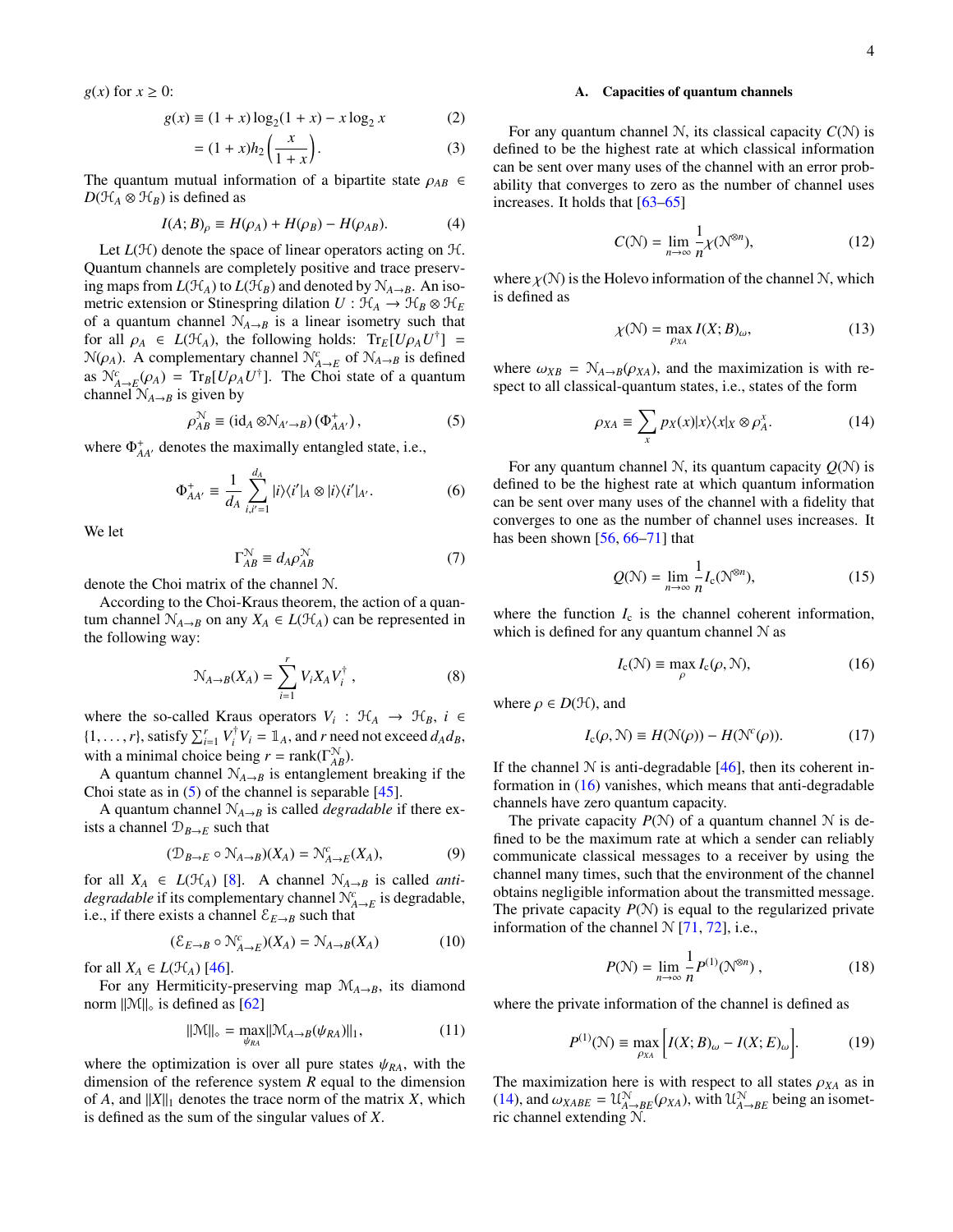In general, the quantum and private capacities of a channel N are related as follows [\[71\]](#page-31-25):

<span id="page-5-6"></span>
$$
Q(\mathcal{N}) \le P(\mathcal{N}).\tag{20}
$$

For degradable channels  $N$  and  $M$ , the coherent information is known to be additive  $[8]$  in the following sense:

$$
I_{c}(\mathcal{N}\otimes\mathcal{M})=I_{c}(\mathcal{N})+I_{c}(\mathcal{M}).
$$
\n(21)

Moreover, the private information of a degradable channel is equal to its coherent information [\[9\]](#page-30-3). Therefore, both the quantum and private capacities of a degradable channel are given by its coherent information.

Two-way assisted communication capacities are defined as the highest achievable rate of communication for protocols involving local operations by the sender and receiver and classical communication in both directions between the sender and receiver [\[73,](#page-31-27) [74\]](#page-31-28) (see also [\[42\]](#page-31-1)). We denote the two-way assisted quantum and private capacities of a quantum channel N by  $Q^{\leftrightarrow}(\mathcal{N})$  and  $P^{\leftrightarrow}(\mathcal{N})$ , respectively. As in the unassisted case, we have that  $Q^{\leftrightarrow}(\mathcal{N}) \le P^{\leftrightarrow}(\mathcal{N})$  for all quantum channels  $\mathcal{N}$ .

Since any one-way, or unassisted, communication protocol is a special case of a two-way assisted communication protocol, we immediately have the coherent information lower bound  $Q^{\leftrightarrow}(\mathcal{N}) \geq I_c(\mathcal{N})$ . Another known lower bound is the reverse coherent information [\[75](#page-31-29)[–77\]](#page-31-30), which is defined as

<span id="page-5-0"></span>
$$
I_{\rm rc}(\mathcal{N}) \equiv \max_{\rho} I_{\rm rc}(\rho, \mathcal{N}),\tag{22}
$$

where

$$
I_{\rm rc}(\rho, \mathcal{N}) \equiv H(\rho) - H(\mathcal{N}^c(\rho)).\tag{23}
$$

The reverse coherent information as in [\(22\)](#page-5-0) was defined in  $[75]$  and shown in  $[75, 76]$  $[75, 76]$  $[75, 76]$  to be a lower bound on the twoway assisted quantum capacity. It was proven to be additive in [\[77\]](#page-31-30), and concavity in the input state  $\rho$  was shown in [\[2,](#page-29-3) Eq. (8.48)].

#### <span id="page-5-5"></span>B. Bounds on the capacities of quantum channels

In this section, we recall several different techniques for placing upper bounds on the communication capacities of a quantum channel that we use throughout the rest of the paper.

#### *1. Data-processing upper bounds*

Let  $N \circ M$  denote the serial concatenation of two quantum channels N and M. Upper bounds on the quantum capacity of the channel  $N \circ M$  can be established as follows [\[49,](#page-31-7) [50\]](#page-31-8):

$$
Q(\mathcal{N} \circ \mathcal{M}) \le Q(\mathcal{M}),\tag{24}
$$

$$
Q(\mathcal{N} \circ \mathcal{M}) \le Q(\mathcal{N}).\tag{25}
$$

The first inequality follows from definitions and the quantum data processing inequality. The second inequality is a consequence of the following argument: consider an arbitrary encoding and decoding scheme for quantum communication over the channel N◦M. Then this encoding, followed by many uses of the channel M, can be considered as an encoding for the channel N. Since the quantum capacity of the channel N involves an optimization over all such encodings, the desired inequality follows.

By similar reasoning as above, we can conclude analogous data-processing upper bounds for the private capacity and the classical capacity:

<span id="page-5-10"></span><span id="page-5-9"></span>
$$
P(\mathcal{N} \circ \mathcal{M}) \le P(\mathcal{M}),\tag{26}
$$

$$
P(\mathcal{N} \circ \mathcal{M}) \le P(\mathcal{N}),\tag{27}
$$

$$
C(\mathcal{N} \circ \mathcal{M}) \le C(\mathcal{M}),\tag{28}
$$

$$
C(\mathcal{N} \circ \mathcal{M}) \le C(\mathcal{N}).\tag{29}
$$

# <span id="page-5-1"></span>*2. Classical capacity upper bounds via approximate entanglement breakability and approximate covariance*

Upper bounds on the classical capacity of any quantum channel have been obtained using the notions of approximate entanglement-breakability and approximate covariance of channels [\[48\]](#page-31-6). We now summarize these results. All of these results, as well as their proofs, can be found in [\[48\]](#page-31-6).

A quantum channel  $N$  is called  $\varepsilon$ -entanglement-breaking if there exists an entanglement-breaking channel M such that  $\frac{1}{2} \|\mathcal{N} - \mathcal{M}\|_{\diamond} \leq \varepsilon$ . We let

<span id="page-5-4"></span>
$$
\varepsilon_{\text{EB}}(\mathcal{N}) \equiv \min_{\mathcal{M}} \left\{ \frac{1}{2} ||\mathcal{N} - \mathcal{M}||_{\diamond} : \mathcal{M} \text{ entanglement breaking} \right\}
$$
(30)

denote the smallest  $\varepsilon$  such that  $N$  is  $\varepsilon$ -entanglement-breaking. For qubit-to-qubit channels, the entanglement-breaking parameter  $\varepsilon_{EB}(\mathcal{N})$  can be calculated by means of a semi-definite program [\[48,](#page-31-6) Lemma III.8]. We suppress the channel dependence on  $\varepsilon_{\text{EB}}$  if the channel is understood from the context.

For any  $\varepsilon$ -entanglement-breaking channel  $\mathcal{N}$ , the following upper bound on the classical capacity  $C(N)$  holds  $[48, \text{Corol-}$  $[48, \text{Corol-}$ lary III.7]:

<span id="page-5-3"></span>
$$
C(\mathcal{N}) \le \chi(\mathcal{M}) + 2\varepsilon \log_2 d_B + g(\varepsilon),\tag{31}
$$

where M is the entanglement-breaking channel such that  $\varepsilon =$  $\frac{1}{2} \|\mathcal{N} - \mathcal{M}\|_{\diamond}.$ 

We now define the notion of approximate covariance of a quantum channel  $\mathcal{N}_{A\rightarrow B}$ . Let *G* be a finite group with a unitary representation  ${U_A(g)}_{g \in G}$  on the input system *A* and a unitary representation  ${V_B(g)}_{g \in G}$  on the output system *B*. The socalled twirled channel  $\mathcal{N}_{A\rightarrow B}^G$  is defined as

<span id="page-5-2"></span>
$$
\mathcal{N}_{A\to B}^G(\cdot) \equiv \frac{1}{|G|} \sum_{g\in G} V_B(g)^\dagger \mathcal{N}_{A\to B} (U_A(g)(\cdot) U_A(g)^\dagger) V_B(g). \tag{32}
$$

<span id="page-5-8"></span><span id="page-5-7"></span>Note that the twirled channel  $N_{A\rightarrow B}^G$  can be realized by means of a generalized teleportation protocol [\[55,](#page-31-19) Appendix B]. By construction, this channel is covariant with respect to the representations  ${U_A(g)}_{g \in G}$  and  ${V_B(g)}_{g \in G}$ , meaning that

$$
\mathcal{N}_{A\to B}^G (U_A(g)\rho_A U_A(g)^{\dagger}) = V_B(g)\mathcal{N}_{A\to B}^G(\rho_A) V_B(g)^{\dagger}
$$
 (33)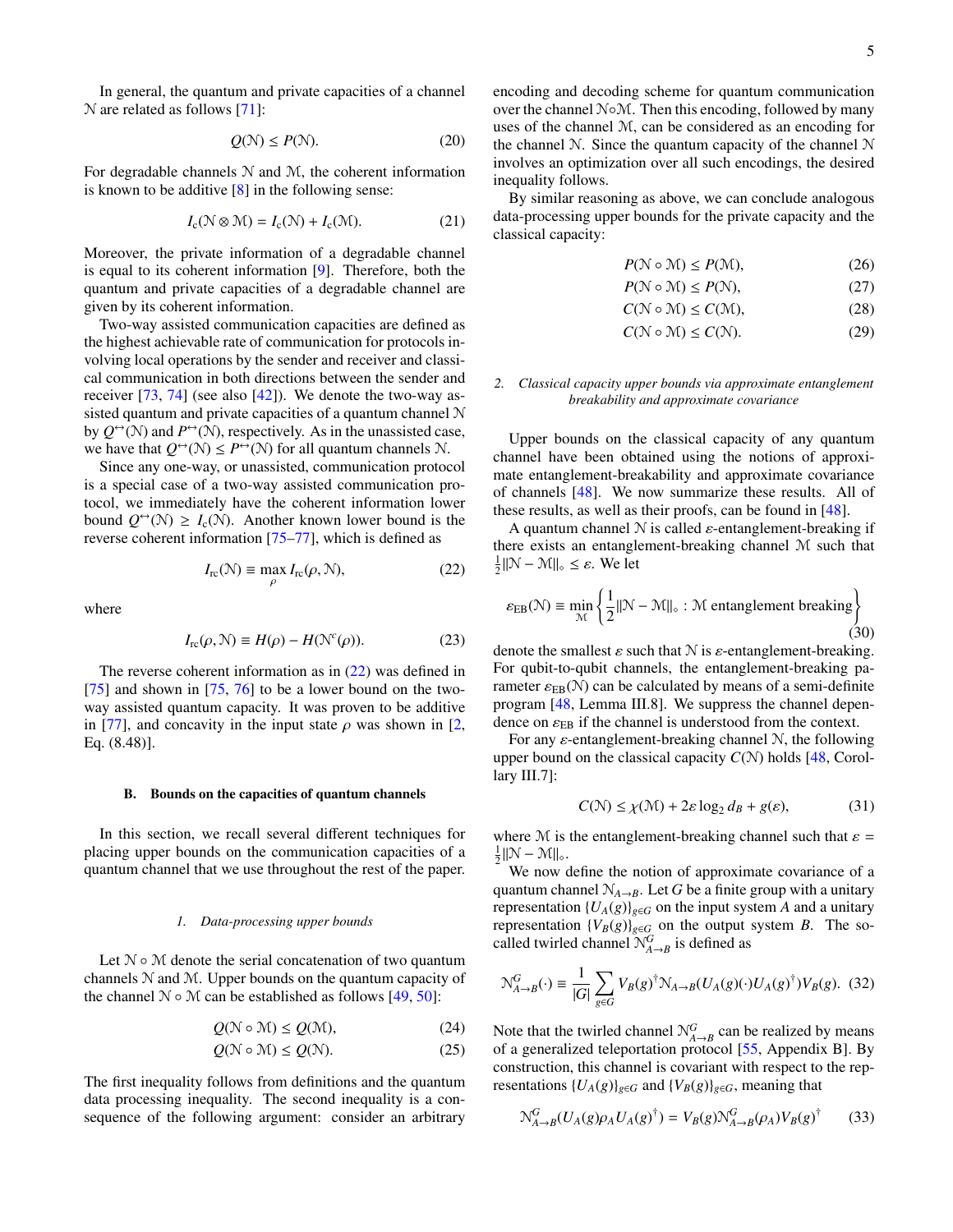for all states  $\rho_A$  and all  $g \in G$ . We call  $\mathcal N$  *ε*-covariant with respect to the representations  $\{U_A(g)\}_{g \in G}$ ,  $\{V_B(g)\}_{g \in G}$  if  $\frac{1}{2} \|\mathcal{N} - \mathcal{N}\|$  $\mathcal{N}^G\|_{\infty} \leq \varepsilon$ . We let

$$
\varepsilon_{\text{cov}}(\mathcal{N}) \equiv \frac{1}{2} ||\mathcal{N} - \mathcal{N}^G||_{\diamond} \tag{34}
$$

denote the smallest  $\varepsilon$  such that  $N$  is  $\varepsilon$ -covariant. The covariance parameter  $\varepsilon_{\text{cov}}(\mathcal{N})$  can be computed by means of a semidefinite program, as observed in [\[48\]](#page-31-6), due to the fact that the diamond norm can be computed by a semi-definite program [\[78\]](#page-32-0). We suppress the dependence of the covariance parameter on both the group and its representations for simplicity, and if it is clear from the context, we also suppress the dependence on the channel.

Let N be a qubit-to-qubit channel, and let  $G = \mathbb{Z}_2 \times \mathbb{Z}_2$ , with  $\mathbb{Z}_2$  the group consisting of the set  $\{0, 1\}$  with addition modulo two. This group has the (projective) unitary representation consisting of the Pauli operators  $\{\mathbb{1}, \sigma_x, \sigma_y, \sigma_z\}$ . With this group and this representation, if  $N$  is  $\varepsilon$ -covariant, then [\[48,](#page-31-6) Corollary III.5]

<span id="page-6-2"></span>
$$
C(\mathcal{N}) \le \chi(\mathcal{N}^G) + 2\varepsilon + g(\varepsilon). \tag{35}
$$

# *3. Quantum and private capacity upper bounds via approximate degradability and approximate anti-degradability*

We now recall techniques to obtain upper bounds on the quantum and private capacities of a quantum channel using the concepts of approximate degradability and approximate anti-degradability. These concepts were developed in [\[51\]](#page-31-10). All of the results stated in this subsection, as well as their proofs, can be found in [\[51\]](#page-31-10).

A channel N is called ε*-degradable* if there exists a channel  $\mathcal{D}$  such that  $\frac{1}{2} \|\mathcal{N}^c - \mathcal{D} \circ \mathcal{N}\|_{\diamond} \leq \varepsilon$ . We let

$$
\varepsilon_{\text{deg}}(\mathcal{N}) \coloneqq \min_{\mathcal{D}} \left\{ \frac{1}{2} ||\mathcal{N}^c - \mathcal{D} \circ \mathcal{N}||_{\diamond} : \mathcal{D} \text{ is a channel} \right\} \tag{36}
$$

denote the smallest  $\varepsilon$  such that  $N$  is  $\varepsilon$ -degradable. We suppress the dependence of this quantity on the channel if it is clear from the context. Note that  $\varepsilon_{\text{deg}}(\mathcal{N})$  can be calculated via a semi-definite program.

For an  $\varepsilon$ -degradable channel  $N$  with corresponding (approximate) degrading channel  $\mathcal{D}$ , it holds that [\[51,](#page-31-10) Theorem 7]

$$
Q(\mathcal{N}) \le U_{\mathcal{D}}(\mathcal{N}) + 2\varepsilon \log_2 d_E + g(\varepsilon), \tag{37}
$$

where the quantity  $U_{\mathcal{D}}(\mathcal{N})$  is defined as

$$
U_{\mathcal{D}}(\mathcal{N}) \equiv \max_{\rho} \{ H(F|\tilde{E})_{\omega} : \omega_{\tilde{E}FE} = (W \otimes \mathbb{1}_E) V \rho_A V^{\dagger} (W \otimes \mathbb{1}_E)^{\dagger} \},
$$
\n(38)

with  $V : \mathcal{H}_A \to \mathcal{H}_B \otimes \mathcal{H}_E$  and  $W : \mathcal{H}_B \to \mathcal{H}_{\tilde{E}} \otimes \mathcal{H}_F$  being isometric extensions of channels N and D, respectively. Moreover, the following bound was established on the private capacity of an  $\varepsilon$ -degradable channel  $\mathcal N$  in [\[31,](#page-30-21) Theorem 13]:

$$
P(\mathcal{N}) \le U_{\mathcal{D}}(\mathcal{N}) + 6\varepsilon \log_2 d_E + 3g(\varepsilon). \tag{39}
$$

Another upper bound on the quantum capacity of a quantum channel  $N$  can be established using the notion of  $\varepsilon$ -close degradability. A channel N is called ε*-close-degradable* if there exists a degradable channel M such that  $\frac{1}{2} ||\mathcal{N} - \mathcal{M}||_{\diamond} \leq \varepsilon$ . If  $N$  is an  $\varepsilon$ -close-degradable channel, then the following bounds hold [\[51,](#page-31-10) Proposition A2]:

$$
Q(\mathcal{N}) \le I_c(\mathcal{M}) + 2\varepsilon \log_2 d_B + 2g(\varepsilon),\tag{40}
$$

<span id="page-6-6"></span><span id="page-6-5"></span>
$$
P(\mathcal{N}) \le I_c(\mathcal{N}) + 4\varepsilon \log_2 d_B + 4g(\varepsilon). \tag{41}
$$

A channel N is called an ε*-anti-degradable* channel if there exists a channel  $\mathcal E$  such that  $\frac{1}{2} \|\mathcal N - \mathcal E \circ \mathcal N^c\|_{\diamond} \leq \varepsilon$ . We let

$$
\varepsilon_{\text{a-deg}}(\mathcal{N}) \equiv \min_{\mathcal{E}} \left\{ \frac{1}{2} ||\mathcal{N} - \mathcal{E} \circ \mathcal{N}^c||_{\diamond} : \mathcal{E} \text{ is a channel} \right\} \tag{42}
$$

denote the smallest  $\varepsilon$  such that  $N$  is  $\varepsilon$ -anti-degradable. We suppress the dependence of this quantity on the channel if it is clear from the context. Note that  $\varepsilon_{a\text{-dec}}(N)$  can be calculated via a semi-definite program.

For any  $\varepsilon$ -anti-degradable channel N, it holds that [\[51,](#page-31-10) Theorem 11]

<span id="page-6-7"></span>
$$
Q(\mathcal{N}) \le P(\mathcal{N}) \le \varepsilon \log_2(d_B - 1) + 2\varepsilon \log_2 d_B
$$
  
+  $h_2(\varepsilon) + g(\varepsilon).$  (43)

# *4. Rains information upper bound on quantum capacity and relative entropy of entanglement upper bound on private capacity*

The Rains information of a quantum channel is an upper bound on its quantum capacity [\[52\]](#page-31-11), and a channel's relative entropy of entanglement is an upper bound on its private capacity [\[35\]](#page-30-23). Here we briefly recall these results.

The Rains relative entropy  $R(A; B)$ <sub>ρ</sub> [\[79,](#page-32-1) [80\]](#page-32-2) and the relative entropy of entanglement  $E_R(A;B)$ <sub>ρ</sub> [\[81\]](#page-32-3) of a bipartite state  $\rho_{AB}$ are defined as

$$
R(A;B)_{\rho} \equiv \min_{\sigma_{AB} \in \text{PPT}'(A:B)} D(\rho_{AB} || \sigma_{AB}), \tag{44}
$$

$$
E_R(A;B)_{\rho} \equiv \min_{\sigma_{AB} \in \text{SEP}(A:B)} D(\rho_{AB} || \sigma_{AB}), \tag{45}
$$

<span id="page-6-3"></span>where  $D(\rho_{AB}||\sigma_{AB})$  is the quantum relative entropy of  $\rho_{AB}$  and  $\sigma_{AB}$  [\[82\]](#page-32-4). We have  $D(\rho_{AB}||\sigma_{AB}) = Tr[\rho(\log_2 \rho - \log_2 \sigma)]$  if  $supp(\rho_{AB}) \subset supp(\sigma_{AB})$ , and  $D(\rho_{AB}||\sigma_{AB}) = +\infty$  otherwise. Also, PPT'(*A* : *B*) denotes the set { $\sigma_{AB}$  :  $\sigma_{AB} \ge 0$ ,  $||\sigma_{AB}^{\tau_B}||_1 \le$ 1} [\[80\]](#page-32-2), and SEP(*A* : *B*) denotes the set of separable states acting on  $\mathcal{H}_A \otimes \mathcal{H}_B$  [\[83\]](#page-32-5). Note that one can efficiently calculate the Rains relative entropy by employing convex programming methods [\[84–](#page-32-6)[86\]](#page-32-7), due to the fact that the constraints  $\sigma_{AB} \ge 0$ and  $\|\sigma_{AB}^{\tau_B}\|_1 \leq 1$  are semi-definite constraints.

<span id="page-6-4"></span>For any channel  $\mathcal{N}_{A' \to B}$ , we define its Rains relative entropy  $R(N)$  and its relative entropy of entanglement  $E_R(N)$  as follows:

<span id="page-6-1"></span><span id="page-6-0"></span>
$$
R(\mathcal{N}) \equiv \max_{\phi_{AA'}} R(A;B)_{\rho},\tag{46}
$$

$$
E_R(\mathcal{N}) \equiv \max_{\phi_{AA'}} E_R(A;B)_{\rho},\tag{47}
$$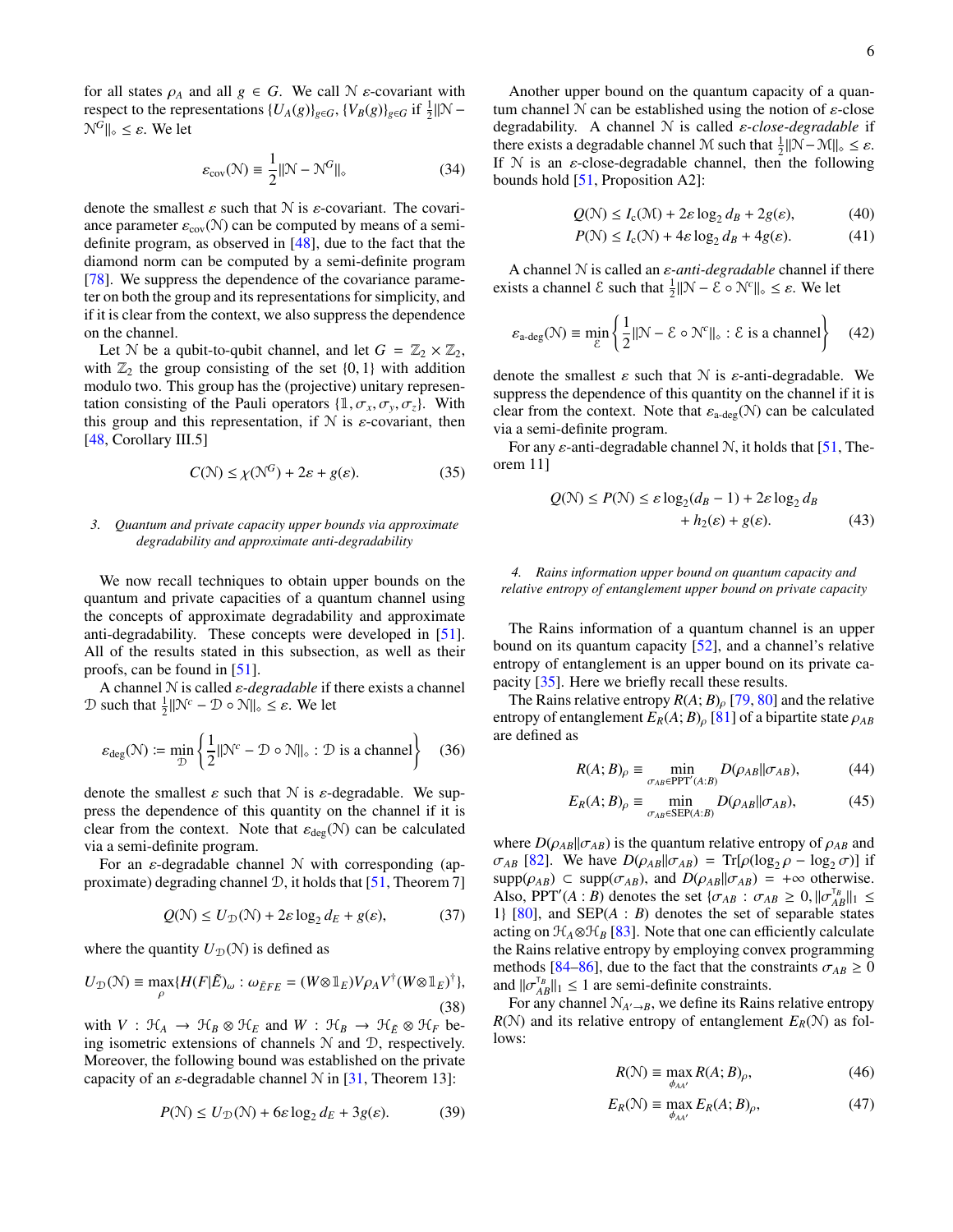where  $\rho_{AB} \equiv \mathcal{N}_{A' \to B}(\phi_{AA'})$  and the optimization is with respect to all pure bipartite input states  $\phi_{AA'}$ , with the dimension of *A* equal to the dimension of the input system  $A'$  of the channel N. As stated above, the information measures  $R(N)$  and  $E_R(\mathcal{N})$  are useful because they bound the quantum and private capacities, respectively, of the channel N:

$$
Q(\mathcal{N}) \le R(\mathcal{N}),\tag{48}
$$

$$
P(\mathcal{N}) \le E_R(\mathcal{N}).\tag{49}
$$

By following an approach similar to that given in [\[52,](#page-31-11) Proposition 2], it follows that the maximizations in [\(46\)](#page-6-0) and [\(47\)](#page-6-1) are concave in the reduced density operator  $Tr_A[\phi_{AA'}]$ :

<span id="page-7-0"></span>**Proposition 1.** Let  $\mathbb{N}_{A'\to B}$  be a quantum channel,  $\rho_{A'}$  a state,  $\phi_{AA}^{\rho}$  *a purification of*  $\rho_{A'}$ *, and*  $\omega_{AB} \equiv \mathcal{N}_{A'\to B}(\phi_{AA'}^{\rho})$ *. Then, the functions*  $\rho_{A'} \mapsto R(A;B)_{\omega}$  *and*  $\rho_{A'} \mapsto E_R(A;B)_{\omega}$  *are concave*  $\int$ *in the reduced state*  $Tr_A[\phi^{\rho}_{AA'}] = \rho_{A'}$ , *regardless of which purification*  $\phi_{AA}^{\rho}$  *of*  $\rho_{A}$  *is chosen.* 

We give a proof of Proposition [1](#page-7-0) in Appendix [A.](#page-21-1) Proposi-tion [1,](#page-7-0) combined with the results of  $[84–86]$  $[84–86]$ , implies that  $R(\mathcal{N})$ can be computed efficiently by convex programming techniques. One can effectively use convex programming techniques to calculate  $E_R(\mathcal{N})$ , but it will not be efficient to do so in general since it is well known that optimizing over the set of separable states is difficult [\[87](#page-32-8)[–89\]](#page-32-9).

For qubit-qubit systems *AB*, it is known that  $R(A;B)_{\rho}$  =  $E_R(A; B)$ <sub>0</sub> [\[90\]](#page-32-10), which is related to the fact that the positive partial transposition criterion is necessary and sufficient for separability for such low-dimensional systems [\[91,](#page-32-11) [92\]](#page-32-12). (However, note that the analysis in [\[90\]](#page-32-10) goes well beyond this observation in order to establish the aforementioned equality.) This equality in turn implies that  $R(N) = E_R(N)$  for qubitto-qubit channels, which is useful for our purposes here since our focus is the qubit-to-qubit generalized amplitude damping channel.

# *5. Upper bounds on two-way assisted quantum and private capacities*

The squashed entanglement [\[93\]](#page-32-13) (see also [\[94,](#page-32-14) [95\]](#page-32-15)) of a bipartite state  $\rho_{AB}$  is defined as

<span id="page-7-1"></span>
$$
E_{\rm sq}(A;B)_{\rho} = \frac{1}{2} \inf \{ I(A;B|E)_{\omega} : {\rm Tr}_E[\omega_{ABE}] = \rho_{AB} \}, \quad (50)
$$

where

<span id="page-7-8"></span>
$$
I(A;B|E) \equiv H(A|E) + H(B|E) - H(AB|E)
$$
  
= 
$$
H(AE) + H(BE) - H(E) - H(ABE)
$$
 (51)

is the quantum conditional mutual information. Whether the infimum in [\(50\)](#page-7-1) can be replaced with a minimum is one of the outstanding challenges in quantum information theory.

An alternative way of writing the squashed entanglement is to use the fact that for any extension  $\omega_{ABE}$  of a state  $\rho_{AB}$ there exists a channel S acting on a purification  $|\psi\rangle_{ABE}$  such

that  $S_{E'\to E}(|\psi\rangle\langle\psi|_{ABE'}) = \omega_{ABE}$ . This leads to the following alternative expression for  $E_{\text{sq}}(A;B)_{\rho}$ :

$$
E_{\text{sq}}(A;B)_{\rho}
$$
  
=  $\frac{1}{2}$  inf{ $I(A;B|E)_{\omega}$  :  $\omega_{ABE} = \mathcal{S}_{E' \to E}(|\psi\rangle\langle\psi|_{ABE'})$ }, (52)

<span id="page-7-4"></span><span id="page-7-3"></span>where  $|\psi\rangle_{ABE}$  is a purification of  $\rho_{AB}$ . The channels S over which we optimize are called *squashing channels*.

The squashed entanglement of a channel  $\mathcal{N}$  [\[42,](#page-31-1) [43\]](#page-31-12) is defined as

$$
E_{\text{sq}}(\mathcal{N}) \equiv \max_{\phi_{AA'}} E_{\text{sq}}(A;B)_{\rho},\tag{53}
$$

where  $\rho_{AB} = \mathcal{N}_{A' \to B}(\phi_{AA'})$  and where the optimization is over all pure states  $\phi_{AA'}$ , with *A* having the same dimension as the dimension of the input system  $A'$  of the channel  $N$ .

For any channel N, the following bounds hold  $[42, 43]$  $[42, 43]$  $[42, 43]$  (see also [\[57\]](#page-31-13) for [\(55\)](#page-7-2)):

$$
Q^{\leftrightarrow}(\mathcal{N}) \le E_{\text{sq}}(\mathcal{N}),\tag{54}
$$

<span id="page-7-2"></span>
$$
P^{\leftrightarrow}(\mathcal{N}) \le E_{\text{sq}}(\mathcal{N}).\tag{55}
$$

By taking the identity squashing channel, and using the fact that  $I(A; B|E)_{\psi} = I(A; B)_{\rho}$  for any pure state  $\psi_{ABE}$ , where  $\rho_{AB} = \text{Tr}_{E}[\psi \rangle \langle \psi |_{ABE}]$ , we get that  $E_{sq}(A;B)_{\rho} \leq \frac{1}{2}I(A;B)_{\rho}$  for all states  $\rho_{AB}$ . This implies that  $E_{sq}(\mathcal{N}) \leq \frac{1}{2} \max_{\phi_{AA'}} I(A;B)_{\rho} =$  $\frac{1}{2}I(\mathcal{N})$ , where  $\rho_{AB} = \mathcal{N}_{A'\rightarrow B}(\phi_{AA'})$ . In other words, the squashed entanglement of any channel is always bounded from above by half the mutual information of the channel. Therefore, we have

<span id="page-7-5"></span>
$$
Q^{\leftrightarrow}(\mathcal{N}) \le \frac{1}{2}I(\mathcal{N})\tag{56}
$$

for all channels  $\mathcal{N}$  [\[42–](#page-31-1)[44\]](#page-31-2).

The max-Rains relative entropy of a bipartite state  $\rho_{AB}$  is defined as  $[58]$  (see also  $[52]$ )

$$
R_{\max}(A;B)_{\rho} \equiv \min_{\sigma_{AB} \in \text{PPT}'(A:B)} D_{\max}(\rho_{AB} || \sigma_{AB}), \tag{57}
$$

where, as stated before, the set  $PPT'(A:B)$  is defined as [\[80\]](#page-32-2)

$$
PPT'(A:B) \equiv \{ \sigma_{AB} : \sigma_{AB} \ge 0, \ ||\sigma_{AB}^{\tau_B}||_1 \le 1 \}, \qquad (58)
$$

and the max-relative entropy  $D_{\text{max}}(\rho_{AB}||\sigma_{AB})$  is defined as [\[96\]](#page-32-16)

$$
D_{\max}(\rho_{AB}||\sigma_{AB}) = \log_2 \min_t \{t : \rho_{AB} \le t\sigma_{AB}\}.
$$
 (59)

The max-Rains information  $R_{\text{max}}(\mathcal{N})$  of a channel  $\mathcal N$  is defined as [\[59\]](#page-31-15) (see also [\[52\]](#page-31-11))

<span id="page-7-7"></span>
$$
R_{\max}(\mathcal{N}) \equiv \max_{\phi_{AA'}} R_{\max}(A;B)_{\rho},\tag{60}
$$

where  $\rho_{AB} = \mathcal{N}_{A' \to B}(\phi_{AA'})$ , and the optimization is over pure states  $\phi_{AA'}$ , with the dimension of *A* the same as that of the input system  $A'$  of the channel  $N$ . It satisfies  $[54]$ 

<span id="page-7-6"></span>
$$
Q^{\leftrightarrow}(\mathcal{N}) \le R_{\text{max}}(\mathcal{N}).\tag{61}
$$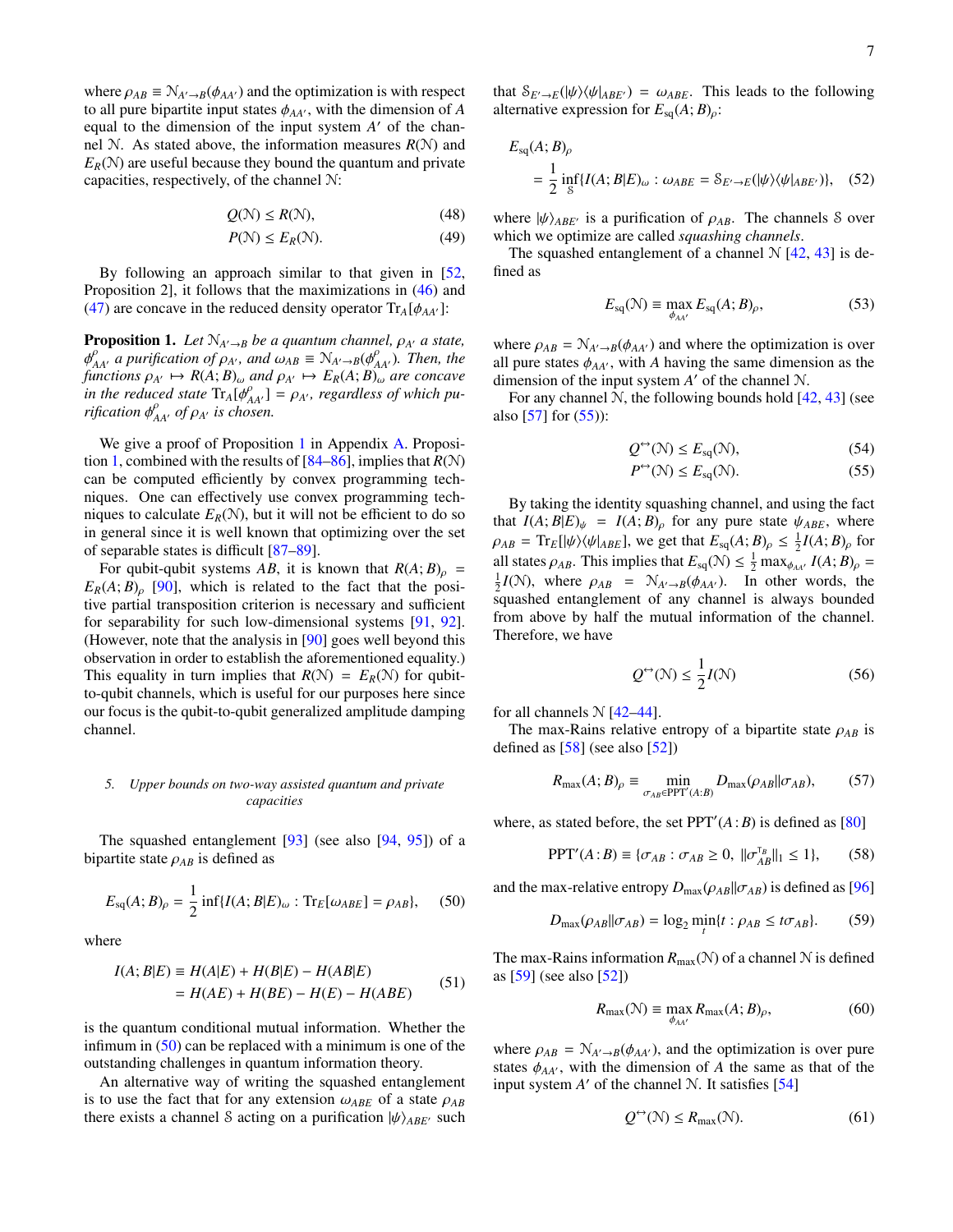Furthermore, it is a strong converse rate. As shown in [\[59\]](#page-31-15), it holds that

<span id="page-8-7"></span>
$$
R_{\text{max}}(\mathcal{N}) = \log_2 \Delta(\mathcal{N}),
$$
  
\n
$$
\Delta(\mathcal{N}) = \begin{cases} \text{min.} & \| \text{Tr}_B[V_{AB} + Y_{AB}] \|_{\infty} \\ \text{subject to} & Y_{AB} \ge 0, V_{AB} \ge 0, \\ & (V_{AB} - Y_{AB})^{\text{T}_B} \ge \Gamma_{AB}^{\mathcal{N}}, \end{cases} \tag{62}
$$

where  $\Gamma_{AB}^{\mathcal{N}}$  is the Choi matrix of the channel N, and  $||X||_{\infty}$ denotes the spectral norm of the matrix *X*, which is defined as the largest singular value of *X*. In particular, the quantity  $\Delta(N)$  is given by an SDP.

For the two-way assisted private capacity, we consider the following general strong converse upper bound [\[60\]](#page-31-16):

$$
P^{\leftrightarrow}(\mathcal{N}) \le E_{\text{max}}(\mathcal{N}),\tag{63}
$$

which holds for any channel N. The quantity  $E_{\text{max}}(\mathcal{N})$  is the max-relative entropy of entanglement of N, which is defined as [\[60\]](#page-31-16)

$$
E_{\text{max}}(\mathcal{N}) \equiv \max_{\phi_{AA'}} E_{\text{max}}(A; B)_{\rho},\tag{64}
$$

where  $\rho_{AB} = \mathcal{N}_{A'\rightarrow B}(\phi_{AA'})$ , and the optimization is over pure states  $\phi_{AA'}$ , with the dimension of *A* equal to the dimension of the input system  $A'$  of the channel  $N$ . The max-relative entropy of entanglement  $E_{\text{max}}(A; B)$ <sub>ρ</sub> of any bipartite state  $\rho_{AB}$ is defined as [\[96\]](#page-32-16)

$$
E_{\text{max}}(A;B)_{\rho} \equiv \min_{\sigma_{AB} \in \text{SEP}(A:B)} D_{\text{max}}(\rho_{AB} || \sigma_{AB}),\tag{65}
$$

where  $\text{SEP}(A : B)$  is the set of separable states acting on the space  $\mathcal{H}_A \otimes \mathcal{H}_B$ . It has been shown in [\[54\]](#page-31-17) that, for qubitto-qubit channels, the quantity  $E_{\text{max}}(\mathcal{N})$  can be written as the solution to an SDP as follows:

<span id="page-8-8"></span>
$$
E_{\text{max}}(\mathcal{N}) = \log_2 \Sigma(\mathcal{N}),
$$
  
\n
$$
\Sigma(\mathcal{N}) = \begin{cases} \min. & ||\text{Tr}_B[Y_{AB}]||_{\infty} \\ \text{subject to} & \Gamma_{AB}^{\mathcal{N}} \le Y_{AB}, \\ & Y_{AB}^{\tau_B} \ge 0. \end{cases}
$$
(66)

Using the fact that PPT  $\subset$  PPT', we obtain  $R_{\text{max}}(A; B)_{\rho} \leq$  $E_{\text{max}}(A; B)$ <sub>ρ</sub> for all states  $\rho_{AB}$ , which implies that

<span id="page-8-4"></span>
$$
R_{\max}(\mathcal{N}) \le E_{\max}(\mathcal{N})\tag{67}
$$

for any quantum channel N.

In [\[55\]](#page-31-19), the following bounds on the two-way assisted capacities were established for a channel  $N$  that is  $\varepsilon$ approximately covariant (see Sec. [III B 2](#page-5-1) for the definition):

$$
Q^{\leftrightarrow}(\mathcal{N}) \le R(A; B)_{\rho} + 2\varepsilon \log_2 d_B + g(\varepsilon), \tag{68}
$$

$$
P^{\leftrightarrow}(\mathcal{N}) \le E_R(A;B)_{\rho} + 2\varepsilon \log_2 d_B + g(\varepsilon),\tag{69}
$$

where  $\rho_{AB} = \mathcal{N}_{A'\to B}^G(\Phi_{AA'}^+)$  and the twirled channel  $\mathcal{N}_{A'\to B}^G$  is defined in [\(32\)](#page-5-2).

## C. The generalized amplitude damping channel

The generalized amplitude damping channel (GADC) Aγ,*<sup>N</sup>* is a qubit-to-qubit channel with the following four Kraus operators (in the standard basis) [\[19\]](#page-30-11):

$$
A_1 = \sqrt{1-N} \left( |0\rangle\langle 0| + \sqrt{1-\gamma} |1\rangle\langle 1| \right), \tag{70}
$$

$$
A_2 = \sqrt{\gamma(1-N)} |0\rangle\langle 1|,\tag{71}
$$

$$
A_3 = \sqrt{N} \left( \sqrt{1 - \gamma} |0\rangle\langle0| + |1\rangle\langle1| \right),\tag{72}
$$

$$
A_4 = \sqrt{\gamma N} |1\rangle\langle 0|.\tag{73}
$$

It is completely positive and trace preserving for all  $\gamma$ ,  $N \in$ [0, 1]. If we set  $N = 0$ , then the GADC reduces to the ordinary amplitude damping channel  $A_{\gamma}$  with two Kraus operators. The GADC also has only two Kraus operators for  $N = 1$ , in which case the channel behaves as an amplification process, driving the signal toward the state  $|1\rangle\langle1|$ .

Let  $\rho$  denote a single-qubit density operator:

$$
\rho = \frac{1}{2}(\mathbb{1} + r_x \sigma_x + r_y \sigma_y + r_z \sigma_z),\tag{74}
$$

where  $\vec{r} \equiv (r_x, r_y, r_z) \in \mathbb{R}^3$  is the Bloch vector, which satisfies  $r_x^2 + r_y^2 + r_z^2 \le 1$ . The action of the GADC  $A_{\gamma,N}$  on  $\rho$  is given by the action of  $A_{\gamma,N}$  on the Pauli operators  $\sigma_x, \sigma_y, \sigma_z$ . We have that

<span id="page-8-0"></span>
$$
\mathcal{A}_{\gamma,N}(\sigma_x) = \sqrt{1 - \gamma} \sigma_x,\tag{75}
$$

$$
\mathcal{A}_{\gamma,N}(\sigma_{y}) = \sqrt{1 - \gamma} \sigma_{y},\tag{76}
$$

$$
\mathcal{A}_{\gamma,N}(\sigma_z) = (1 - \gamma)\sigma_z, \tag{77}
$$

<span id="page-8-1"></span>
$$
\mathcal{A}_{\gamma,N}(\mathbb{1}) = \mathbb{1} + \gamma (1 - 2N) \sigma_z \tag{78}
$$

for all  $\gamma$ ,  $N \in [0, 1]$ . This implies that the vector  $\vec{r}$  of the initial state  $\rho$  gets transformed as

$$
\vec{r} \mapsto (r_x \sqrt{1-\gamma}, r_y \sqrt{1-\gamma}, r_z(1-\gamma) + \gamma(1-2N)) \equiv \vec{R},
$$

where  $\vec{R} \equiv (R_x, R_y, R_z)$ . In particular, for any state  $\rho$ , we get

$$
\left(\frac{R_x}{\sqrt{1-\gamma}}\right)^2 + \left(\frac{R_y}{\sqrt{1-\gamma}}\right)^2 + \left(\frac{R_z - \gamma(1-2N)}{1-\gamma}\right)^2
$$
  
=  $r_x^2 + r_y^2 + r_z^2 \le 1$ , (79)

which implies that the initial Bloch sphere gets transformed to an ellipsoid centered at  $(0, 0, \gamma(1 - 2N))$  with *x*-, *y*- and *z*-axes  $\sqrt{1-\gamma}$ ,  $\sqrt{1-\gamma}$ ,  $1-\gamma$ , respectively. Note that all pure initial states, which satisfy  $r_x^2 + r_y^2 + r_z^2 = 1$ , get mapped to the surface of the ellipsoid.

The relations  $(75)$ – $(78)$  also imply that the GADC is covariant with respect to the Pauli-*z* operator, i.e.,

<span id="page-8-3"></span>
$$
\mathcal{A}_{\gamma,N}(\sigma_z \rho \sigma_z) = \sigma_z \mathcal{A}_{\gamma,N}(\rho) \sigma_z \tag{80}
$$

<span id="page-8-6"></span><span id="page-8-5"></span>for all states  $\rho$  and all  $\gamma$ ,  $N \in [0, 1]$ . More generally, the GADC is covariant with respect to the operator e<sup>ian</sup>, where

<span id="page-8-2"></span>
$$
\hat{n} \equiv |1\rangle\langle 1| \tag{81}
$$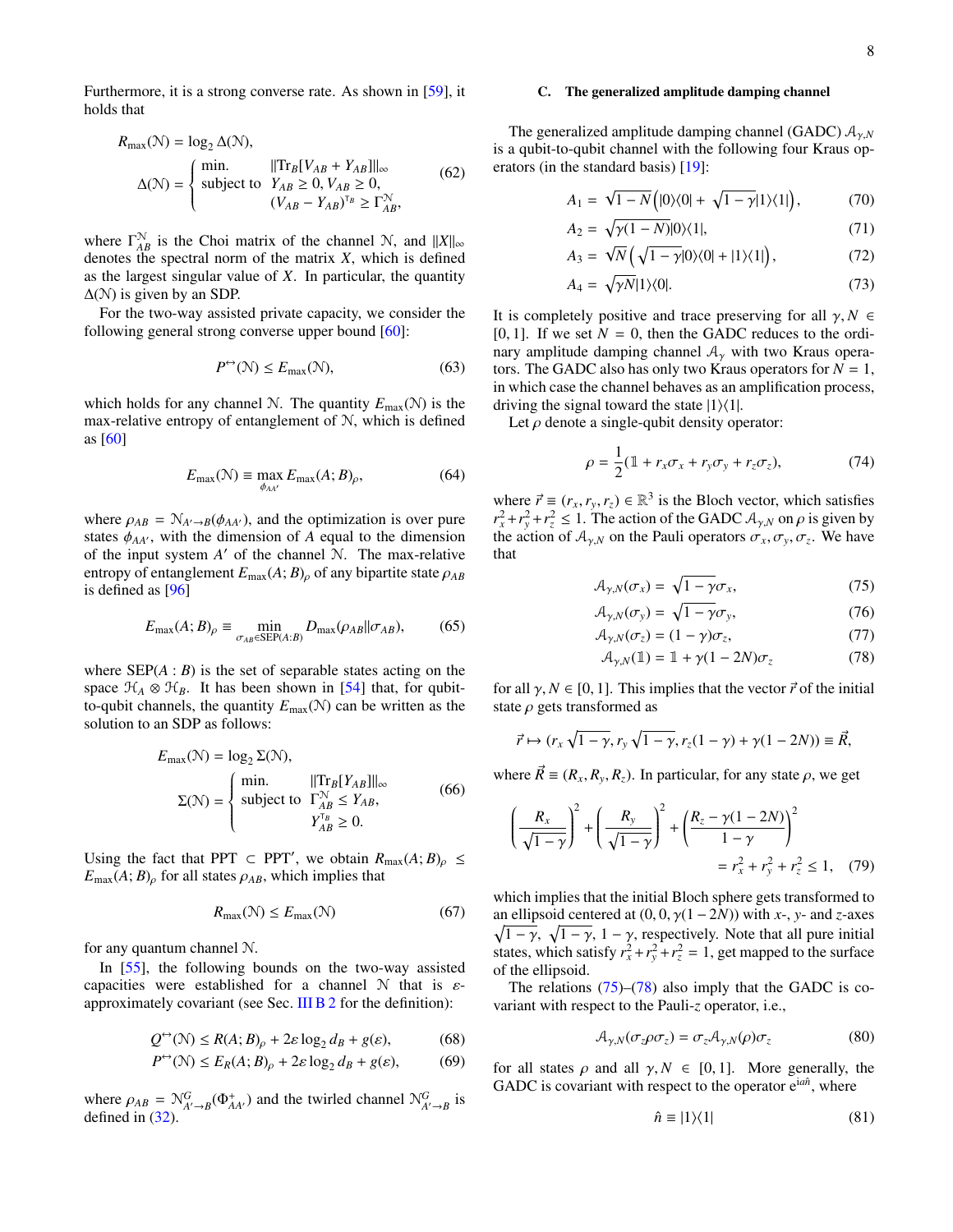is the number operator, i.e.,

$$
\mathcal{A}_{\gamma,N}(e^{ia\hat{n}}\rho e^{-ia\hat{n}}) = e^{ia\hat{n}}\mathcal{A}_{\gamma,N}(\rho)e^{-ia\hat{n}} \tag{82}
$$

for all states  $\rho$ , all  $a \in \mathbb{R}$ , and all  $\gamma, N \in [0, 1]$ .

We also have that

<span id="page-9-10"></span>
$$
\mathcal{A}_{\gamma,N}(\rho) = \sigma_x \mathcal{A}_{\gamma,1-N}(\sigma_x \rho \sigma_x) \sigma_x \tag{83}
$$

for all states  $\rho$  and all  $\gamma$ ,  $N \in [0, 1]$ . In other words, the GADC  $A_{\gamma,N}$  is related to the GADC  $A_{\gamma,1-N}$  via a simple pre- and postprocessing by the unitary  $\sigma_x$ . The information-theoretic aspects of the GADC are thus invariant under the interchange  $N \leftrightarrow 1 - N$ , which means that we can, without loss of generality, restrict the parameter *N* to the interval [0, 1/2].

We now recall the following well-known decomposition theorems for an arbitrary generalized amplitude damping channel Aγ,*N*:

1. Let  $\gamma \in [0, 1]$  and  $N \in [0, 1]$ . Then any generalized amplitude damping channel  $A_{\gamma,N}$  can be decomposed as a convex combination of  $A_{\gamma,0}$  and  $A_{\gamma,1}$ , i.e.,

$$
\mathcal{A}_{\gamma,N} = (1 - N)\mathcal{A}_{\gamma,0} + N\mathcal{A}_{\gamma,1}.
$$
 (84)

2. Let  $\gamma_1, \gamma_2 \in [0, 1]$  and  $N_1, N_2 \in [0, 1]$ . Then, any generalized amplitude damping channel  $A_{\gamma,N}$  can be decomposed as the concatenation of two generalized amplitude damping channels  $A_{\gamma_1, N_1}$  and  $A_{\gamma_2, N_2}$  [\[97\]](#page-32-17):

<span id="page-9-0"></span>
$$
\mathcal{A}_{\gamma,N} = \mathcal{A}_{\gamma_2,N_2} \circ \mathcal{A}_{\gamma_1,N_1} \tag{85}
$$

where 
$$
\gamma = \gamma_1 + \gamma_2 - \gamma_1 \gamma_2
$$
 and  $N = \frac{\gamma_1 (1 - \gamma_2) N_1 + \gamma_2 N_2}{\gamma_1 + \gamma_2 - \gamma_1 \gamma_2}$ .

A consequence of [\(85\)](#page-9-0) is that, for all  $\gamma$ ,  $N \in [0, 1]$ ,

$$
\mathcal{A}_{\gamma,N} = \mathcal{A}_{\gamma N,1} \circ \mathcal{A}_{\frac{\gamma(1-N)}{1-\gamma N},0},\tag{86}
$$

$$
\mathcal{A}_{\gamma,N} = \mathcal{A}_{\gamma(1-N),0} \circ \mathcal{A}_{\frac{\gamma N}{1-\gamma(1-N)},1}.
$$
 (87)

We define

<span id="page-9-8"></span>
$$
\mathcal{A}_{\gamma,N}^c(\rho_A) \equiv \text{Tr}_B[V_{A\to BE}^{\gamma,N}\rho_A(V_{A\to BE}^{\gamma,N})^\dagger] \tag{88}
$$

to be a channel complementary to  $A_{\gamma,N}$ , where  $V^{\gamma,N}_{A\to BE}$  is an isometric extension of  $A_{\gamma,N}$ , which we take to be

<span id="page-9-11"></span>
$$
V^{\gamma,N}_{A \to BE} \equiv A_1 \otimes |0\rangle_E + A_2 \otimes |1\rangle_E + A_3 \otimes |2\rangle_E + A_4 \otimes |3\rangle_E. \tag{89}
$$

#### <span id="page-9-7"></span>D. The qubit thermal channel

The GADC is presented in a different form in [\[34\]](#page-30-24) and is called the "qubit thermal attenuator channel". In this section, we show explicitly that the qubit thermal attenuator channel is equal to the GADC up to a reparameterization.

A qubit thermal attenuator channel, which we refer to here as a "qubit thermal channel", is defined by analogy with the bosonic thermal channel [\[98\]](#page-32-18) as the interaction of two qubit systems *A* and *E* via a unitary channel, given by the unitary



<span id="page-9-3"></span>FIG. 1. The qubit thermal channel is defined by analogy with the bosonic thermal channel as the interaction of a system *A* in the state  $\rho_A$  with an environment in the state  $\theta_E^N$  (see [\(91\)](#page-9-1)) at a "beamsplitter" of transmissivity  $\eta$ , which is a unitary channel defined by the unitary  $U^{\eta}$  in [\(90\)](#page-9-2). The state of the environment is then discarded to obtain the output  $\mathcal{L}_{n,N}(\rho_A)$ .

<span id="page-9-9"></span> $U^{\eta}$ , followed by discarding the system *E* [\[18\]](#page-30-10). See Fig. [1](#page-9-3) for an illustration. The unitary  $U^{\eta}$  is defined as

<span id="page-9-2"></span>
$$
U^{\eta} = \begin{pmatrix} 1 & 0 & 0 & 0 \\ 0 & \sqrt{\eta} & \sqrt{1-\eta} & 0 \\ 0 & -\sqrt{1-\eta} & \sqrt{\eta} & 0 \\ 0 & 0 & 0 & 1 \end{pmatrix}.
$$
 (90)

<span id="page-9-5"></span>This unitary is analogous to the unitary transformation induced by an optical beamsplitter with transmissivity  $\eta \in$ [0, 1]. Such an optical beamsplitter is defined such that if one of the input arms contains no light, then the fraction  $\eta$  of the light is transmitted unaltered, while the remaining fraction is reflected into the other output arm. The unitary transformation for the optical beamsplitter can be written as  $e^{i\theta H_{BS}}$ , where  $H_{\text{BS}} = \text{i}(\hat{a}^\dagger \hat{b} - \hat{b}^\dagger \hat{a})$  and  $\theta = \arccos(\sqrt{\eta})$  (see, e.g., [\[99\]](#page-32-19)). Here,  $\hat{a}$  and  $\hat{b}$  are the bosonic annihilation operators corresponding to the two input arms of the beamsplitter. The unitary  $U^{\eta}$ for the qubit thermal channel can be written in the same form  $e^{i\theta H_{BS}}$  by replacing the bosonic annihilation operator  $\hat{a}$  in  $H_{BS}$ with  $\sigma_-\otimes \mathbbm{1}$  and the operator  $\hat{b}$  with  $\mathbbm{1} \otimes \sigma_-\$ , where  $\sigma_-\equiv |0\rangle\langle 1|$ can be thought of as the qubit analogue of the annihilation operator.

<span id="page-9-6"></span>Let  $\rho_A$  denote the state of the input system *A*, and let the initial state of the system *E* be

<span id="page-9-4"></span><span id="page-9-1"></span>
$$
\theta_E^N \equiv (1 - N)|0\rangle\langle 0|_E + N|1\rangle\langle 1|_E. \tag{91}
$$

Then, the qubit thermal channel  $\mathcal{L}_{\eta,N}$  is defined as

$$
\mathcal{L}_{\eta,N}(\rho_A) \equiv \text{Tr}_E[U_{AE \to BE}^{\eta}(\rho_A \otimes \theta_E^N)(U_{AB \to AE}^{\eta})^{\dagger}]
$$
(92)  

$$
= \text{Tr}_{EE'}[(U_{AE \to BE}^{\eta} \otimes \mathbb{1}_{E'})(\rho_A \otimes |\theta^N\rangle\langle\theta^N|_{EE'})
$$

$$
\times (U_{AE \to BE}^{\eta} \otimes \mathbb{1}_{E'})^{\dagger}],
$$
(93)

where

$$
|\theta^{N}\rangle_{EE'} \equiv \sqrt{1 - N}|0,0\rangle_{EE'} + \sqrt{N}|1,1\rangle_{EE'}.
$$
 (94)

When  $N = 0$ , we call the qubit thermal channel  $\mathcal{L}_{\eta,0}$  the qubit pure-loss channel.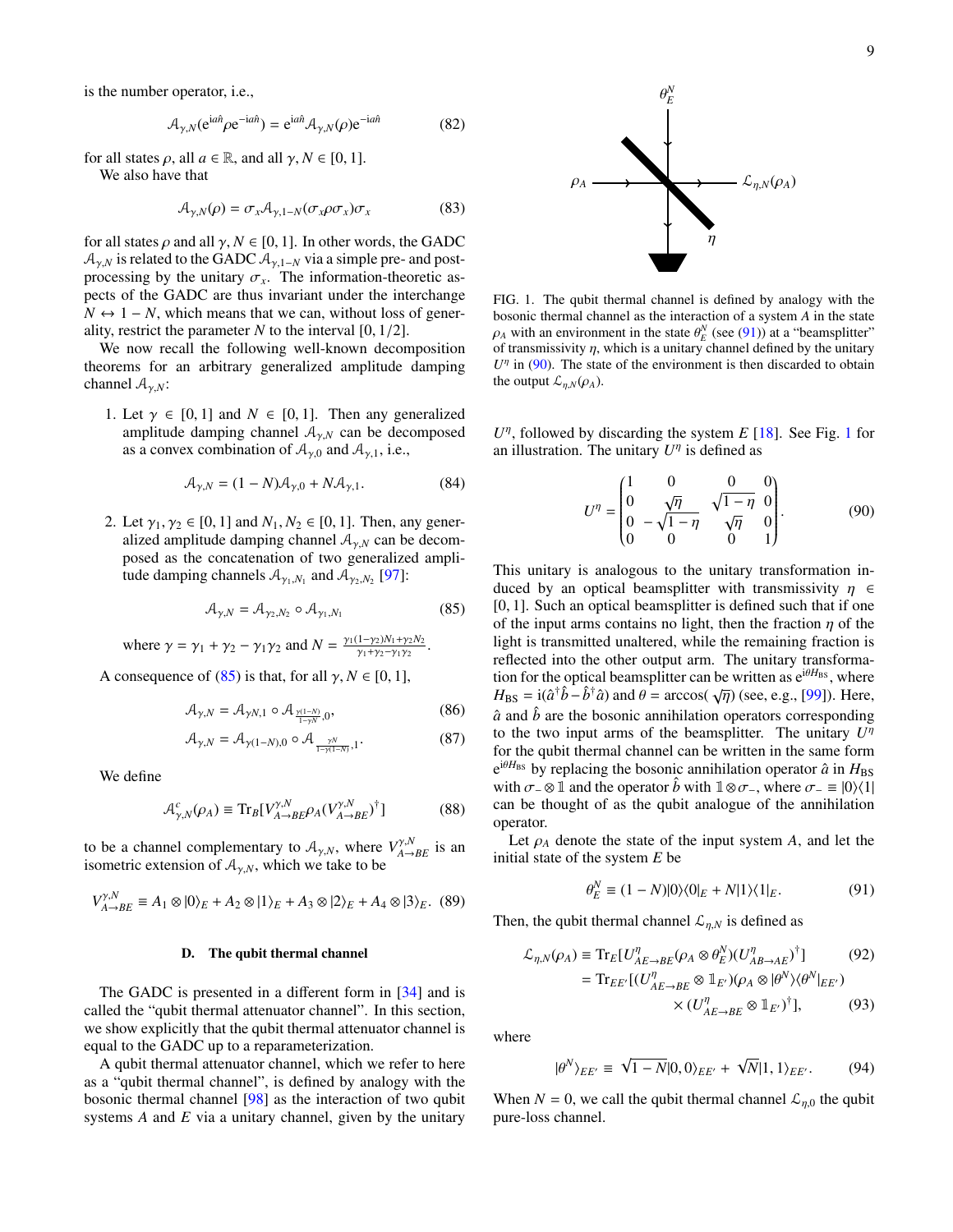



 $\rho_A$ .

 $\theta_F^N$ *E*

 $\theta_{\scriptscriptstyle F}^N$ 

<span id="page-10-3"></span>FIG. 2. Serial decompositions of the qubit thermal channel, as given in  $(99)$  and  $(100)$ .

The qubit thermal channel as defined in [\(92\)](#page-9-4) has exactly the same form as the bosonic thermal channel, the latter having the unitary  $U^{\eta}$  defined in [\(90\)](#page-9-2) replaced by  $e^{i\theta H_{BS}}$ . In particular, the initial state  $\theta_E^N$  of the system *E* can be thought of as the qubit analogue of the bosonic thermal state e<sup>−βa†a</sup>/Tr[e<sup>−βa†a</sup>] [\[98\]](#page-32-18), and the parameter  $N \in [0, 1]$  can be thought of as the mean number of photons. Indeed, if we replace  $\hat{a}$  with  $\sigma$ <sub>-</sub> in the definition of the bosonic thermal state, observe using the definition of the number operator  $\hat{n}$  in [\(81\)](#page-8-2) that  $\sigma^{\dagger} \sigma = \hat{n}$ , and let  $\beta = \ln\left(\frac{1-N}{N}\right)$ , then we obtain

$$
\frac{e^{-\beta \sigma_-^{\dagger} \sigma_-}}{\text{Tr}[e^{-\beta \sigma_-^{\dagger} \sigma_-}]} = \frac{1}{1 + e^{-\beta}} |0\rangle\langle 0| + \frac{e^{-\beta}}{1 + e^{-\beta}} |1\rangle\langle 1| \qquad (95)
$$

$$
= (1 - N)|0\rangle\langle 0| + N|1\rangle\langle 1| \tag{96}
$$

$$
=\theta^N.\tag{97}
$$

There is a simple connection between the qubit thermal channel and the generalized amplitude damping channel that is straightforward to prove: for all  $\gamma \in [0, 1]$  and  $N \in [0, 1]$ ,

<span id="page-10-6"></span>
$$
\mathcal{A}_{\gamma,N} = \mathcal{L}_{1-\gamma,N}.\tag{98}
$$

Using this, along with [\(86\)](#page-9-5) and [\(87\)](#page-9-6), we obtain the following serial decompositions of the qubit thermal channel:

$$
\mathcal{L}_{\eta,N} = \mathcal{L}_{1-(1-\eta)N,1} \circ \mathcal{L}_{\frac{\eta}{1-(1-\eta)N},0}, \tag{99}
$$

$$
\mathcal{L}_{\eta,N} = \mathcal{L}_{\eta + (1-\eta)N,0} \circ \mathcal{L}_{\frac{\eta}{\eta + (1-\eta)N},1}.
$$
 (100)

These decompositions are depicted in Fig. [2.](#page-10-3)

We take a channel complementary to the qubit thermal channel to be

$$
\mathcal{L}_{\eta,N}^c(\rho_A) \equiv \text{Tr}_B[(U_{AE \to BE}^{\eta} \otimes \mathbb{1}_{E'}) (\rho_A \otimes | \theta^N \rangle \langle \theta^N |_{EE'})
$$
\n
$$
\times (U_{AE \to BE}^{\eta} \otimes \mathbb{1}_{E'})^{\dagger}],
$$
\n(101)

and we define a *weakly complementary channel* [\[46\]](#page-31-4) to be

<span id="page-10-7"></span>
$$
\widetilde{\mathcal{L}}_{\eta,N}^c(\rho_A) \equiv \text{Tr}_B[U_{AE\to BE}^{\eta}(\rho_A \otimes \theta^N)(U_{AE\to BE}^{\eta})^{\dagger}]. \tag{102}
$$



<span id="page-10-5"></span>FIG. 3. Region of parameters, indicated in blue as per [\(107\)](#page-11-1), for which the GADC is entanglement breaking. See also [\[97,](#page-32-17) [100\]](#page-32-20).

# <span id="page-10-0"></span>IV. ENTANGLEMENT BREAKABILITY OF THE GADC

Having defined the GADC, we now proceed to examine its properties. We start by determining when the channel is entanglement breaking. Necessary and sufficient conditions for entanglement-breakability of the GADC have been previously determined in [\[97,](#page-32-17) [100\]](#page-32-20). For completeness, we provide the derivation here, following the same approach given in [\[97,](#page-32-17) [100\]](#page-32-20).

For any two-qubit quantum state  $\rho_{AB}$ , the condition

<span id="page-10-8"></span><span id="page-10-4"></span>
$$
\det(\rho_{AB}^{\tau_B}) \ge 0 \tag{103}
$$

is necessary and sufficient for the separability of  $\rho_{AB}$  [\[101\]](#page-32-21).

Since a channel is entanglement breaking if and only if its Choi state is separable [\[45\]](#page-31-3), to determine when the GADC  $A_{\gamma,N}$  is entanglement breaking, we can apply the condition in [\(103\)](#page-10-4) to its Choi state  $\rho_{AB}^{\gamma,N} \equiv \rho_{AB}^{\mathcal{A}_{\gamma,N}}$  as defined by [\(5\)](#page-4-1). We have

$$
\rho_{AB}^{\gamma,N} = \frac{1}{2} \Big( (1 - \gamma N)|0,0\rangle\langle0,0|_{AB} + \sqrt{1 - \gamma}|0,0\rangle\langle1,1|_{AB} + \gamma N|0,1\rangle\langle0,1|_{AB} + \gamma(1 - N)|1,0\rangle\langle1,0|_{AB} + \sqrt{1 - \gamma}|1,1\rangle\langle0,0|_{AB} + (1 - \gamma(1 - N))|1,1\rangle\langle1,1|_{AB} \Big) \tag{104}
$$

<span id="page-10-2"></span><span id="page-10-1"></span>
$$
= \frac{1}{2} \begin{pmatrix} 1 - \gamma N & 0 & 0 & \sqrt{1 - \gamma} \\ 0 & \gamma N & 0 & 0 \\ 0 & 0 & \gamma (1 - N) & 0 \\ \sqrt{1 - \gamma} & 0 & 0 & 1 - \gamma (1 - N) \end{pmatrix} . \quad (105)
$$

Then,

$$
\det\left(\left(\rho_{AB}^{\gamma,N}\right)^{\tau_B}\right) = \frac{-1 + 2\gamma - \gamma^2 + \gamma^4 (1 - N)^2 N^2}{16},\qquad(106)
$$

so that det  $((\rho_{AB}^{\gamma,N})^{\tau_B}) \ge 0$  leads to the following necessary and sufficient condition for the GADC to be entanglement break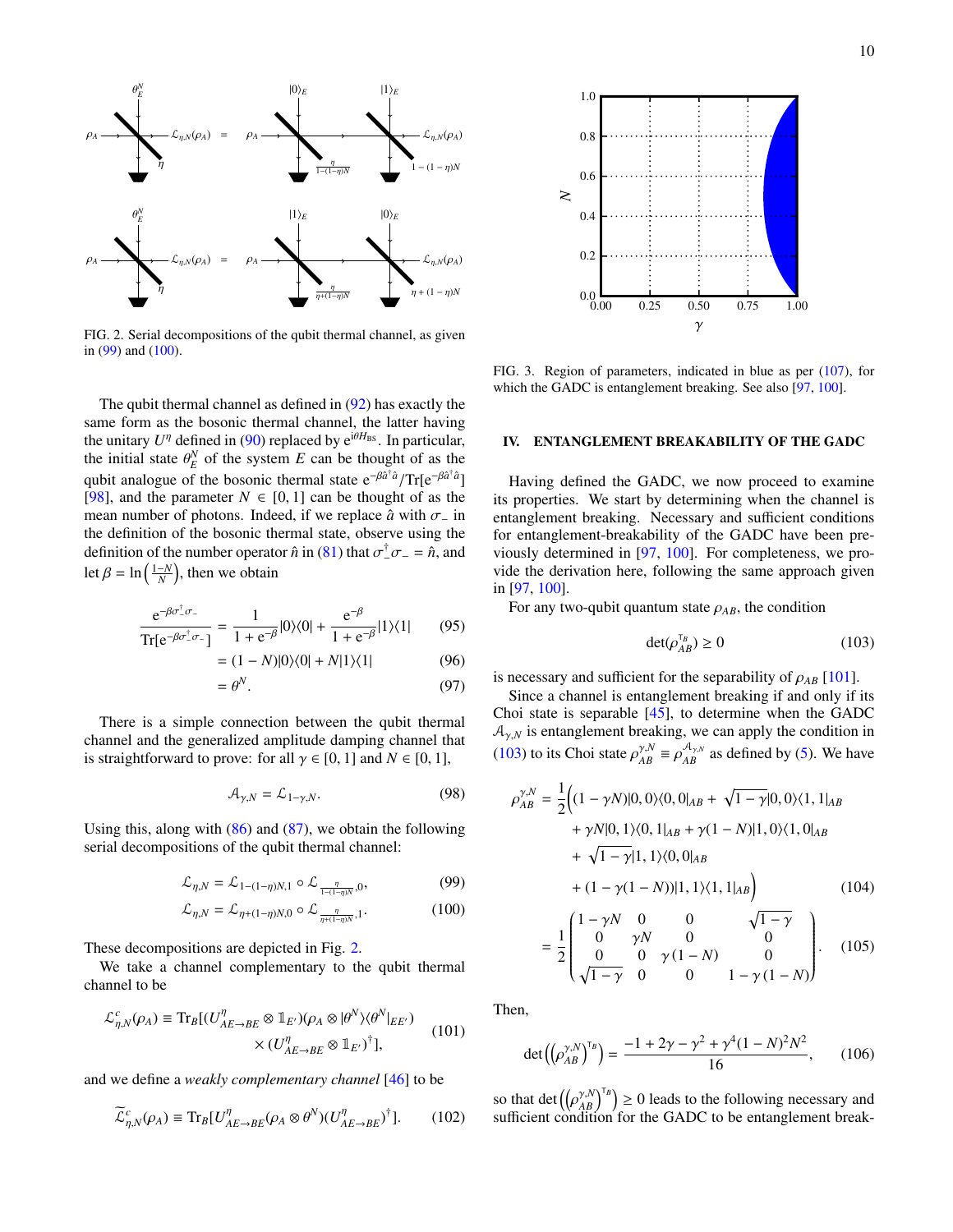ing (see also [\[97,](#page-32-17) [100\]](#page-32-20)):

<span id="page-11-1"></span>
$$
2(\sqrt{2} - 1) \le \gamma \le 1,
$$
  

$$
\frac{1}{2} \left( 1 - \sqrt{\frac{\gamma^2 + 4\gamma - 4}{\gamma^2}} \right) \le N \le \frac{1}{2} \left( 1 + \sqrt{\frac{\gamma^2 + 4\gamma - 4}{\gamma^2}} \right).
$$
(107)

Note that  $2(\sqrt{2} - 1) \approx 0.8284$ . See Fig. [3](#page-10-5) for a plot of this region of parameters. It is worth remarking that while the GADC has many parallels with the bosonic thermal channel, as outlined in Section [III D,](#page-9-7) the entanglement-breakability condition obtained here is starkly different from the corresponding condition in the bosonic case. In particular, entanglement breakability of the bosonic thermal channel is given by the relatively simple condition  $\eta \leq \frac{N}{N+1}$  [\[102\]](#page-32-22).

# <span id="page-11-0"></span>V. DEGRADABILITY AND ANTI-DEGRADABILITY OF THE GADC

#### A. Degradability of the GADC

It is known that the GADC is degradable for all  $\gamma \in [0, 1/2]$ when  $N = 0$  or  $N = 1$  [\[18\]](#page-30-10). For  $N \in (0, 1)$  and  $\gamma \in (0, 1]$ , it follows from [\[103,](#page-32-23) Theorem 4] that the GADC is not degradable.

In the case  $N = 0$ , it can be shown that [\[18\]](#page-30-10)

$$
\mathcal{A}_{\gamma,0}^c = \mathcal{A}_{1-\gamma,0}.\tag{108}
$$

Then, using [\(85\)](#page-9-0), it follows from the condition  $\mathcal{D}_{\gamma,0} \circ \mathcal{A}_{\gamma,0} =$  $A^c_{\gamma,0} = A_{1-\gamma,0}$  that a degrading channel  $\mathcal{D}_{\gamma,0}$  is simply

$$
\mathcal{D}_{\gamma,0} = \mathcal{A}_{\frac{1-2\gamma}{1-\gamma},0}.\tag{109}
$$

In other words,

<span id="page-11-2"></span>
$$
\mathcal{A}_{\frac{1-2\gamma}{1-\gamma},0} \circ \mathcal{A}_{\gamma,0} = \mathcal{A}_{\gamma,0}^c \tag{110}
$$

for all  $\gamma \in [0, 1/2)$ . In terms of the qubit thermal channel, we use the correspondence in  $(98)$  to write the condition  $(110)$  as

$$
\mathcal{L}_{\frac{1-\eta}{\eta},0} \circ \mathcal{L}_{\eta,0} = \mathcal{L}_{\eta,0}^c. \tag{111}
$$

for all  $\eta \in (1/2, 1]$ .

Although the qubit thermal channel is not degradable for  $N > 0$ , it is *weakly degradable*, meaning that there exists a channel  $\mathcal{D}_{n,N}$  such that

$$
\widetilde{\mathcal{D}}_{\eta,N} \circ \mathcal{L}_{\eta,N} = \widetilde{\mathcal{L}}_{\eta,N}^c. \tag{112}
$$

In particular, one possible weakly degrading channel  $\overline{\mathcal{D}}_{\eta,N}$  is [\[34\]](#page-30-24)

<span id="page-11-6"></span>
$$
\widetilde{\mathcal{D}}_{\eta,N} = \mathcal{P}_{1-2N} \circ \mathcal{L}_{\frac{1-\eta}{\eta},N},\tag{113}
$$

where  $\mathcal{P}_{\mu}$  denotes the phase damping channel, which is defined via its Kraus operators

$$
\begin{pmatrix} 1 & 0 \\ 0 & \sqrt{\mu} \end{pmatrix} \quad \text{and} \quad \begin{pmatrix} 0 & 0 \\ 0 & \sqrt{1 - \mu} \end{pmatrix}.
$$
 (114)

## B. Anti-degradability of the GADC

To determine the anti-degradability of the GADC, we use the fact that a channel is anti-degradable if and only if its Choi state is two-extendable [\[104\]](#page-32-24).

**Proposition 2** (Anti-degradability of the GADC). *For all*  $N \in$ [0, 1]*, the condition*

$$
\gamma \ge \frac{1}{2} \tag{115}
$$

*is necessary and su*ffi*cient for the anti-degradability of the GADC*  $A_{\gamma,N}$ *.* 

*Proof.* Since the GADC is a qubit-to-qubit channel, its Choi state  $\rho_{AB}^{\gamma,N}$  is a two-qubit state. For any two-qubit state  $\rho_{AB}$ , the inequality

<span id="page-11-3"></span>
$$
\operatorname{Tr}[\rho_{AB}^2] - \operatorname{Tr}[\rho_B^2] \le 4\sqrt{\det(\rho_{AB})}
$$
 (116)

is necessary and sufficient for  $\rho_{AB}$  to be two-extendable [\[105,](#page-32-25) [106\]](#page-32-26). For the Choi state  $\rho_{AB}^{\gamma,N}$ , we find that

$$
\text{Tr}\left[\left(\rho_{AB}^{\gamma,N}\right)^2\right] = \gamma^2 N^2 - \gamma^2 N + \frac{1}{2}\gamma^2 - \gamma + 1,\tag{117}
$$

$$
\operatorname{Tr}\left[\left(\rho_B^{\gamma,N}\right)^2\right] = 2\gamma^2 N^2 - 2\gamma^2 N + \frac{1}{2}\gamma^2 + \frac{1}{2},\tag{118}
$$

$$
\det\left(\rho_{AB}^{\gamma,N}\right) = \frac{\gamma^4 N^2 (1-N)^2}{16}.
$$
 (119)

Substituting these quantities into the inequality in  $(116)$  and simplifying leads to  $\gamma \geq \frac{1}{2}$  as the necessary and sufficient condition for two-extendability of the Choi state of the GADC, and hence for anti-degradability of the GADC.

It is interesting to note that the condition for antidegradability of the GADC has no dependence on *N*, even though, intuitively, the noise of the channel increases with *N*. This is another way in which the GADC is in contrast with the bosonic thermal channel, since for the bosonic thermal channel the anti-degradability condition depends on *N* and is given by  $\eta \leq \frac{N+1/2}{N+1}$  [\[107,](#page-32-27) Eq. (4.6)].

When the GADC is anti-degradable, there exists a simple anti-degrading channel  $\epsilon$  satisfying [\(10\)](#page-4-4), the form of which follows immediately from the following lemma.

<span id="page-11-4"></span>**Lemma 3.** Define the channel  $\mathcal{E}_N^*$  by the Kraus operators

$$
E_0 = |0\rangle_B \langle 0|_E + |1\rangle_B \langle 1|_E, \tag{120}
$$

$$
E_1 = |0\rangle_B \langle 3|_E + |1\rangle_B \langle 2|_E, \tag{121}
$$

*which acts on the four-dimensional output space of the complementary channel* A*<sup>c</sup>* γ,*N defined in* [\(88\)](#page-9-8)*. Then,*

<span id="page-11-5"></span>
$$
\mathcal{E}_N^* \circ \mathcal{A}_{\gamma,N}^c = \mathcal{A}_{1-\gamma,N} \tag{122}
$$

*for all*  $N \in [0, 1]$  *and all*  $\gamma \in [0, 1]$ *.* 

*Proof.* See Appendix [B.](#page-22-0)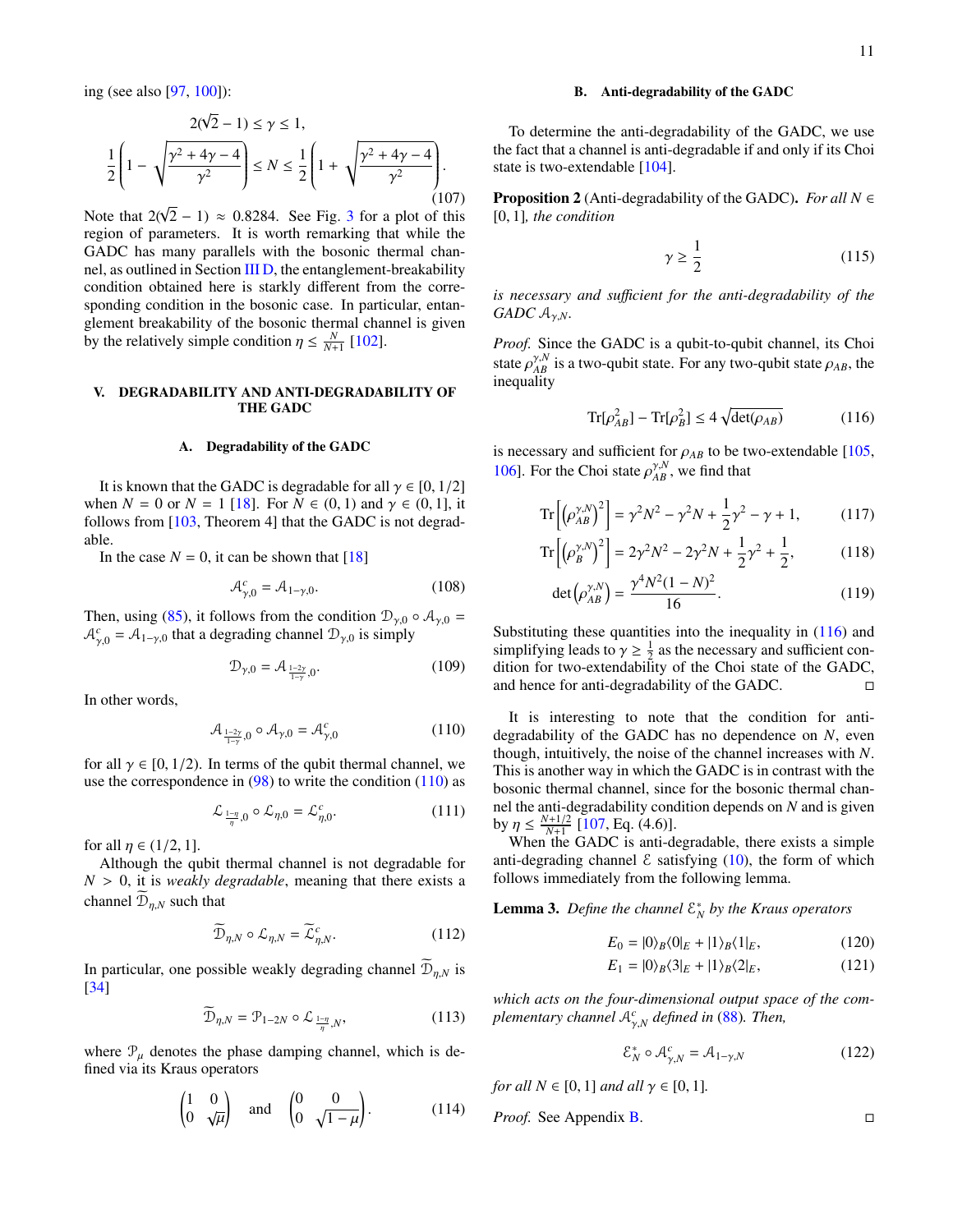It follows that the channel  $\mathcal{E}_N^*$  defined in Lemma [3](#page-11-4) is an anti-degrading channel at the boundary  $\gamma = \frac{1}{2}$  for all  $N \in$ [0, 1]. To find an anti-degrading channel for  $\gamma > \frac{1}{2}$ , we use [\(85\)](#page-9-0) to obtain the following.

**Proposition 4.** For all  $N \in [0, 1]$  and all  $\gamma \geq \frac{1}{2}$ , the channel

$$
\mathcal{E}_{\gamma,N} \equiv \mathcal{A}_{\frac{2\gamma-1}{\gamma},N} \circ \mathcal{E}_N^* \tag{123}
$$

*is an anti-degrading channel for the GADC, meaning that*  $\mathcal{E}_{\gamma,N} \circ \mathcal{A}_{\gamma,N}^c = \mathcal{A}_{\gamma,N}.$ 

*Proof.* The decomposition in [\(85\)](#page-9-0) implies that

$$
\mathcal{A}_{\frac{2\gamma-1}{\gamma},N} \circ \mathcal{A}_{1-\gamma,N} = \mathcal{A}_{\gamma,N}.
$$
 (124)

Combining this with [\(122\)](#page-11-5), we find that

$$
\mathcal{A}_{\frac{2\gamma-1}{\gamma},N} \circ \mathcal{E}_N^* \circ \mathcal{A}_{\gamma,N}^c = \mathcal{A}_{\gamma,N} \tag{125}
$$

for all  $N \in [0, 1]$  and all  $\gamma \ge \frac{1}{2}$ . The result then follows.  $\square$ 

# <span id="page-12-3"></span>VI. BOUNDS ON THE CLASSICAL CAPACITY OF THE **GADC**

We now consider the communication capacities of the GADC, starting with the classical capacity. In general, the Holevo information recalled in [\(13\)](#page-4-5) is a lower bound on the classical capacity of any channel. Then, as implied by the formula in [\(12\)](#page-4-6), determining the classical capacity of a quantum channel essentially reduces to determining the additivity of the Holevo information, as the capacity of additive channels can be calculated without any regularization. Remarkably, even in the case  $N = 0$ , in which case the GADC reduces to the amplitude damping channel, determining the additivity of the Holevo information remains an important open problem. In the case  $N = \frac{1}{2}$ , however, we observe from [\(78\)](#page-8-1) that the GADC is unital, i.e.,  $\mathcal{A}_{\gamma,\frac{1}{2}}(1) = 1$  for all  $\gamma \in [0,1]$ . The Holevo information is additive for unital qubit channels [\[16\]](#page-30-8), i.e.,

$$
\chi(\mathcal{N}\otimes\mathcal{M}) = \chi(\mathcal{N}) + \chi(\mathcal{M})
$$
 (126)

for any unital qubit channel  $N$  and for any channel  $M$ . This implies that the classical capacity of any unital qubit channel is equal to its Holevo information. In particular, for the GADC, we obtain

<span id="page-12-6"></span>
$$
C(\mathcal{A}_{\gamma,\frac{1}{2}}) = \chi(\mathcal{A}_{\gamma,\frac{1}{2}}). \tag{127}
$$

Furthermore, the Holevo information for unital qubit channels is directly related to its minimum output entropy [\[108–](#page-32-28)[110\]](#page-32-29) (see also [\[1,](#page-29-0) Example 8.10]), such that for the GADC with  $N = \frac{1}{2}$  we obtain

$$
\chi(\mathcal{A}_{\gamma,\frac{1}{2}}) = 1 - h_2 \left( \frac{1 - \sqrt{1 - \gamma}}{2} \right). \tag{128}
$$

The Holevo information is also known to be additive for entanglement breaking channels [\[111\]](#page-32-30). Therefore, using the result in [\(107\)](#page-11-1), we obtain

$$
C(\mathcal{A}_{\gamma,N}) = \chi(\mathcal{A}_{\gamma,N}),\tag{129}
$$

for all  $\gamma$  and *N* satisfying

$$
2(\sqrt{2} - 1) \le \gamma \le 1,
$$
  

$$
\frac{1}{2} \left( 1 - \sqrt{\frac{\gamma^2 + 4\gamma - 4}{\gamma^2}} \right) \le N \le \frac{1}{2} \left( 1 + \sqrt{\frac{\gamma^2 + 4\gamma - 4}{\gamma^2}} \right).
$$
(130)

Using the techniques from [\[109,](#page-32-31) [112\]](#page-32-32), it has been shown in [\[113\]](#page-32-33) that the Holevo information of the GADC for its entire parameter range is given by

<span id="page-12-0"></span>
$$
\chi(\mathcal{A}_{\gamma,N}) = \frac{1}{2}(f(r^*) - \log_2(1 - q^2) - qf'(q)),\tag{131}
$$

where

$$
f(x) \equiv (1+x)\log_2(1+x) + (1-x)\log_2(1-x), \quad (132)
$$

$$
f'(x) = \frac{d}{dx} f(x) = \log_2 \left( \frac{1+x}{1-x} \right),
$$
 (133)

$$
r^* \equiv \sqrt{1 - \gamma - \frac{(q - \gamma(1 - 2N))^2}{1 - \gamma} + q^2},\tag{134}
$$

and *q* is determined as the solution to the equation

$$
(\gamma q - \gamma^2 (1 - 2N) - \gamma (1 - \gamma)(1 - 2N)) f'(r^*)
$$
  
=  $-r^* (1 - \gamma) f'(q)$ . (135)

Let us now compare the Holevo information lower bound with two upper bounds based on the concepts of  $\varepsilon$ entanglement-breakability and  $\varepsilon$ -covariance.

<span id="page-12-5"></span>**Proposition 5** (Classical capacity upper bounds via ε-entanglement-breakability and ε-covariance). *For all*  $\gamma, N \in (0, 1)$  *it holds that* 

<span id="page-12-2"></span>
$$
C(\mathcal{A}_{\gamma,N}) \le \chi(\mathcal{M}_{\gamma,N}) + 2\varepsilon_1 + g(\varepsilon_1) \equiv C_{\text{EB}}^{\text{UB}}(\gamma, N), \qquad (136)
$$

<span id="page-12-1"></span>
$$
C(\mathcal{A}_{\gamma,N}) \le \chi(\mathcal{A}_{\gamma,\frac{1}{2}}) + 2\varepsilon_2 + g(\varepsilon_2) \equiv C_{\text{cov}}^{\text{UB}}(\gamma, N), \qquad (137)
$$

*where*  $\varepsilon_1 = \varepsilon_{EB}(\mathcal{A}_{\gamma,N}) = \frac{1}{2} ||\mathcal{A}_{\gamma,N} - \mathcal{M}_{\gamma,N}||_o$  *and*  $\varepsilon_2 =$  $\varepsilon_{\text{cov}}(\mathcal{A}_{\gamma,N}) = \gamma \left| N - \frac{1}{2} \right|.$ 

*Proof.* To obtain [\(136\)](#page-12-2), we use [\(31\)](#page-5-3) and the fact that  $d_B = 2$ for the GADC. Furthermore, we note here again that since the GADC is a qubit-to-qubit channel, the entanglement-breaking parameter  $\varepsilon_{EB}(\mathcal{A}_{\gamma,N})$  defined in [\(30\)](#page-5-4) can be calculated via an SDP [\[48,](#page-31-6) Lemma III.8] due to the fact that, for two-qubit states, the set of separable states is equal to the set of states with positive partial transpose [\[91,](#page-32-11) [92\]](#page-32-12).

For the bound in  $(137)$ , we make use of  $(35)$ . Let us first show that the channel  $A_{\gamma,N}^G$  obtained by twirling with the Pauli operators { $1, \sigma_x, \sigma_y, \sigma_z$ } is equal to  $A_{\gamma, \frac{1}{2}}$ . We start by recalling the convex decomposition of the GADC as stated in  $(84)$ :

<span id="page-12-4"></span>
$$
\mathcal{A}_{\gamma,N} = (1 - N)\mathcal{A}_{\gamma,0} + N\mathcal{A}_{\gamma,1}.
$$
 (138)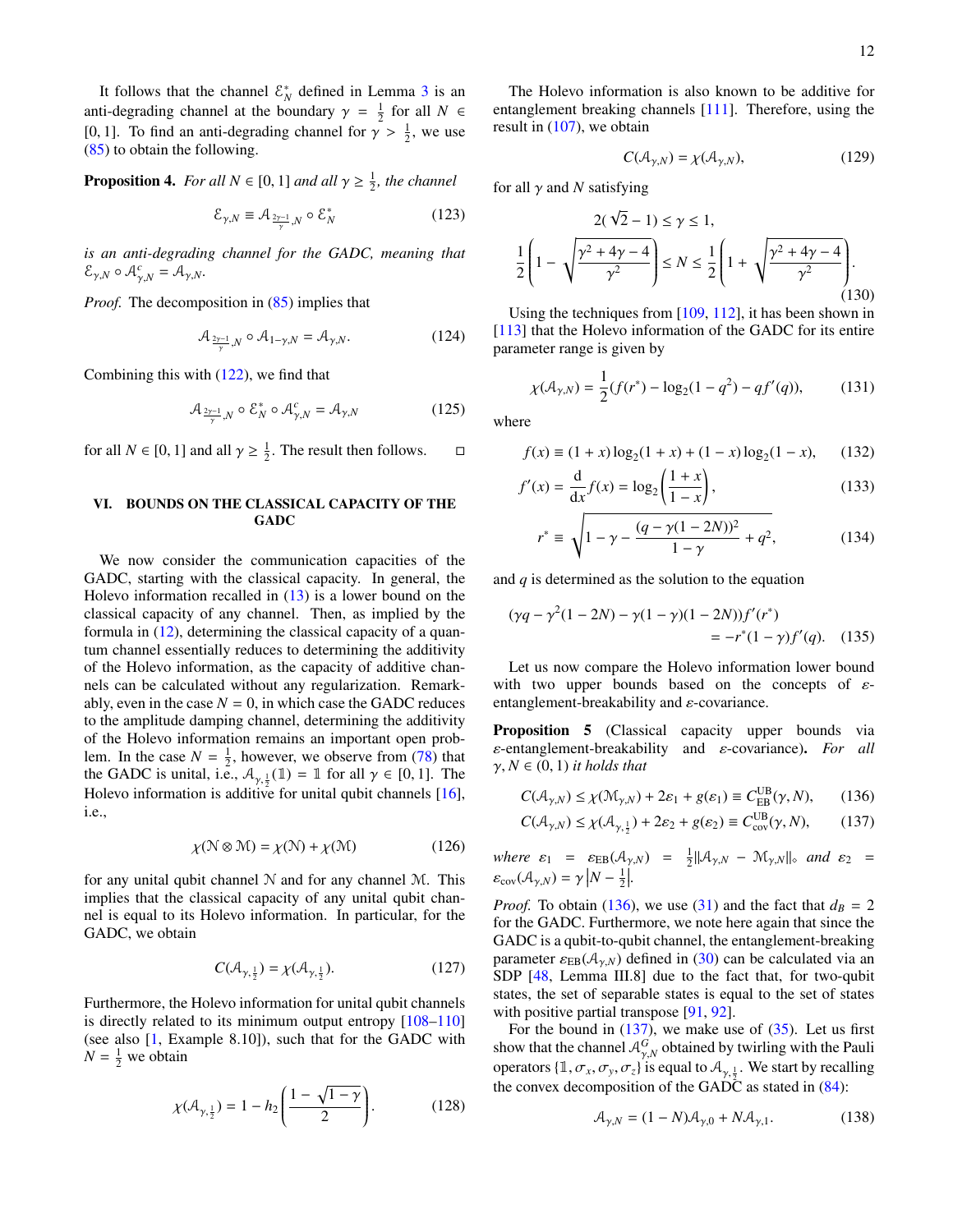

<span id="page-13-7"></span>FIG. 4. Bounds on the classical capacity of the GADC. Shown is the Holevo information lower bound given by  $(131)$ , as well as the  $C_\beta$ upper bound given by  $(148)$ . We also plot the upper bound in  $(136)$ based on approximate entanglement breakability, the upper bound in [\(137\)](#page-12-1) based on approximate covariance, the upper bound in [\(149\)](#page-13-1) from [\[36\]](#page-30-25), and the entanglement-assisted classical capacity  $C_E$  given by [\(152\)](#page-14-0). The classical capacity lies within the shaded region. For  $N = \frac{1}{2}$ , the classical capacity is equal to the Holevo information, and this coincides with the approximate covariance upper bound and the upper bound from [\[36\]](#page-30-25).

Thus, by linearity of the twirling channel, we have that  $A_{\gamma,N}^G$  $(1 - N)\mathcal{A}_{\gamma,0}^G + N\mathcal{A}_{\gamma,1}^G$ . Next, we recall [\(80\)](#page-8-3) and [\(83\)](#page-9-10), respectively:

$$
\mathcal{A}_{\gamma,0}(\cdot) = \sigma_z \mathcal{A}_{\gamma,0}(\sigma_z(\cdot)\sigma_z)\sigma_z,\tag{139}
$$

$$
\mathcal{A}_{\gamma,1}(\cdot) = \sigma_x \mathcal{A}_{\gamma,0}(\sigma_x(\cdot)\sigma_x)\sigma_x. \tag{140}
$$

Using these relations, and the fact that  $\sigma_y = i\sigma_x \sigma_z$ , we obtain

$$
\mathcal{A}_{\gamma,0}^G = \frac{1}{2}\mathcal{A}_{\gamma,0} + \frac{1}{2}\mathcal{A}_{\gamma,1} = \mathcal{A}_{\gamma,\frac{1}{2}},\tag{141}
$$

$$
\mathcal{A}_{\gamma,1}^G = \frac{1}{2}\mathcal{A}_{\gamma,0} + \frac{1}{2}\mathcal{A}_{\gamma,1} = \mathcal{A}_{\gamma,\frac{1}{2}},\tag{142}
$$

where to obtain the last equality in both equations we used [\(138\)](#page-12-4). Therefore,

<span id="page-13-8"></span>
$$
\mathcal{A}_{\gamma,N}^G = \mathcal{A}_{\gamma,\frac{1}{2}} \tag{143}
$$

for all  $\gamma$ ,  $N \in [0, 1]$ . The final step is to show that  $\varepsilon_{\text{cov}}(\mathcal{A}_{\gamma, N}) =$  $\frac{1}{2} \|\mathcal{A}_{\gamma,N} - \mathcal{A}_{\gamma,N}^G\|_{\diamond} = \frac{1}{2} \|\mathcal{A}_{\gamma,N} - \mathcal{A}_{\gamma,\frac{1}{2}}\|_{\diamond} = \gamma \left|N - \frac{1}{2}\right|$ , which we do in Appendix [D.](#page-25-0)

We now compare the upper bounds obtained above with two strong converse upper bounds on the classical capacity that hold for any quantum channel  $\mathcal{N}$  [\[47\]](#page-31-5). The first upper bound is

<span id="page-13-5"></span>
$$
C(\mathcal{N}) \le C_{\beta}(\mathcal{N}) \equiv \log_2 \beta(\mathcal{N}),\tag{144}
$$

where

<span id="page-13-3"></span>
$$
\beta(\mathcal{N}) \equiv \begin{cases} \min. & \text{Tr}[S_B] \\ \text{subject to} & -R_{AB} \le (\Gamma_{AB}^{\mathcal{N}})^{\tau_B} \le R_{AB}, \\ & -\mathbb{1}_A \otimes S_B \le R_{AB}^{\tau_B} \le \mathbb{1}_A \otimes S_B. \end{cases} \tag{145}
$$

Note that the optimization is with respect to the operators *S <sup>B</sup>* and  $R_{AB}$ . We also observe that the optimization problem is a semi-definite program (SDP).

The second upper bound from  $[47]$ , which is also given by an SDP, is the following:

<span id="page-13-6"></span>
$$
C(\mathcal{N}) \le C_{\zeta}(\mathcal{N}) \equiv \log_2 \zeta(\mathcal{N}),\tag{146}
$$

where

<span id="page-13-4"></span>
$$
\zeta(\mathcal{N}) = \begin{cases} \min. & \text{Tr}[S_B] \\ \text{subject to} & V_{AB} \ge \Gamma_{AB}^{\mathcal{N}}, \\ & -\mathbb{1}_A \otimes S_B \le V_{AB}^{\tau_B} \le \mathbb{1}_A \otimes S_B. \end{cases} \tag{147}
$$

By considering the dual of the SDPs in [\(145\)](#page-13-3) and [\(147\)](#page-13-4), we obtain analytic expressions for  $C_{\beta}(\mathcal{A}_{\gamma,N})$  and  $C_{\zeta}(\mathcal{A}_{\gamma,N})$  for all values of  $\gamma$  and *N*, and we find that  $C_{\zeta}(\mathcal{A}_{\gamma,N}) = C_{\beta}(\mathcal{A}_{\gamma,N})$  for all values of  $\gamma$  and N.

<span id="page-13-2"></span>**Proposition 6.** *For all*  $\gamma$ ,  $N \in [0, 1]$ *,* 

<span id="page-13-0"></span>
$$
C_{\beta}(\mathcal{A}_{\gamma,N}) = C_{\zeta}(\mathcal{A}_{\gamma,N}) = \log_2(1 + \sqrt{1 - \gamma}).
$$
 (148)

*Proof.* See Appendix [C.](#page-22-1)

Let us now compare the Holevo information lower bound and the upper bounds in Proposition  $5$ ,  $(144)$ , and  $(146)$  to the upper bound obtained in [\[36\]](#page-30-25). This bound is obtained using a technique developed in [\[37\]](#page-30-26), which is based on a decomposition of the channel of interest in terms of a unital channel (for which we know the classical capacity, as mentioned above). When applied to the GADC, the technique leads to the following upper bound  $[36, Eq. (35)]$  $[36, Eq. (35)]$ :

<span id="page-13-1"></span>
$$
C(\mathcal{A}_{\gamma,N}) \le C_{\text{Fil}}^{\text{UB}}(\gamma, N)
$$
  
\n
$$
\equiv 1 - h_2 \left( \frac{1}{2} \left( 1 - \frac{\sqrt{1 - \gamma}}{f(\gamma, N)} \right) \right) + \log_2 f(\gamma, N)
$$
  
\n
$$
+ \frac{1}{2} \log_2 \frac{N}{1 - N},
$$
\n(149)

where

$$
f(\gamma, N) \equiv \gamma \sqrt{N(1 - N)}
$$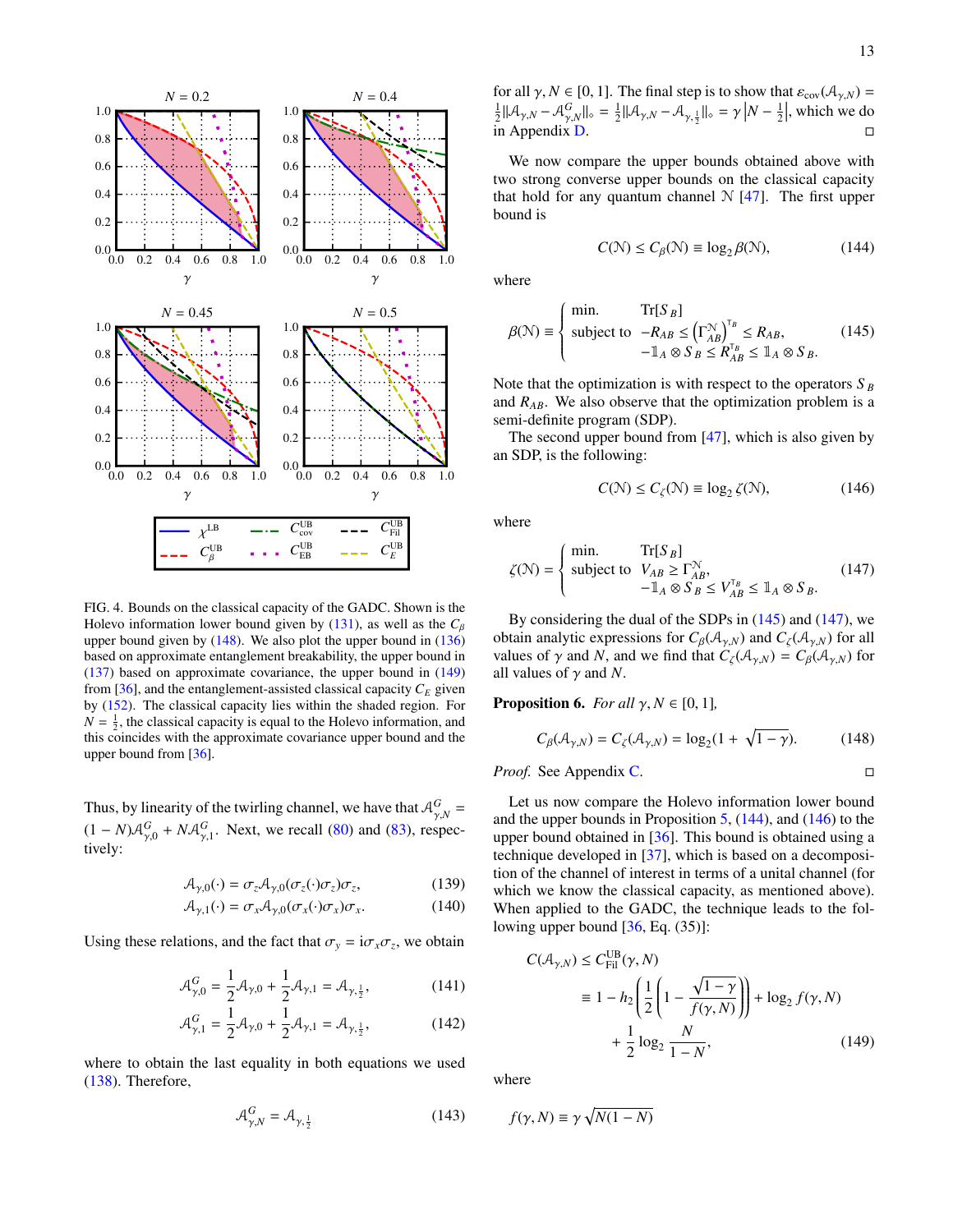+ 
$$
\sqrt{N + (1 - N)(1 - \gamma)} \sqrt{1 - N + N(1 - \gamma)}
$$
. (150)

Finally, we consider the entanglement-assisted classical capacity as another upper bound on the classical capacity of the GADC. The entanglement-assisted classical capacity of a quantum channel N, denoted by  $C_E(\mathcal{N})$ , is defined as the maximum rate at which classical information can be sent over the channel in the asymptotic limit, with the assistance of entanglement between the sender and the receiver. It is known [\[39](#page-30-28)[–41\]](#page-31-0) that  $C_F(\mathcal{N})$  is given simply by the mutual information *I*(N) of the channel, i.e.,

$$
C_E(\mathcal{N}) = I(\mathcal{N}) \equiv \max_{\phi_{AA'}} I(A; B)_{\rho}, \tag{151}
$$

where  $\rho_{AB} = \mathcal{N}_{A'\rightarrow B}(\phi_{AA'})$  and the dimension of *A* is equal to the dimension of the input system  $A'$  of the channel  $N$ . For the GADC, by using its Pauli-*z* covariance, as well as the concavity of the function  $\rho_{A'} \mapsto I(A; B)_{\omega}$ , where  $\omega_{AA'} = \mathcal{N}_{A'\to B}(\phi_{AA'}^{\rho})$ and  $\phi_{AA'}^{\rho}$  is any purification of  $\rho_{A'}$ , it has been shown [\[38\]](#page-30-27) that

<span id="page-14-0"></span>
$$
I(A_{\gamma,N}) = \max_{z \in [-1,1]} F(\gamma, N, z)
$$
 (152)

for all  $\gamma$ ,  $N \in (0, 1)$ , where

$$
F(\gamma, N, z)
$$
  
=  $-\sum_{i=1}^{2} \lambda_i \log_2 \lambda_i - \sum_{i=1}^{2} \lambda'_i \log_2 \lambda'_i + \sum_{i=1}^{4} \lambda''_i \log_2 \lambda''_i$  (153)

and

$$
\lambda_1 = \frac{1}{2}(1+z),\tag{154}
$$

$$
\lambda_2 = \frac{1}{2}(1 - z),\tag{155}
$$

$$
\lambda_1' = \frac{1}{2} \left( 1 + ((2N - 1)\gamma - (1 - \gamma)z) \right),\tag{156}
$$

$$
\lambda_2' = \frac{1}{2} \left( 1 - ((2N - 1)\gamma - (1 - \gamma)z) \right),\tag{157}
$$

$$
\lambda_1'' = \frac{1}{2}(1 - N)\gamma(1 - z),\tag{158}
$$

$$
\lambda_2'' = \frac{1}{2} N \gamma (1 + z),\tag{159}
$$

$$
\lambda_3'' = \frac{1}{4} \left( 2 - (1 + (2N - 1)z) \gamma + \sqrt{4 - 4(1 + z(2N - 1))\gamma + (2N - 1 + z)^2 \gamma^2} \right), \quad (160)
$$

$$
\lambda_4'' = \frac{1}{4} (2 - (1 + (2N - 1)z)\gamma
$$

$$
- \sqrt{4 - 4(1 + z(2N - 1))\gamma + (1 - 2N + z)^2 \gamma^2}.
$$
 (161)

In Fig [4,](#page-13-7) we plot the Holevo information lower bound as well as the  $C_\beta$  upper bound, the upper bound  $C_{\text{EB}}^{\text{UB}}$  based on approximate entanglement breakability, the upper bound  $C_{\text{cov}}^{\text{UB}}$ based on approximate covariance, the bound  $C_{\text{Fil}}^{\text{UB}}$  defined in [\(149\)](#page-13-1), and the entanglement-assisted classical capacity  $C_E$ .

We find that the  $C_\beta$  upper bound is close to the Holevo information lower bound for low values of  $\gamma$  and *N*. For higher values of  $\gamma$ , the entanglement-assisted classical capacity provides a tighter upper bound than  $C_\beta$ . For values of *N* close to  $\frac{1}{2}$ , as one might expect, the approximate covariance upper bound  $C_{\text{cov}}^{\text{UB}}$  is tighter than both  $C_{\beta}$  and  $C_{E}$ , at least for low to intermediate values of γ. In this same regime for *N*, the bound  $C_{\text{Fil}}^{\text{UB}}$  is the tightest for small intervals of  $\gamma$  close to  $\gamma = 0.6$ . For  $N = \frac{1}{2}$ , we know from [\(127\)](#page-12-6) that the classical capacity of the GADC is given by the Holevo information. Accordingly, the Holevo information and the upper bounds  $C_{\text{cov}}^{\text{UB}}$  and  $C_{\text{Fil}}^{\text{UB}}$  coincide. Also, as expected, the approximate entanglement-breaking bound  $C_{\text{EB}}^{\text{UB}}$  is tight, matching the lower bound, whenever the GADC is entanglement breaking. For values of  $\gamma$  and *N* close to the entanglement breaking region, this upper bound is also the tightest among all of the other upper bounds.

# <span id="page-14-1"></span>VII. BOUNDS ON THE QUANTUM AND PRIVATE CAPACITIES OF THE GADC

We now consider the quantum and private capacities of the GADC and provide upper bounds using the data-processing bounds, the approximate degradability and approximate antidegradability bounds, and the Rains information and relative entropy of entanglement bounds defined in Sec. [III B.](#page-5-5)

We start with the decompositions of the GADC in  $(86)$ and [\(87\)](#page-9-6):

<span id="page-14-3"></span><span id="page-14-2"></span>
$$
\mathcal{A}_{\gamma,N} = \mathcal{A}_{\gamma N,1} \circ \mathcal{A}_{\frac{\gamma(1-N)}{1-\gamma N},0},\tag{162}
$$

$$
\mathcal{A}_{\gamma,N} = \mathcal{A}_{\gamma(1-N),0} \circ \mathcal{A}_{\frac{\gamma N}{1-\gamma(1-N)},1}.
$$
 (163)

These decompositions of the GADC involve the amplitude damping channels  $A_{\frac{\gamma(1-N)}{1-\gamma N},0}$  and  $A_{\gamma(1-N),0}$ . Moreover, these  $\frac{1-\gamma N}{N}$  decompositions are similar in spirit to the ones used in [\[31,](#page-30-21) [32,](#page-30-22) [34,](#page-30-24) [107,](#page-32-27) [114\]](#page-32-34) in the context of bosonic Gaussian thermal channels.

Unlike the classical capacity, the quantum capacity of the amplitude damping channel has a known closed-form expression and is given by  $[18]$ 

<span id="page-14-4"></span>
$$
Q(\mathcal{A}_{\gamma,0}) = \max_{p \in [0,1]} \left[ h_2((1-\gamma)p) - h_2(\gamma p) \right].
$$
 (164)

for  $\gamma \in [0, 1/2)$ , and  $Q(\mathcal{A}_{\gamma,0}) = 0$  for  $\gamma \in [1/2, 1]$ . The quantum capacity can be determined easily in this case since the amplitude damping channel is degradable for all  $\gamma \in [0, 1/2]$ , which implies that the coherent information of the channel is additive. The relation between  $A_{\gamma,0}$  and  $A_{\gamma,1}$  given by [\(83\)](#page-9-10) implies that the quantum capacity of the channel  $A_{\gamma,1}$  is equal to the quantum capacity of the amplitude damping channel, i.e.,  $Q(\mathcal{A}_{\gamma,1}) = Q(\mathcal{A}_{\gamma,0})$ . Furthermore, since the private and quantum capacities are equal to each other for degradable channels, we have that  $P(A_{\gamma,0}) = Q(A_{\gamma,0}).$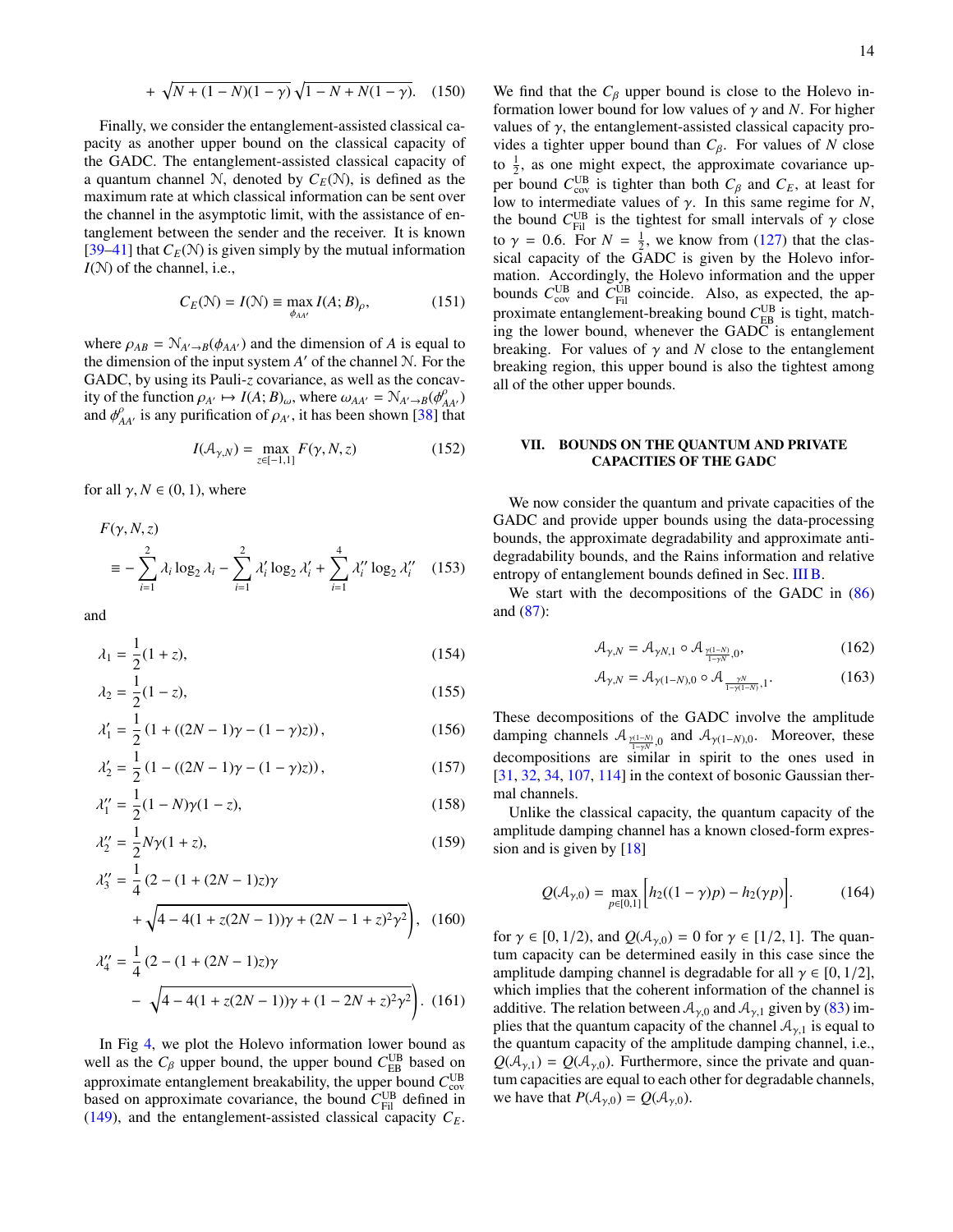

<span id="page-15-9"></span>FIG. 5. Bounds on the quantum capacity of the GADC. Shown is the coherent information lower bound  $Q_{CI}^{LB}$  given in [\(177\)](#page-16-0), the data-processing upper bounds  $Q_{\text{DP},1}^{\text{UB}}$  to  $Q_{\text{DP},4}^{\text{UB}}$  from Proposition [7,](#page-15-5) the upper bounds  $Q_{\text{deg},1}^{\text{UB}}, Q_{\text{deg},2}^{\text{UB}}$  and  $Q_{\text{a-deg}}^{\text{UB}}$  from Proposition [8,](#page-15-6) and the upper bound  $Q_{\text{Rains}}^{\text{UB}}$ <br>defined in [\(175\)](#page-16-1). Th

<span id="page-15-5"></span>**Proposition 7** (Data-processing upper bounds). *For all*  $\gamma$ ,  $N \in$ (0, 1)*, it holds that*

$$
Q(\mathcal{A}_{\gamma,N}) \le P(\mathcal{A}_{\gamma,N}) \le Q\left(\mathcal{A}_{\frac{\gamma(1-N)}{1-\gamma N},0}\right) \equiv Q_{\text{DP},1}^{\text{UB}}(\gamma,N),\qquad(165)
$$

$$
Q(\mathcal{A}_{\gamma,N}) \le P(\mathcal{A}_{\gamma,N}) \le Q(\mathcal{A}_{\gamma(1-N),0}) \equiv Q_{\text{DP},2}^{\text{UB}}(\gamma,N),\qquad(166)
$$

$$
Q(\mathcal{A}_{\gamma,N}) \le P(\mathcal{A}_{\gamma,N}) \le Q(\mathcal{A}_{\gamma N,1}) \equiv Q_{\text{DP},3}^{\text{UB}}(\gamma,N),\tag{167}
$$

$$
Q(\mathcal{A}_{\gamma,N}) \le P(\mathcal{A}_{\gamma,N}) \le Q\left(\mathcal{A}_{\frac{\gamma N}{1-\gamma(1-N)},1}\right) \equiv Q_{\text{DP},4}^{\text{UB}}(\gamma,N). \quad (168)
$$

*Proof.* All of these inequalities follow from the relation between the quantum and private capacities in [\(20\)](#page-5-6), the decompositions of the GADC in  $(162)$  and  $(163)$ , and the general data processing upper bounds given in  $(24)$  and  $(25)$  for the quantum capacity and  $(26)$  and  $(27)$  for the private capacity. In particular, for the bounds on the private capacity, we make use of the fact that the amplitude damping channel is degradable, which means that its private capacity is equal to its quantum capacity, as given in  $(164)$ .

We obtain more upper bounds using the concepts of  $\varepsilon$ degradability,  $\varepsilon$ -close-degradability, and  $\varepsilon$ -anti-degradability.

<span id="page-15-6"></span><span id="page-15-0"></span>Proposition 8 (Approximate degradability and anti-degradability upper bounds). *For all*  $\gamma \in (0, 1/2)$  *and all*  $N \in (0, 1)$ *, we have the following* ε*-degradable upper bounds:*

<span id="page-15-2"></span>
$$
Q(\mathcal{A}_{\gamma,N}) \le Q_{\text{deg},1}^{\text{UB}}(\gamma, N) \equiv U_{\mathcal{D}}(\mathcal{A}_{\gamma,N}) + 4\varepsilon_1 + g(\varepsilon_1), \quad (169)
$$

<span id="page-15-7"></span>
$$
P(\mathcal{A}_{\gamma,N}) \le U_{\mathcal{D}}(\mathcal{A}_{\gamma,N}) + 12\varepsilon_1 + 3g(\varepsilon_1),\tag{170}
$$

<span id="page-15-10"></span><span id="page-15-1"></span>*where*  $\varepsilon_1 = \varepsilon_{\text{deg}}(\mathcal{A}_{\gamma,N})$ *. The*  $\varepsilon$ *-close-degradable upper bounds are*

$$
Q(\mathcal{A}_{\gamma,N}) \le Q_{\text{deg},2}^{\text{UB}}(\gamma, N) \equiv Q(\mathcal{A}_{\gamma,0}) + 2\varepsilon_2 + 2g(\varepsilon_2), \quad (171)
$$

$$
P(\mathcal{A}_{\gamma,N}) \le Q(\mathcal{A}_{\gamma,0}) + 4\varepsilon_2 + 4g(\varepsilon_2),\tag{172}
$$

*where*  $\varepsilon_2 = \frac{1}{2} ||A_{\gamma,N} - A_{\gamma,0}||_{\diamond}$ *. Finally, the*  $\varepsilon$ *-anti-degradable upper bounds are*

$$
Q(\mathcal{A}_{\gamma,N}) \le P(\mathcal{A}_{\gamma,N})
$$
\n(173)

<span id="page-15-8"></span><span id="page-15-4"></span><span id="page-15-3"></span>
$$
\leq Q_{\text{a-deg}}^{\text{UB}}(\gamma, N) \equiv 2\varepsilon_3 + h_2(\varepsilon_3) + g(\varepsilon_3), \qquad (174)
$$

*where*  $\varepsilon_3 = \varepsilon_{\text{a-deg}}(\mathcal{A}_{\gamma,N}).$ 

*Proof.* We start with the bounds in [\(37\)](#page-6-3) and [\(39\)](#page-6-4). For the GADC, we have  $d_E = 4$ , since the channel has four Kraus op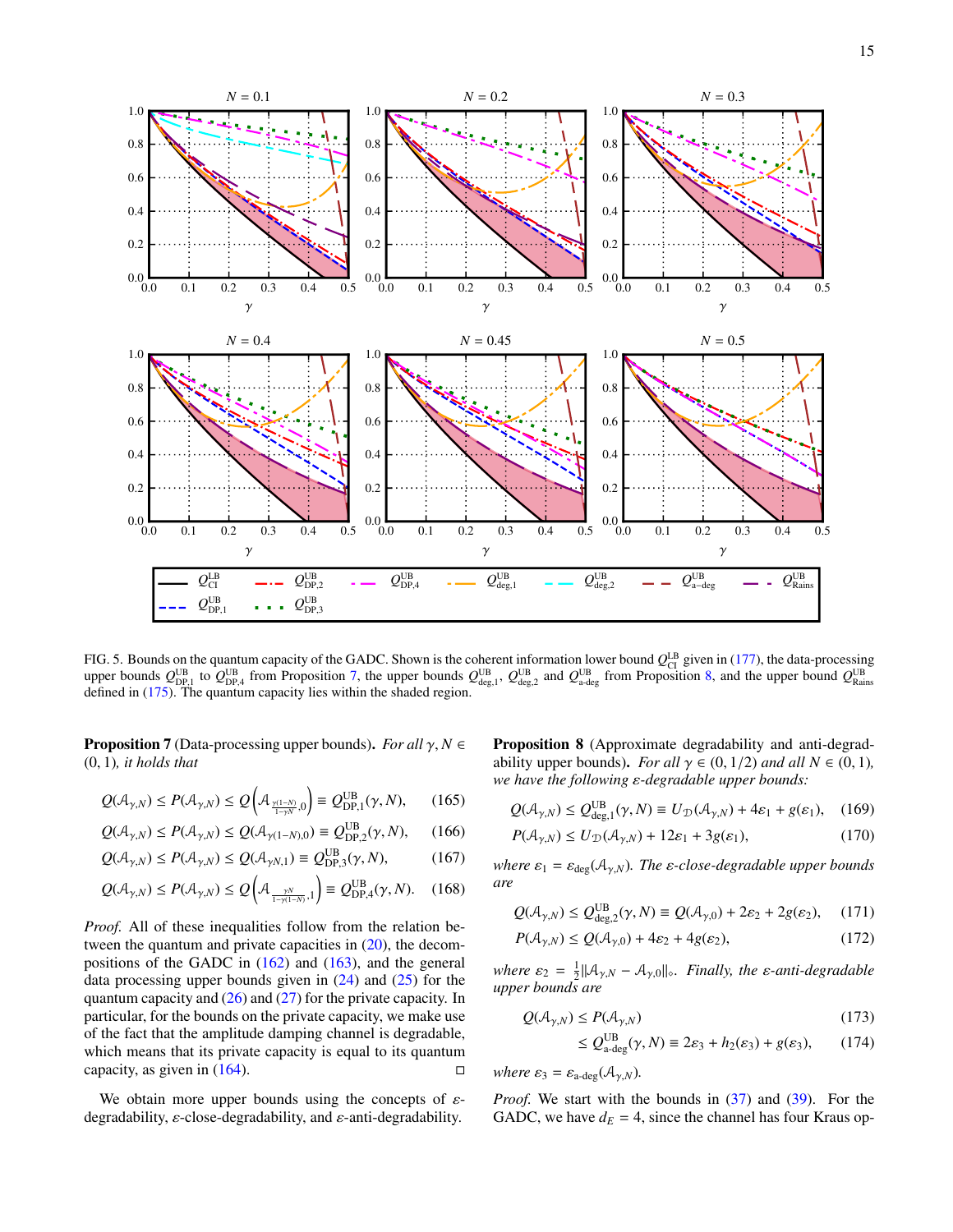erators (assuming  $N \neq 0$  and  $N \neq 1$ ). Therefore, by determining the approximate-degradability parameter  $\varepsilon_{\text{deg}}(\mathcal{A}_{\gamma,N})$ , we immediately obtain the bounds in [\(169\)](#page-15-2) and [\(170\)](#page-15-7).

Similarly, we obtain the bounds in  $(171)$  and  $(172)$  using [\(40\)](#page-6-5) and [\(41\)](#page-6-6), respectively, as follows. Since the channel  $A_{\gamma,0}$ is degradable for all  $\gamma \in [0, 1/2]$ , we can take that to be our *ε*-close-degradable channel to  $A_{\gamma,N}$ . Then, since  $I_c(A_{\gamma,0})$  is simply the quantum capacity of  $A_{\gamma,0}$  (as given by [\(164\)](#page-14-4)), we obtain [\(171\)](#page-15-3).

Finally, we use the bounds in [\(43\)](#page-6-7) arising from  $\varepsilon$ -antidegradability. Since  $d_B = 2$ , after calculating the antidegradability parameter  $\varepsilon_{a\text{-deg}}(\mathcal{A}_{\gamma,N})$ , we obtain [\(174\)](#page-15-4).

We obtain another upper bound on the private and quantum capacities of the GADC by employing the Rains information of the GADC, as given in  $(46)$ ,  $(48)$ , and  $(49)$ :

<span id="page-16-1"></span>
$$
Q(\mathcal{A}_{\gamma,N}) \le P(\mathcal{A}_{\gamma,N}) \le R(\mathcal{A}_{\gamma,N}) \equiv Q_{\text{Rains}}^{\text{UB}}(\gamma, N), \qquad (175)
$$

which follows from the fact that, as stated previously, the Rains information  $R(A_{\gamma,N})$  is equal to the channel's relative entropy of entanglement  $E_R(\mathcal{A}_{\gamma,N})$  for qubit-to-qubit channels, due to [\[90\]](#page-32-10). To compute the latter, we can perform the minimization over PPT states, due to [\[91,](#page-32-11) [92\]](#page-32-12). Furthermore, due to the  $\sigma_z$  covariance of the GADC, we can make several simplifications to the task of computing the Rains information  $R(A_{\gamma,N})$ , which speed it up significantly. First, due to the  $\sigma_z$  covariance and concavity of Rains information in the input state, as presented in Proposition [1,](#page-7-0) it suffices to perform the maximization over input states with respect to the one-parameter family of states  $|\theta^p\rangle_{AA'} = \sqrt{1-p}|0,0\rangle_{AA'} +$  $\sqrt{p}$ |1, 1)<sub>*AA'*</sub> (see Appendix [E](#page-26-0) for details on how to show this). Second, the minimization in the Rains relative entropy in the definition in [\(46\)](#page-6-0) can be performed over PPT states having the following form:

$$
\sigma_{AB} = \frac{1}{2} \begin{pmatrix} \alpha & 0 & 0 & \xi e^{i\phi} \\ 0 & \beta & 0 & 0 \\ 0 & 0 & \gamma & 0 \\ \xi e^{-i\phi} & 0 & 0 & \delta \end{pmatrix}, \tag{176}
$$

where  $\alpha, \beta, \gamma, \delta \ge 0$ ,  $\alpha + \beta + \gamma + \delta = 2$ ,  $0 \le \xi \le \min\{\sqrt{\alpha\delta}, \sqrt{\beta\gamma}\}\$ ,  $\phi \in [0, 2\pi)$ . This latter simplification follows from the same argument given in [\[115,](#page-32-35) Appendix B].

See Fig. [5](#page-15-9) for a plot of the upper bounds  $Q_{\text{DP},1}^{\text{UB}}$  to  $Q_{\text{Rains}}^{\text{UB}}$ . To get a sense for how good these upper bounds are, it is worth comparing them to a lower bound. The coherent information  $I_c(\mathcal{A}_{\gamma,N})$  provides a lower bound on the quantum capacity of the GADC. It can be shown that [\[116\]](#page-33-0)

<span id="page-16-0"></span>
$$
I_{\mathrm{c}}(\mathcal{A}_{\gamma,N}) = \max_{p \in [0,1]} I_{\mathrm{c}}\left(\begin{pmatrix} 1-p & 0\\ 0 & p \end{pmatrix}, \mathcal{A}_{\gamma,N}\right) \equiv Q_{\mathrm{CI}}^{\mathrm{LB}}(\gamma, N). \quad (177)
$$

By plotting in Fig. [5](#page-15-9) the coherent information lower bound alongside the upper bounds  $Q_{\text{DP},1}^{\text{UB}}$  to  $Q_{\text{Rains}}^{\text{UB}}$ , we find that the gap between the upper bounds and the lower bound is smallest when both  $\gamma$  and  $N$  are small. We also find that, as expected, the upper bound  $Q_{\text{deg},1}^{\text{UB}}$  based on *ε*-degradability is a tighter bound for  $\gamma$  close to zero, since  $\gamma = 0$  is the point at which the GADC is close to an identity channel. We note here that the generic behavior of the  $\varepsilon$ -degradable bound being tangent to the lower bound for low noise quantum channels was studied in detail in [\[13\]](#page-30-29). On the other hand, the upper bound  $Q^{\text{UB}}_{\text{deg},2}$ based on ε-close-degradability is relatively poor for large values of *N*. Similarly, we observe that the upper bound  $Q_{\text{a-deg}}^{\text{UB}}$ based on  $\varepsilon$ -anti-degradability is relatively poor except for values of  $\gamma$  close to  $\gamma = \frac{1}{2}$ , where, as expected, the bound is tighter, since  $\gamma = \frac{1}{2}$  is the point beyond which the GADC is anti-degradable. From Fig. [5,](#page-15-9) it is also evident that the upper bound  $Q_{\text{DP 1}}^{\text{UB}}$  is tighter than all other data-processing upper bounds for all values of  $\gamma$  and for  $N < 0.5$ . Moreover, for  $N = 0.5$ , the upper bounds  $Q_{\text{DP},1}^{\text{UB}}$  and  $Q_{\text{DP},2}^{\text{UB}}$  coincide with the upper bounds  $Q_{\text{DP},4}^{\text{UB}}$  and  $Q_{\text{DP},3}^{\text{UB}}$ , respectively. Furthermore, the upper bound  $Q_{\text{a-deg}}^{\text{UB}}$  is tighter than all other upper bounds for both  $\gamma$  and *N* close to  $\frac{1}{2}$ . While the Rains information upper bound  $Q_{\text{Rains}}^{\text{UB}}$  is worse than two of the data-processing upper bounds for all values of  $\gamma$  when *N* is close to zero, it is tighter than all four data-processing upper bounds for all values of  $\gamma$  when *N* is close to  $\frac{1}{2}$ . In this region of *N* close to  $\frac{1}{2}$ , it is also tighter than the bounds  $Q_{\text{deg},1}^{\text{UB}}$  and  $Q_{\text{a-deg}}^{\text{UB}}$  for values of  $\gamma$ roughly between 0.15 and 0.49.

#### A. Comparison with prior work

Let us now compare the bounds obtained here with those from prior work.

In [\[34\]](#page-30-24), in order to obtain an upper bound on the quantum capacity of the qubit thermal channel, the authors consider the "extended" channel

$$
\widehat{\mathcal{L}}_{\eta,N}(\rho_A) \equiv \text{Tr}_E \left[ (U_{AE \to BE}^{\eta} \otimes \mathbb{1}_{E'}) (\rho_A \otimes |\theta^N \rangle \langle \theta^N|_{EE'}) \right] \times (U_{AE \to BE}^{\eta} \otimes \mathbb{1}_{E'})^{\dagger} \right].
$$
\n(178)

Note that

<span id="page-16-3"></span>
$$
\mathcal{L}_{\eta,N} = \text{Tr}_{E'} \circ \widehat{\mathcal{L}}_{\eta,N},\tag{179}
$$

which implies, via [\(24\)](#page-5-7), that

<span id="page-16-2"></span>
$$
Q(\mathcal{L}_{\eta,N}) \le Q(\widehat{\mathcal{L}}_{\eta,N}) \equiv Q_{\text{RMG}}^{\text{UB}}(\eta,N). \tag{180}
$$

As explained in [\[34\]](#page-30-24), to compute the upper bound  $Q(\mathcal{L}_{\eta,N})$ , we observe that by defining a channel complementary to  $\mathcal{L}_{n,N}$ as

$$
\widehat{\mathcal{L}}_{\eta,N}^c(\rho_A) \equiv \text{Tr}_{BE'}[(U_{AE \to BE}^{\eta} \otimes \mathbb{1}_{E'})(\rho_A \otimes |\theta^N\rangle\langle\theta^N|_{EE'}) \quad (181)
$$
\n
$$
\times (U_{AE \to BE}^{\eta} \otimes \mathbb{1}_{E'})^{\dagger}],
$$

we get

$$
\widehat{\mathcal{L}}_{\eta,N}^c = \widetilde{\mathcal{L}}_{\eta,N}^c \tag{182}
$$

for all  $\eta$ ,  $N \in [0, 1]$ , where  $\mathcal{L}_{\eta, N}$  is the channel weakly complementary to  $\mathcal{L}_{n,N}$  defined in [\(102\)](#page-10-7). This implies that whenever the qubit thermal channel is weakly degradable, the extended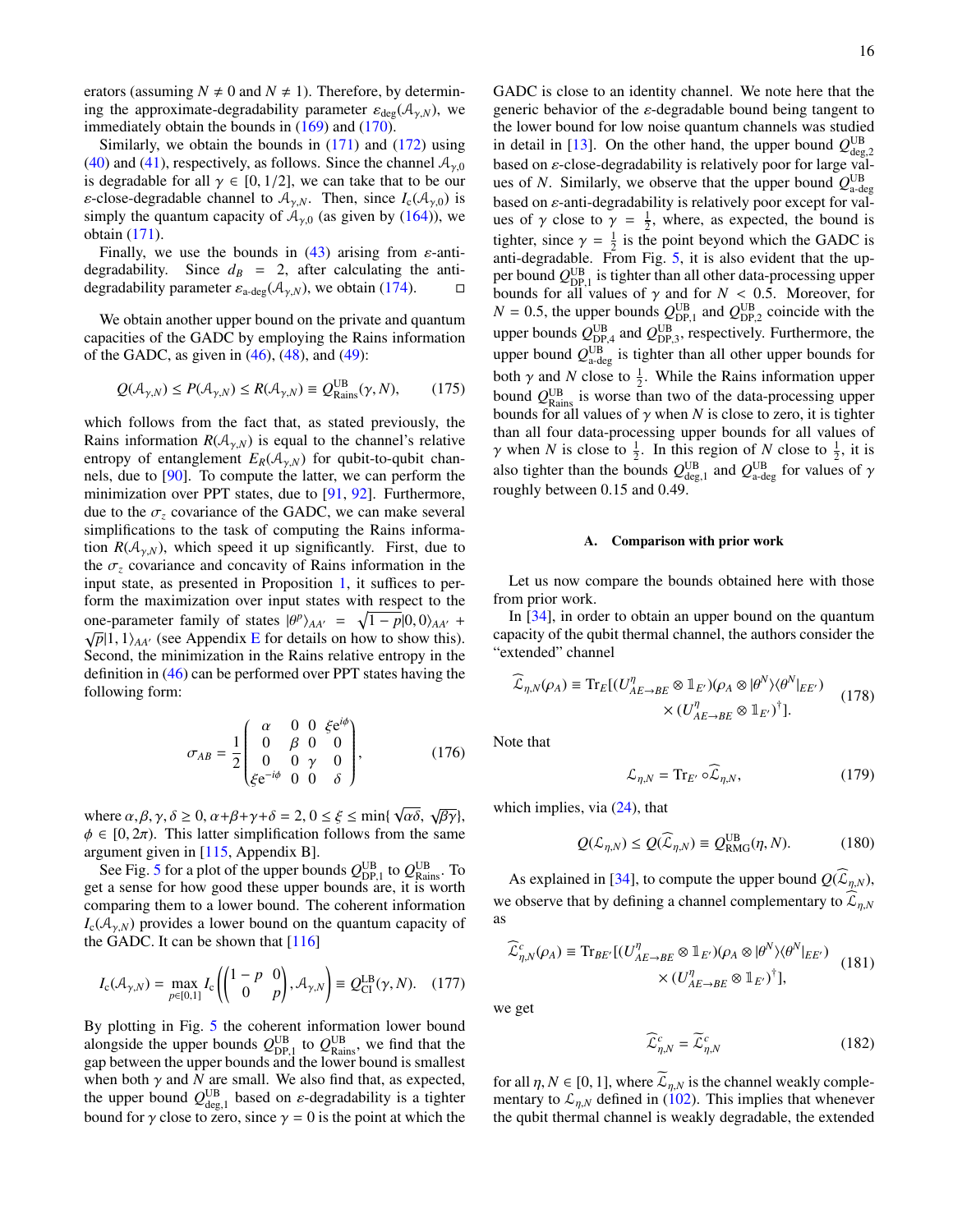

<span id="page-17-1"></span>FIG. 6. Comparison between the data-processing upper bounds  $Q_{\text{DP},1}^{\text{UB}}$ and  $Q_{\text{DP},2}^{\text{UB}}$  defined in [\(165\)](#page-15-0) and [\(166\)](#page-15-10), respectively, the *ε*-degradable upper bound  $Q_{\text{deg},1}^{\text{UB}}$  defined in [\(169\)](#page-15-2), and the upper bound  $Q_{\text{RMG}}^{\text{UB}}$  obtained in [\[34\]](#page-30-24) and defined in [\(180\)](#page-16-2). Also shown is the coherent information lower bound  $Q_{\text{CI}}^{\text{LB}}$  defined in [\(177\)](#page-16-0). The quantum capacity lies within the shaded region.

channel is degradable. Indeed, for all  $N > 0$  and all  $\eta \in [0, 1]$ , the channel  $\mathcal{D}_{\eta,N} \equiv \mathcal{P}_{1-2N} \circ \mathcal{L}_{\frac{1-\eta}{\eta},N} \circ \text{Tr}_{E'}$  satisfies

$$
\widehat{\mathcal{D}}_{\eta,N} \circ \widehat{\mathcal{L}}_{\eta,N} = \mathcal{P}_{1-2N} \circ \mathcal{L}_{\frac{1-\eta}{\eta},N} \circ \mathrm{Tr}_{E'} \circ \widehat{\mathcal{L}}_{\eta,N} \tag{183}
$$

$$
= \mathcal{P}_{1-2N} \circ \mathcal{L}_{\frac{1-\eta}{\eta},N} \circ \mathcal{L}_{\eta,N} \tag{184}
$$

$$
=\widetilde{\mathcal{L}}_{\eta,N}^c\tag{185}
$$

$$
=\widehat{\mathcal{L}}_{\eta,N}^c,\tag{186}
$$

where to obtain the second equality we used [\(179\)](#page-16-3) and to obtain the third equality we used  $(113)$ . The quantum capacity of the extended channel is therefore given by its coherent information. In other words,

$$
Q(\widehat{\mathcal{L}}_{\eta,N}) = \max_{\rho} \left( H(\widehat{\mathcal{L}}_{\eta,N}(\rho)) - H(\widehat{\mathcal{L}}_{\eta,N}^c(\rho)) \right) \tag{187}
$$

$$
= \max_{p \in [0,1]} I_c \left( \begin{pmatrix} 1-p & 0 \\ 0 & p \end{pmatrix}, \widehat{\mathcal{L}}_{\eta,N} \right) \tag{188}
$$



<span id="page-17-2"></span>FIG. 7. Comparison between the data-processing upper bounds  $Q_{\text{DP},1}^{\text{UB}}$ and  $Q_{\text{DP},2}^{\text{UB}}$  defined in [\(165\)](#page-15-0) and [\(166\)](#page-15-10), respectively, the Rains information upper bound  $Q_{\text{Rains}}^{\text{UB}}$  in [\(175\)](#page-16-1), and the upper bound  $Q_{\text{RMG}}^{\text{UB}}$  obtained in [\[34\]](#page-30-24). Also shown is the coherent information lower bound  $Q_{\text{CI}}^{\text{LB}}$  defined in [\(177\)](#page-16-0). The quantum capacity lies within the shaded region.

for all  $N > 0$  and  $\eta \in [0, 1]$ , where the last equality holds due to the fact  $\mathcal{L}_{\eta,N}(\sigma_z \rho_A \sigma_z) = (\sigma_z \otimes \mathbb{1}_{E'}) \mathcal{L}_{\eta,N}(\rho) (\sigma_z \otimes \mathbb{1}_{E'})$  and the fact that the coherent information is concave in the input state of the channel whenever the channel is degradable [\[117\]](#page-33-1).

See Fig. [6](#page-17-1) for a comparison of the upper bounds obtained in this paper and the upper bound obtained in  $[34]$  for  $N = 0.01$ and  $N = 0.1$ . We find that the upper bound  $Q_5^{\text{UB}}$  based on approximate degradability is tighter than  $Q_{\rm RMG}^{\rm UB}$  beyond roughly  $\eta = 0.56$  for both  $N = 0.01$  and  $N = 0.1$ , while the dataprocessing upper bounds  $Q_{\text{DP},1}^{\text{UB}}$  and  $Q_{\text{DP},2}^{\text{UB}}$  are tighter than  $Q_{\text{RMG}}^{\text{UB}}$  for all values of  $\eta$ . In fact, as shown in Fig. [7,](#page-17-2) these data-processing bounds are tighter for all values of *N*. The data-processing upper bounds are thus tighter than the bound in [\[34\]](#page-30-24) for the entire parameter range of the qubit thermal channel/GADC. For values of *N* close to  $\frac{1}{2}$ , the Rains information upper bound  $Q_{\text{Rains}}^{\text{UB}}$  is tighter than both data-processing upper bounds for all values of  $\eta$ .

# <span id="page-17-0"></span>VIII. BOUNDS ON THE TWO-WAY-ASSISTED QUANTUM AND PRIVATE CAPACITIES

In this section, we consider the two-way assisted quantum and private capacities  $Q^{\leftrightarrow}(\mathcal{A}_{\gamma,N})$  and  $P^{\leftrightarrow}(\mathcal{A}_{\gamma,N})$ , respectively, of the GADC.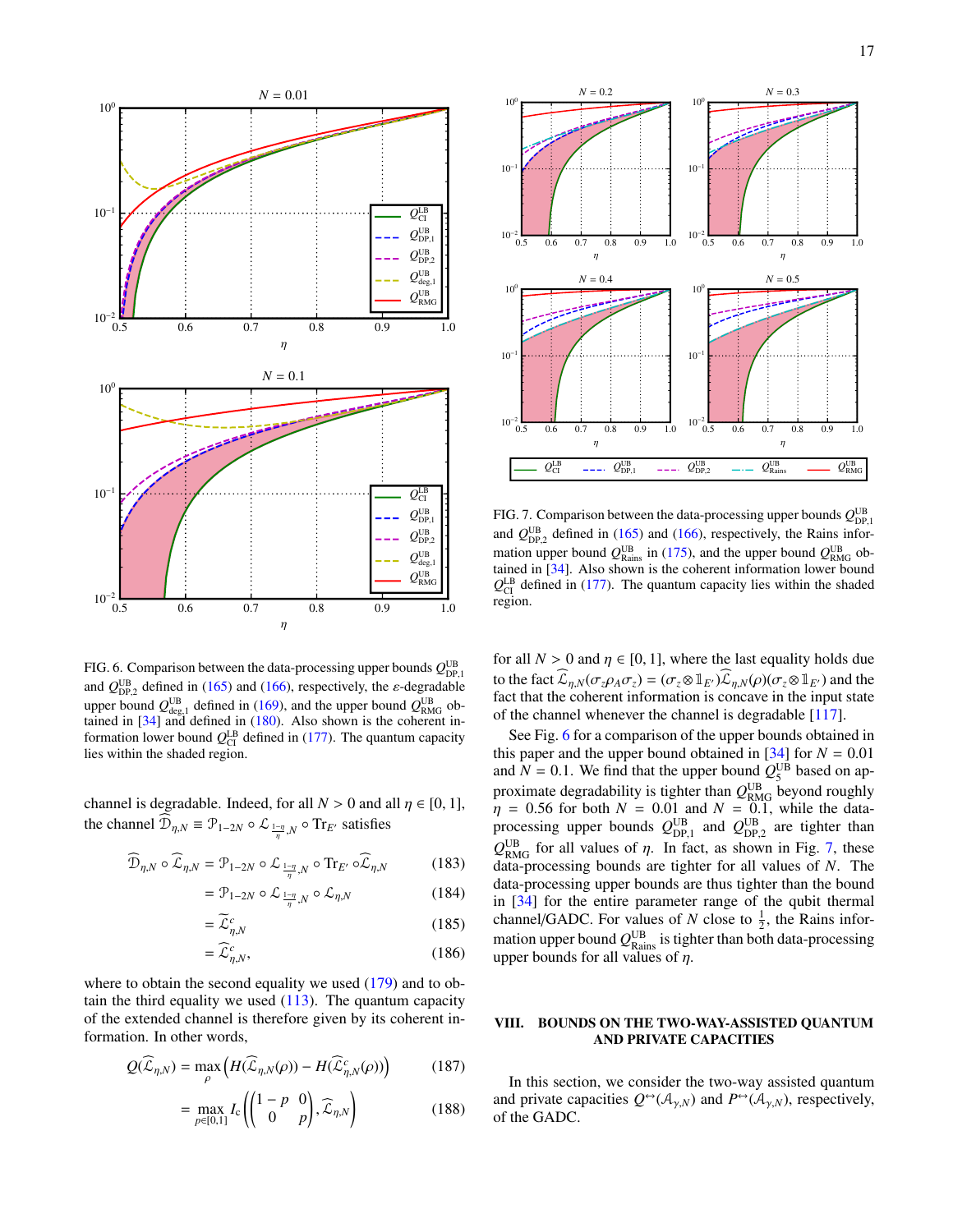# A. Squashed entanglement upper bounds

Recalling from [\(56\)](#page-7-5) that one-half of the mutual information of a channel is an upper bound on its two-way assisted quantum capacity, and using the expression for the mutual information of the GADC in [\(152\)](#page-14-0), we get

<span id="page-18-0"></span>
$$
Q^{\leftrightarrow}(\mathcal{A}_{\gamma,N}) \le \frac{1}{2} \max_{z \in [-1,1]} F(\gamma, N, z) \equiv Q_{\text{MI}}^{\leftrightarrow,\text{UB}}(\gamma, N) \tag{189}
$$

for all  $\gamma$ ,  $N \in (0, 1)$ .

A potentially better upper bound on the two-way quantum capacity of the GADC than the one in [\(189\)](#page-18-0) can be obtained by a different choice of squashing channel. In particular, we make use of the decompositions in  $(86)$  and  $(87)$  to obtain the following result. Our approach is related to the constructions in [\[44,](#page-31-2) [53\]](#page-31-18).

<span id="page-18-7"></span>Proposition 9 (Squashed entanglement upper bounds). *For all*  $\gamma$ ,  $N \in (0, 1)$ *, it holds that* 

$$
Q^{\leftrightarrow}(\mathcal{A}_{\gamma,N}) \le P^{\leftrightarrow}(\mathcal{A}_{\gamma,N})
$$
  
\$\le \frac{1}{2} \max\_{p \in [0,1]} I(A;B|E\_1E\_2)\_{\tau^p} \equiv Q^{\leftrightarrow, \text{UB}}\_{\text{sq},1}(\gamma,N), \quad (190)\$

*where the state* τ *<sup>p</sup> on which we evaluate the conditional mutual information is*

<span id="page-18-5"></span>
$$
\tau_{ABE_1E_2}^p = (\mathrm{id}_{AB} \otimes \mathcal{A}_{\frac{1}{2},0} \otimes \mathcal{A}_{\frac{1}{2},0})(|\psi_p\rangle\langle\psi_p|_{ABE_1'E_2'}),\tag{191}
$$

 $with \psi_p\rangle_{ABE'_1E'_2} = V_{B'\to B}^{\gamma N,1}$  $\gamma N, 1 \ B' \rightarrow BE'_{2}$   $V_{A' \rightarrow B'E}^{\frac{\gamma(1-N)}{1-\gamma N},0}$  $\int_{A' \to B'E_1'}^{\overline{1 \to N}},0} |\theta^p\rangle_{AA'}$  *and*  $|\theta^p\rangle_{AA'}$  =  $\sqrt{1-p}|0,0\rangle_{AA'} + \sqrt{p}|1,1\rangle_{AA'}.$ *Also,*

$$
Q^{\leftrightarrow}(\mathcal{A}_{\gamma,N}) \le P^{\leftrightarrow}(\mathcal{A}_{\gamma,N})
$$
  
\$\le \frac{1}{2} \max\_{p \in [0,1]} I(A; B | E\_1 E\_2)\_{\tilde{\tau}^p} \equiv Q^{\leftrightarrow, \text{UB}}\_{\text{sq},2}(\gamma, N), (192)\$

*where the state*  $\tilde{\tau}^p$  *on which we evaluate the conditional mutual information is*

$$
\tilde{\tau}_{ABE_1E_2}^p = (\mathrm{id}_{AB} \otimes A_{\frac{1}{2},0} \otimes A_{\frac{1}{2},0}) (\vert \tilde{\psi}_p \rangle \langle \tilde{\psi}_p \vert_{ABE_1'E_2'}, \qquad (193)
$$

with 
$$
|\tilde{\psi}_P\rangle_{ABE'_1E'_2} = V^{\gamma(1-N),0}_{B'\to BE'_2}V^{\frac{\gamma N}{1-\gamma(1-N)},1}_{A'\to B'E'_1}|\theta^P\rangle_{AA'}.
$$

*Proof.* We use the fact that  $Q^{\leftrightarrow}(\mathcal{A}_{\gamma,N}) \leq E_{sq}(\mathcal{A}_{\gamma,N})$ , where

<span id="page-18-3"></span>
$$
E_{\text{sq}}(\mathcal{A}_{\gamma,N}) = \frac{1}{2} \max_{\phi_{AA'}} \inf_{\mathcal{S}_{E'\to E}} I(A;B|E)_{\omega},\tag{194}
$$

where  $\omega_{ABE} = \mathcal{S}_{E'\to E}(|\psi\rangle\langle\psi|_{ABE'})$  and  $|\psi\rangle_{ABE'}$  is a purification of the state  $(id_A \otimes A_{\gamma,N})(|\phi\rangle\langle\phi|_{AA'})$ .

To obtain the first upper bound in  $(190)$ , we use the fact that  $A_{\gamma,N}$  can be decomposed as  $A_{\gamma,N} = A_{\gamma N,1} \circ A_{\frac{\gamma(1-N)}{1-\gamma N},0}$ . This means that, for any pure state  $|\phi\rangle_{AA'}$ , a purification of the state  $\rho_{AB} \equiv (\mathrm{id}_A \otimes A_{\gamma,N})(|\phi\rangle\langle\phi|_{AA'})$  can be written as

$$
|\psi\rangle_{ABE'_1E'_2} \equiv V^{\gamma N,1}_{B'\to BE'_2} V^{\frac{\gamma(1-N)}{1-\gamma N},0}_{A'\to BE'_1} |\phi\rangle_{AA'}
$$
 (195)

As the squashing channels, which act on  $E'_1$  and  $E'_2$ , we take the channels  $A_{\gamma_1, N_1}$  and  $A_{\gamma_2, N_2}$ , respectively. The state  $\omega_{ABE_1E_2}$  on which the quantum conditional mutual information in  $(194)$  is evaluated is then

$$
\omega_{ABE_1E_2}(\gamma_1, N_1, \gamma_2, N_2)
$$
  
\n
$$
\equiv (\mathrm{id}_{AB} \otimes \mathcal{A}_{\gamma_1, N_1} \otimes \mathcal{A}_{\gamma_2, N_2})(|\psi\rangle\langle\psi|_{ABE_1'E_2'}).
$$
 (196)

We can optimize over the open parameters  $\gamma_1$ ,  $N_1$ ,  $\gamma_2$ ,  $N_2 \in$  $[0, 1]$  such that the squashed entanglement of  $\rho_{AB}$  can be bounded from above as

<span id="page-18-6"></span><span id="page-18-4"></span>
$$
E_{\text{sq}}(A;B)_{\rho} \le \frac{1}{2} \min_{\gamma_1, \gamma_2, N_1, N_1} I(A;B|E_1E_2)_{\omega}, \qquad (197)
$$

where the state  $\omega_{ABE_1E_2}$  is given in [\(196\)](#page-18-4). This means that

$$
E_{\text{sq}}(\mathcal{A}_{\gamma,N}) \le \frac{1}{2} \max_{\phi_{AA'}} \min_{\gamma_1, \gamma_2, N_1, N_2} I(A; B | E_1 E_2)_{\omega}.
$$
 (198)

<span id="page-18-1"></span>Now, numerical evidence suggests that  $\gamma_1 = \frac{1}{2} = \gamma_2$  and  $N_1 =$  $0 = N_2$  is optimal. The corresponding squashing channel can be viewed as qubit pure-loss channels with beamsplitters of transmissivity  $\frac{1}{2}$ , analogous to the construction in [\[44,](#page-31-2) [53\]](#page-31-18); see Fig. [8.](#page-19-4) So we have

$$
E_{\text{sq}}(\mathcal{A}_{\gamma,N}) \le \frac{1}{2} \max_{\phi_{AA'}} I(A; B | E_1 E_2)_{\tau},
$$
 (199)

where  $\tau_{ABE_1E_2} = \omega_{ABE_1E_2}(\frac{1}{2}, 0, \frac{1}{2}, 0)$ . Finally, due to the covariance of the GADC with respect to the Pauli-*z* operator, it suffices to optimize over pure states  $|\phi\rangle_{AA'} = |\theta^p\rangle_{AA'} = \sqrt{1-p}|0,0\rangle_{AA'} + \sqrt{p}|1,1\rangle_{AA'}$ , where  $p \in [0,1]$ . In other words,  $\overline{1-p}|0,0\rangle_{AA'} + \sqrt{p}|1,1\rangle_{AA'}$ , where *p* ∈ [0, 1]. In other words, the following equality holds:

<span id="page-18-8"></span>
$$
\frac{1}{2} \max_{\phi_{AA'}} I(A; B | E_1 E_2)_{\tau} = \frac{1}{2} \max_{p \in [0,1]} I(A; B | E_1 E_2)_{\tau^p}, \quad (200)
$$

<span id="page-18-2"></span>where  $\tau_A^p$  $A_{BE_1E_2}^p$  $A_{BE_1E_2}^p$  $A_{BE_1E_2}^p$  is defined in [\(191\)](#page-18-5). See Appendix E for a proof. We thus obtain the bound in  $(190)$ .

We obtain the second upper bound in  $(192)$  using the decomposition  $A_{\gamma,N} = A_{\gamma(1-N),0} \circ A_{\frac{\gamma N}{1-\gamma(1-N)},1}$ . In this case, we take a purification of the state  $\rho_{AB} = (id_A \otimes A_{\gamma,N})(|\phi\rangle\langle\phi|_{AA})$  to be

$$
|\tilde{\psi}\rangle_{ABE_1'E_2'} \equiv V_{B'\to BE_2}^{\gamma(1-N),0} V_{A'\to B'E_1}^{\frac{\gamma N}{1-\gamma(1-N)},1} |\phi\rangle_{AA'}.
$$
 (201)

Then, letting

$$
\tilde{\omega}_{ABE_1E_2}(\gamma_1, N_1, \gamma_2, N_2)
$$
\n
$$
\equiv (\mathrm{id}_{AB} \otimes A_{\gamma_1, N_1} \otimes A_{\gamma_2, N_2}) (\vert \tilde{\psi} \rangle \langle \tilde{\psi} \vert_{ABE_1'E_2'}) \quad (202)
$$

and performing the optimization  $\min_{\gamma_1, \gamma_2, N_1, N_2} I(A; B | E_1 E_2)_{\tilde{\omega}}$ analogous to the one in [\(197\)](#page-18-6), we find numerically that  $\gamma_1$  =  $\frac{1}{2} = \gamma_2$  and  $N_1 = 0 = N_2$  gives the optimal value. Therefore, we get

$$
E_{\text{sq}}(\mathcal{A}_{\gamma,N}) \le \frac{1}{2} \max_{p \in [0,1]} I(A;B|E_1E_2)_{\tilde{\tau}^p},\tag{203}
$$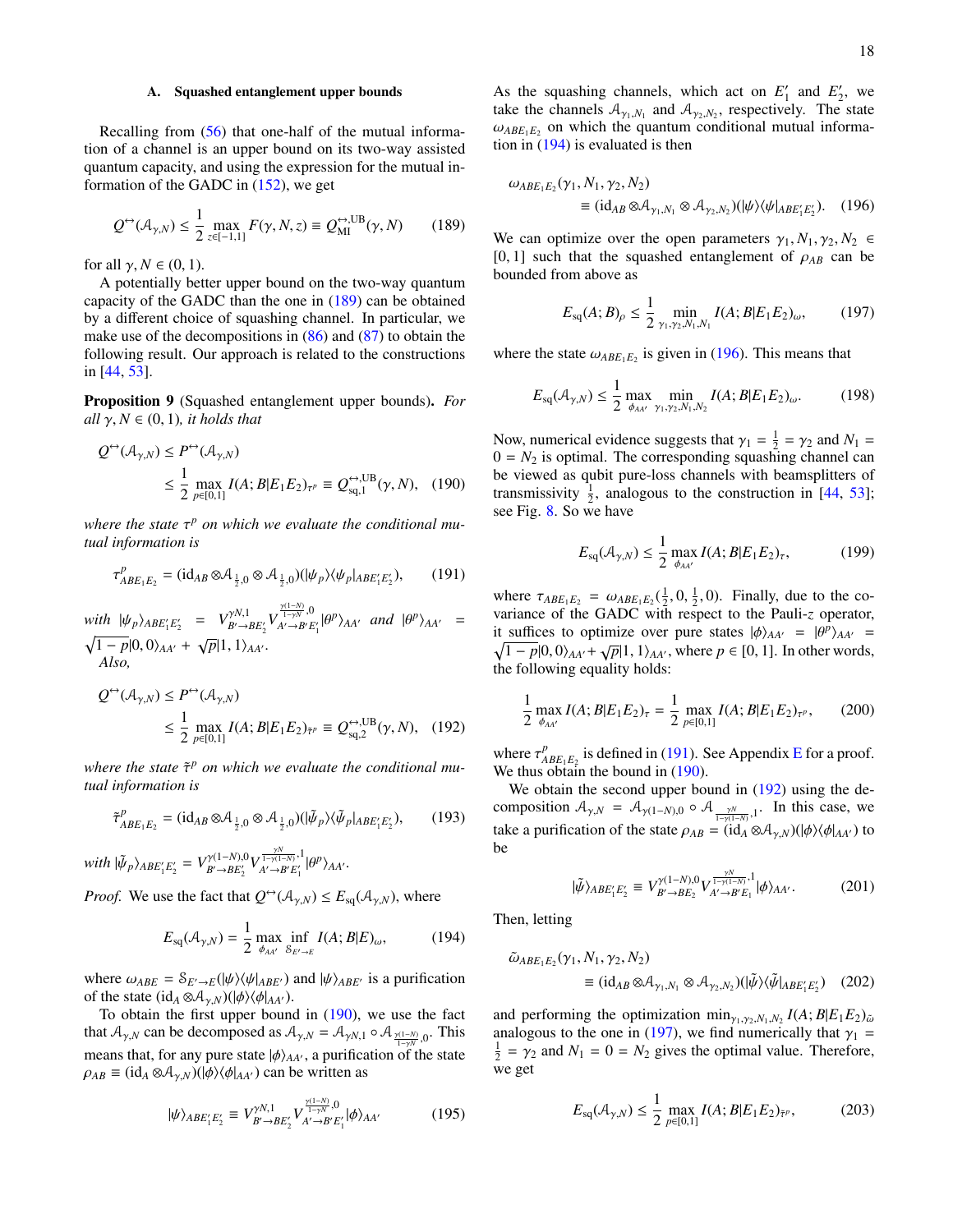

<span id="page-19-4"></span>FIG. 8. Strategy for the first part of the proof of Proposition [9,](#page-18-7) in which we decompose the GADC as  $A_{\gamma,N} = A_{\gamma N,1} \circ A_{\frac{\gamma(1-N)}{1-\gamma N},0}$ , as per [\(86\)](#page-9-5). Using [\(98\)](#page-10-6), we can write this decomposition using the qubit thermal channel as  $A_{\gamma,N} = \mathcal{L}_{1-\gamma N,1} \circ \mathcal{L}_{\frac{1-\gamma}{1-\gamma N},0}$ . To place an upper bound on the squashed entanglement of the GADC, we use a squashing channel consisting of a 50/50 "qubit beamsplitter" (i.e., the unitary transformation  $U^{\eta}$  defined in [\(90\)](#page-9-2) with  $\eta = \frac{1}{2}$ ) acting on the environment of each of the two qubit thermal channels in the decomposition of the GADC.

as required. As with the first upper bound, it suffices to optimize over pure states  $|\theta^p\rangle_{AA'}$  due to the covariance of the GADC with respect to the Pauli-*z* operator, and the proof is analogous to the one presented in Appendix  $E$  for the first upper bound.

See Fig. [9](#page-20-1) for a plot of the squashed entanglement upper bounds in  $(190)$  and  $(192)$  along with the mutual information upper bound  $E_{\text{sq}}(\mathcal{A}_{\gamma,N}) \leq \frac{1}{2}I(\mathcal{A}_{\gamma,N})$ , with  $I(\mathcal{A}_{\gamma,N})$  given in [\(152\)](#page-14-0). We also plot the reverse coherent information  $I_{rc}(\mathcal{A}_{\gamma,N})$ lower bound. Due to Pauli-*z* covariance and concavity of the reverse coherent information,  $I_{\text{rc}}(\mathcal{A}_{\gamma,N})$  can be obtained by optimizing over diagonal input states, i.e.,

<span id="page-19-0"></span>
$$
I_{\rm rc}(\mathcal{A}_{\gamma,N}) = \max_{p \in [0,1]} I_{\rm rc}\left(\begin{pmatrix}1-p & 0\\ 0 & p\end{pmatrix}, \mathcal{A}_{\gamma,N}\right) \equiv \mathcal{Q}_{\rm RCI}^{\leftrightarrow, \rm LB}(\gamma, N). \tag{204}
$$

We note that the coherent information lower bound is not plotted in Fig. [9](#page-20-1) because it is smaller than the RCI lower bound for all values of  $\gamma$  and *N*.

# B. Max-Rains and max-relative entropy of entanglement upper bounds

For the amplitude damping channel  $A_{\gamma,0}$ , it has been shown in [\[115,](#page-32-35) Proposition 2] that

<span id="page-19-5"></span>
$$
E_{\text{max}}(\mathcal{A}_{\gamma,0}) = \log_2(2-\gamma). \tag{205}
$$

We now generalize this formula to all values of  $\gamma$ , *N* for the GADC. We also prove that the inequality opposite to the one in [\(67\)](#page-8-4) holds for the GADC. As stated, this result generalizes the equality in  $(205)$ , and the proof that we give is arguably simpler than that given for [\[115,](#page-32-35) Proposition 2].

<span id="page-19-3"></span>**Proposition 10.** *For all*  $\gamma$ , *N such that the GADC*  $A_{\gamma N}$  *is not entanglement breaking, it holds that*

<span id="page-19-6"></span>
$$
E_{\max}(\mathcal{A}_{\gamma,N}) = R_{\max}(\mathcal{A}_{\gamma,N})
$$
  
=  $\log_2 \left(1 - \frac{\gamma}{2} + \frac{1}{2} \sqrt{(\gamma(2N-1))^2 + 4(1-\gamma)}\right)$ . (206)

*If the GADC is entanglement breaking, as given by* [\(107\)](#page-11-1)*, then*  $E_{\text{max}}(\mathcal{A}_{\gamma,N}) = R_{\text{max}}(\mathcal{A}_{\gamma,N}) = 0.$ 

*Proof.* See Appendix [F.](#page-27-0)

By  $(61)$ , and using Proposition [10,](#page-19-3) we have that

<span id="page-19-1"></span>
$$
Q^{\leftrightarrow}(\mathcal{A}_{\gamma,N}), P^{\leftrightarrow}(\mathcal{A}_{\gamma,N}) \le Q^{\leftrightarrow, \text{UB}}_{\text{max-Rains}}
$$
  

$$
\equiv \log_2 \left(1 - \frac{\gamma}{2} + \frac{1}{2} \sqrt{(\gamma(2N - 1))^2 + 4(1 - \gamma)}\right). \quad (207)
$$

for all  $\gamma$ ,  $N \in [0, 1]$ . In Fig. [9,](#page-20-1) we compare this max-Rains upper bound with the squashed entanglement upper bounds from the previous subsection. We observe that the max-Rains upper bound is tight when the channel is entanglement breaking. This is due to the fact that the state  $\rho_{AB}$  for which  $R_{\text{max}}(A; B)_{\rho}$ is evaluated in  $(60)$  is separable whenever the channel is entanglement breaking, and the fact that any separable state is in the set PPT'.

#### C. Approximate covariance upper bounds

Applying the bounds in Eq.  $(68)$  and Eq.  $(69)$  to the GADC, recalling from [\(143\)](#page-13-8) that  $A_{\gamma,N}^G = A_{\gamma,\frac{1}{2}}$ , and using the fact that the quantity  $R(A; B)$ <sub>ρ</sub> coincides with  $E_R(A; B)$ <sub>ρ</sub> for qubit-qubit states  $\rho_{AB}$  [\[90,](#page-32-10) Section III], these bounds reduce to the following:

$$
Q^{\leftrightarrow}(\mathcal{A}_{\gamma,N}), P^{\leftrightarrow}(\mathcal{A}_{\gamma,N}) \le Q^{\leftrightarrow, \text{UB}}_{\text{cov}}(\gamma, N)
$$
  

$$
\equiv E_R(A; B)_{\rho} + 2\varepsilon_{\text{cov}} + g(\varepsilon_{\text{cov}}),
$$
 (208)

where  $\varepsilon_{\text{cov}} \equiv \varepsilon_{\text{cov}} (\mathcal{A}_{\gamma,N}) = \gamma |N - \frac{1}{2}|$  and

$$
\rho_{AB}^{\gamma} \equiv \mathcal{A}_{\gamma, \frac{1}{2}}(\Phi_{AA'}^{+})
$$
\n(209)

<span id="page-19-2"></span>
$$
= \frac{1}{2} \begin{pmatrix} 1 - \frac{\gamma}{2} & 0 & 0 & \sqrt{1 - \gamma} \\ 0 & \frac{\gamma}{2} & 0 & 0 \\ 0 & 0 & \frac{\gamma}{2} & 0 \\ \sqrt{1 - \gamma} & 0 & 0 & 1 - \frac{\gamma}{2} \end{pmatrix} .
$$
 (210)

Note that, due to [\(107\)](#page-11-1),  $\rho_{AB}^{\gamma}$  is entangled only when  $0 \le \gamma$  $2(\sqrt{2} - 1)$ . In this case, it is a Bell-diagonal state of the form:

$$
\rho_{AB}^{\gamma} = \sum_{i,j=0}^{1} r_{i,j} |\Phi_{i,j}\rangle \langle \Phi_{i,j}|_{AB},
$$
\n(211)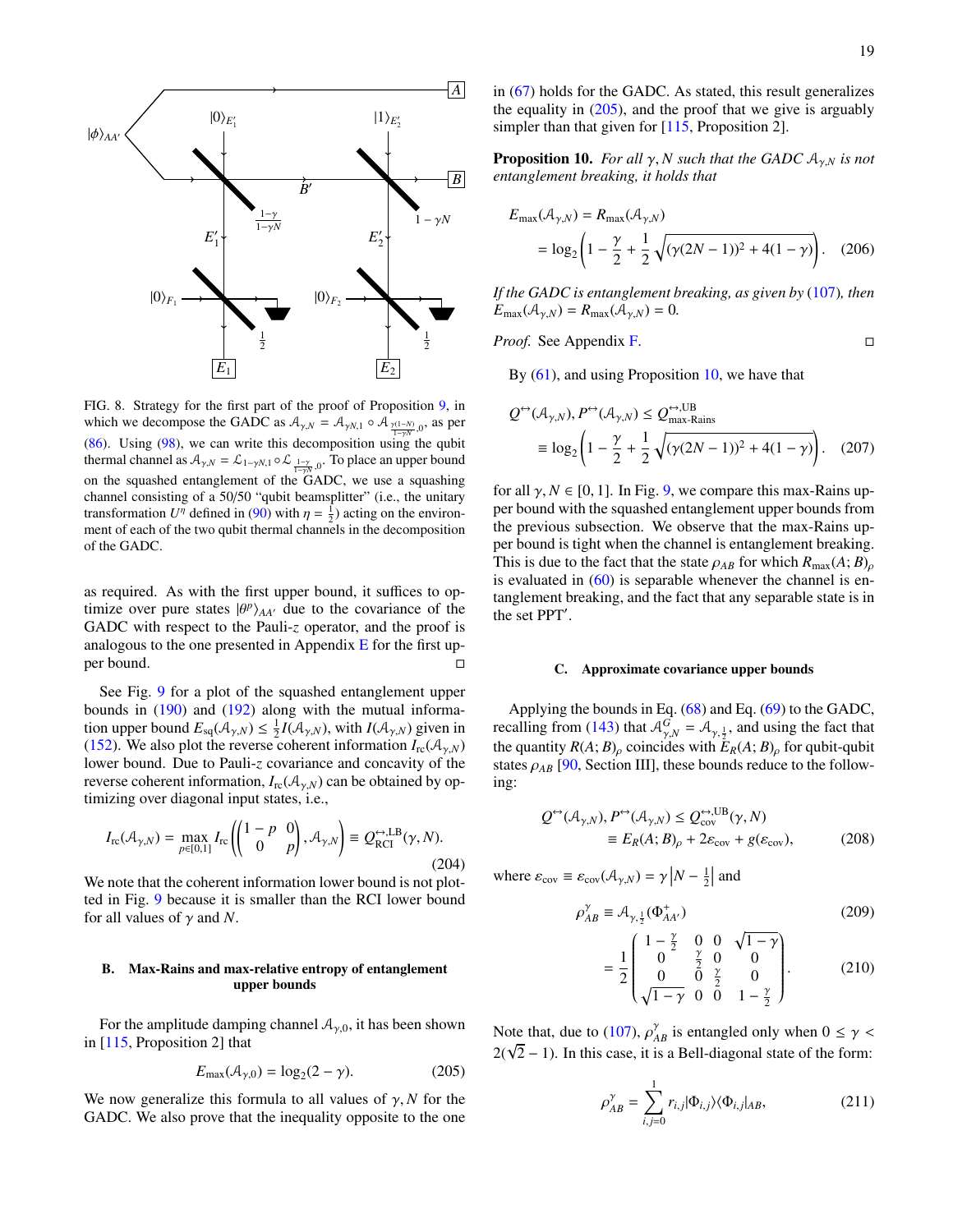

<span id="page-20-1"></span>FIG. 9. Bounds on the two-way assisted quantum capacity of the GADC. Shown is the reverse coherent information  $Q_{\text{RCI}}^{\leftrightarrow, \text{LB}}$  lower bound, given by the expression in [\(204\)](#page-19-0). We also plot the mutual information upper bound  $Q_{\text{MI}}^{\leftrightarrow, \text{UB}}$  defined in [\(189\)](#page-18-0) and obtained by employing the identity squashing channel in the definition of the squashed entanglement, along with the squashed entanglement upper bounds  $Q_{\rm sq,1}^{\leftrightarrow, \text{UB}}$  and  $Q_{\text{sq,2}}^{\leftrightarrow,\text{UB}}$  defined in [\(190\)](#page-18-1) and [\(192\)](#page-18-2), respectively. The bounds  $Q_{\text{sq,1}}^{\leftrightarrow,\text{UB}}$  and  $Q_{\text{sq,2}}^{\leftrightarrow,\text{UB}}$  are obtained by employing the squashing channel as shown in [\(191\)](#page-18-5). The max-Rains upper bound  $Q_{\text{max-Rains}}^{\leftrightarrow, \text{UB}}$  is given by the SDP in [\(62\)](#page-8-7). (See also the analytic expression in [\(206\)](#page-19-6).) The upper bound  $Q_{\text{cov}}^{\leftrightarrow, \text{UB}}$ is given in [\(208\)](#page-19-2) and is based on the notion of approximate covariance. The two-way assisted quantum capacity lies within the shaded region.

with 
$$
|\Phi_{i,j}\rangle_{AB} \equiv \left(\mathbb{1}_A \otimes \sigma_x^i \sigma_z^j\right) |\Phi^+\rangle_{AB}
$$
 and

$$
r_{0,0} = \frac{1}{4} \left( 2 + 2\sqrt{1 - \gamma} - \gamma \right) \tag{212}
$$

$$
r_{0,1} = \frac{1}{4} \left( 2 - 2\sqrt{1 - \gamma} - \gamma \right),\tag{213}
$$

$$
r_{1,0} = r_{11} = \frac{\gamma}{4}.
$$
 (214)

The closest separable state for such a Bell-diagonal state with  $r_{0,0} \geq \frac{1}{2}$  is well known to have the form [\[118\]](#page-33-2) (see also [\[90\]](#page-32-10))

$$
\sigma_{AB} = \frac{1}{2} |\Phi_{0,0}\rangle \langle \Phi_{0,0}|_{AB} + \frac{1}{2(1 - r_{0,0})} \sum_{i,j \neq (0,0)} r_{i,j} |\Phi_{i,j}\rangle \langle \Phi_{i,j}|_{AB}
$$
(215)

$$
= \begin{pmatrix} \frac{1}{2} - x & 0 & 0 & x \\ 0 & x & 0 & 0 \\ 0 & 0 & x & 0 \\ x & 0 & 0 & \frac{1}{2} - x \end{pmatrix},
$$
 (216)

where

<span id="page-20-0"></span>
$$
x = \frac{\gamma}{2(2 - 2\sqrt{1 - \gamma} + \gamma)}.
$$
 (217)

We then find that

$$
E_R(A; B)_{\rho}
$$
  
=  $\sum_{i,j=0}^{1} r_{i,j} \log_2 r_{i,j} + 1 - \frac{\gamma}{2} \log_2 \left( \frac{\gamma}{2 - 2\sqrt{1 - \gamma} + \gamma} \right)$   
+  $\frac{\gamma - 2 + 2\sqrt{1 - \gamma}}{4} \log_2 \left( \frac{4 - \gamma - 4\sqrt{1 - \gamma}}{8 + \gamma} \right)$ , (218)

which completes the analytic form of the bound in  $(208)$ . Note that this formula for  $E_R(A;B)$ <sub>ρ</sub> holds only for  $\gamma \in$ [0, 2( $\sqrt{2}$  – 1)); otherwise,  $\rho_{AB}^{\gamma}$  is separable, which means that  $E_R(A; B)$ <sub> $\rho$ </sub> = 0. We also note that for  $N = \frac{1}{2}$ , which is when the GADC is covariant with respect to the Pauli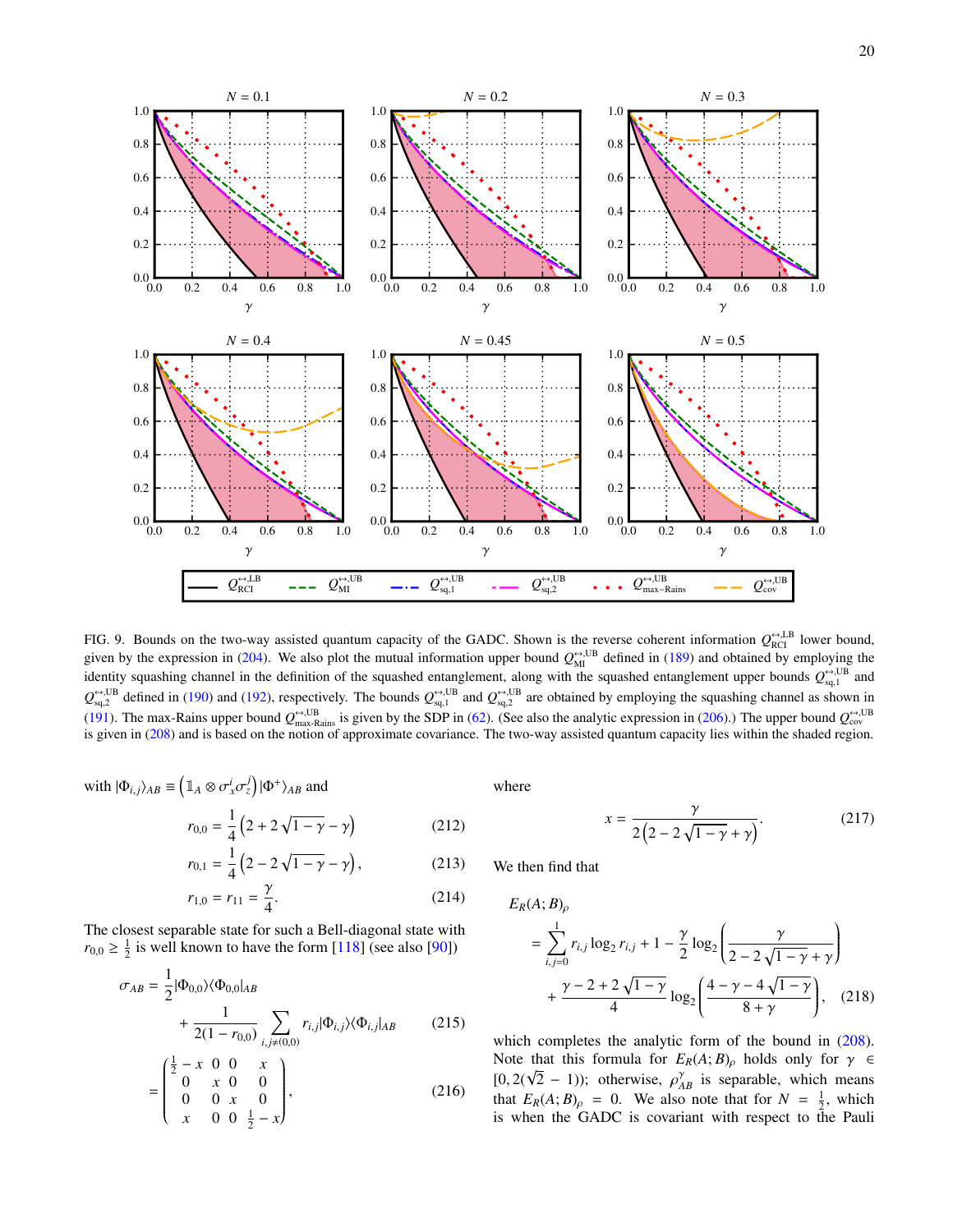group and thus  $\varepsilon_{\text{cov}} = 0$ , the bound in [\(208\)](#page-19-2) reduces to  $Q^{\leftrightarrow}(\mathcal{A}_{\gamma,N}), P^{\leftrightarrow}(\mathcal{A}_{\gamma,N}) \leq E_R(A;B)_{\rho}$ , which is precisely the bound determined in  $[33,$  Theorem 5] and in  $[35,$  Theorem 12] for the class of teleportation-simulable channels. (Any channel that is covariant with respect to the Pauli group is teleportation-simulable; see, e.g., [\[35,](#page-30-23) Appendix A].)

In Fig. [9,](#page-20-1) we plot the bound  $Q_{\text{cov}}^{\leftrightarrow, \text{UB}}$  in [\(208\)](#page-19-2). While the bound is relatively poor for small values of *N*, for values of *N* close to  $\frac{1}{2}$  we find that it is tighter than the other upper bounds for some values of  $\gamma$ . Notably, at  $N = \frac{1}{2}$ , this upper bound is the tightest among the other upper bounds, and by a significant margin as well.

# <span id="page-21-0"></span>IX. CONCLUSION

In this work, we provided an information-theoretic study of the generalized amplitude damping channel (GADC), which is a generalized form of the well-known amplitude damping channel and can be thought of as the qubit analogue of the bosonic thermal channel. We first determined the range of parameters for which the channel is entanglement breaking, as well as the range of parameters for which it is anti-degradable.

We then established several upper bounds on the classical capacity of the GADC. We used the concepts of approximate covariance and approximate entanglement-breakability [\[48\]](#page-31-6) to obtain upper bounds. We compared these upper bounds with known SDP-based upper bounds [\[47\]](#page-31-5), for which we proved an analytical formula for the GADC, as well as the known entanglement-assisted classical capacity upper bound [\[38\]](#page-30-27).

We also provided several upper bounds on the quantum and private capacities of the GADC. We exploited the two decompositions of the GADC in  $(86)$  and  $(87)$  in terms of amplitude damping channels in order to obtain data-processing upper bounds, and we used the concepts of approximate degradability and approximate anti-degradability [\[51\]](#page-31-10) to obtain further upper bounds. We found that one of the data-processing upper bounds is tighter than the recently obtained upper bound from [\[34\]](#page-30-24) for all parameter values of the GADC, and that the Rains information upper bound is tighter than the upper bound from [\[34\]](#page-30-24) for certain parameter regimes.

We also considered the two-way assisted quantum and private capacities of the GADC. We determined upper bounds on these capacities using the squashed entanglement  $[42, 43]$  $[42, 43]$  $[42, 43]$ , the max-Rains information [\[54\]](#page-31-17), and the max-relative entropy of entanglement [\[60\]](#page-31-16). The squashed entanglement upper bounds exploited the decompositions of the GADC in [\(86\)](#page-9-5) and [\(87\)](#page-9-6), as well as a particular choice of squashing channel. This allowed us to obtain upper bounds that are better than the mutual information bound that can be obtained via the identity squashing channel. We also obtained upper bounds using the concept of approximate covariance. Along the way, we also determined an analytic form for both the max-Rains information  $R_{\text{max}}$  and the max-relative entropy of entanglement  $E_{\text{max}}$ of the GADC, and we found that for the GADC both quantities are equal to each other. In light of the latter result, it is worth exploring whether the equality  $R_{\text{max}}(\mathcal{N}) = E_{\text{max}}(\mathcal{N})$ 

holds for all qubit-to-qubit channels N.

Obtaining the communication capacities of the GADC for its entire parameter range remains a challenging open problem. This work has applied many state-of-the-art techniques to obtain upper bounds, and it is clear that obtaining tighter upper bounds, or even to obtain an exact expression for the capacity, will require new techniques. To this end, some directions for future work include: employing a different squashing channel than the one used here to obtain a better upper bound on the two-way assisted quantum and private capacities of the GADC. Another method to reduce the gap between lower and upper bounds for any communication scenario is to look at improving current lower bounds rather than upper bounds, via potential superadditivity effects.

# ACKNOWLEDGMENTS

All authors acknowledge support from the National Science Foundation. Also, SK acknowledges the NSERC PGS-D, and MMW the Office of Naval Research.

#### <span id="page-21-1"></span>Appendix A: Proof of Proposition [1](#page-7-0)

The proof is similar in spirit to [\[52,](#page-31-11) Proposition 2], and in fact implies it for the relative entropy. Let  $\psi^0_{AA'}$  and  $\psi^1_{AA'}$  be pure states and define

$$
\psi_{A'}^{\lambda} \equiv (1 - \lambda) \psi_{A'}^0 + \lambda \psi_{A'}^1,\tag{A1}
$$

for  $\lambda \in [0, 1]$ . A purification of  $\psi_{A'}^{\lambda}$  is given by

$$
|\psi\rangle_{PAA'}^{\lambda} \equiv \sqrt{1-\lambda}|0\rangle_{P}|\psi^{0}\rangle_{AA'} + \sqrt{\lambda}|1\rangle_{P}|\psi^{1}\rangle_{AA'}.
$$
 (A2)

This purification is related to another purification  $\phi_{AA'}^{\lambda}$  by an isometric channel  $\mathcal{U}_{A\rightarrow PA}$ :  $\psi_{PAA'}^{\lambda} = \mathcal{U}_{A\rightarrow PA}(\phi_{AA'}^{\lambda})$ . Let  $\sigma_{AB}^{\lambda} \in \text{PPT}'(A:B)$  be the operator such that  $R(\mathcal{N}_{A'\to B}(\phi_{AA'}^{\lambda})) \equiv$  $R(A; B)_{\rho^{\lambda}} = D(\mathcal{N}_{A'\to B}(\phi_{AA'}^{\lambda})||\sigma_{AB}^{\lambda}, \text{ where } \rho_{AB}^{\lambda} = \mathcal{N}_{A'\to B}(\phi_{AA'}^{\lambda}),$ and define  $\xi_{PAB}^{\lambda} = \mathcal{U}_{A\rightarrow PA}(\sigma_{AB}^{\lambda})$ . Observe that  $\xi_{PAB}^{\lambda} \in$ PPT<sup>0</sup> (*PA*:*B*). Let

$$
\overline{\Delta}_P(\xi_{PAB}^{\lambda}) = q|0\rangle\langle 0|_P \otimes \tau_{AB}^0 + (1-q)|1\rangle\langle 1|_P \otimes \tau_{AB}^1, \quad \text{(A3)}
$$

where  $\overline{\Delta}_P$  is a completely dephasing channel, defined as

$$
\overline{\Delta}_P(\cdot) \equiv |0\rangle\langle 0|_P(\cdot)|0\rangle\langle 0|_P + |1\rangle\langle 1|_P(\cdot)|1\rangle\langle 1|_P,\tag{A4}
$$

$$
q \equiv \text{Tr}[(|0\rangle\langle 0|_P \otimes \mathbb{1}_{AB})\xi_{PAB}^{\lambda}], \tag{A5}
$$

$$
\tau_{AB}^0 \equiv \frac{1}{q} \operatorname{Tr}_P[(|0\rangle\langle 0|_P \otimes \mathbb{1}_{AB})\xi_{PAB}^{\lambda}], \tag{A6}
$$

$$
\tau_{AB}^1 \equiv \frac{1}{1-q} \operatorname{Tr}_P[(|1\rangle\langle 1|_P \otimes \mathbb{1}_{AB})\xi_{PAB}^{\lambda}]. \tag{A7}
$$

Note that the states  $\tau_{AB}^0$  and  $\tau_{AB}^1$  are in the set PPT'(*A*:*B*) since  $\xi_{PAB}^{\lambda}$  is in PPT'(*PA*:*B*). Then we have that

$$
R(\mathcal{N}_{A'\to B}(\phi_{AA'}^{\lambda}))
$$
  
=  $D(\mathcal{N}_{A'\to B}(\phi_{AA'}^{\lambda})||\sigma_{AB}^{\lambda})$  (A8)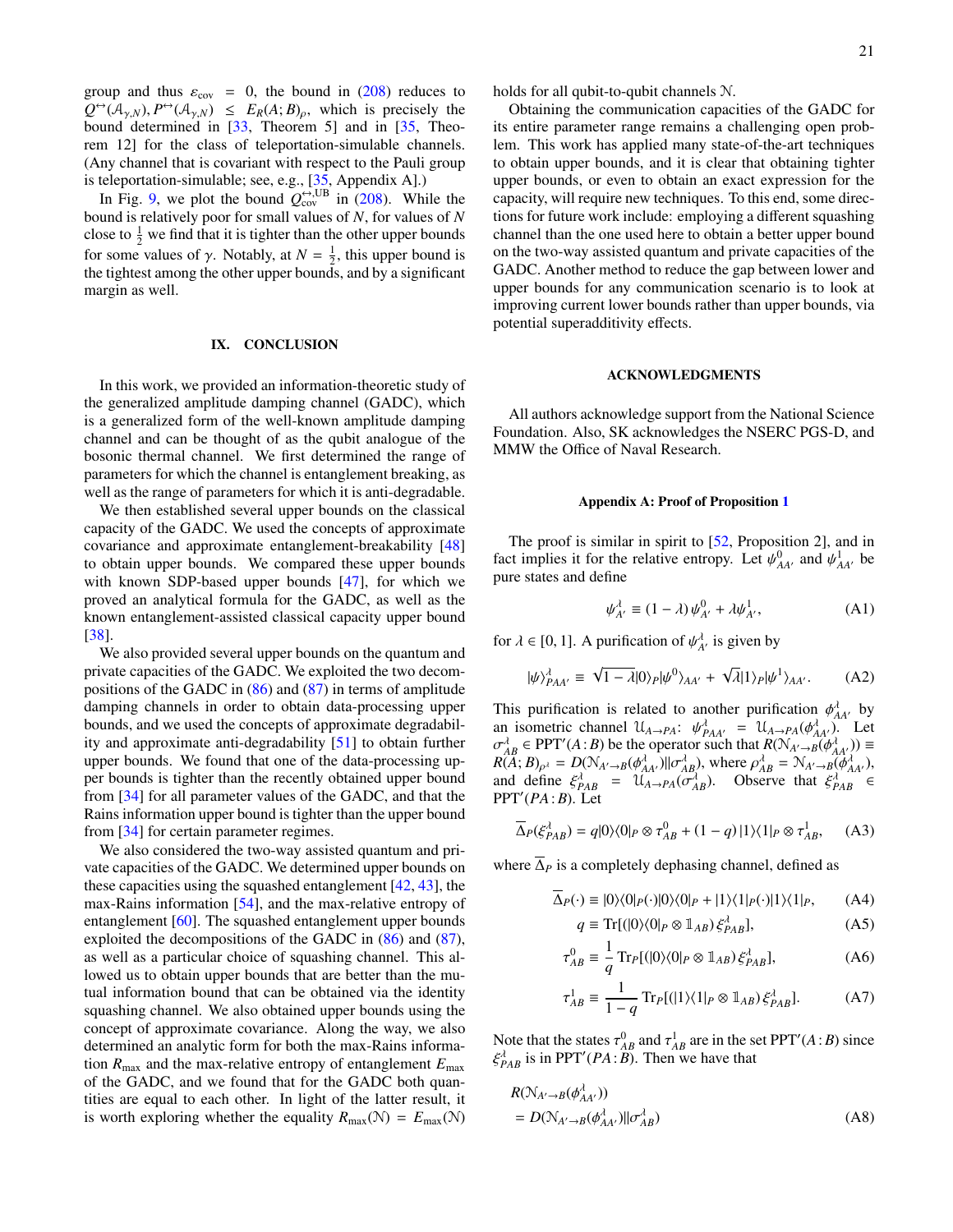$$
= D(\mathcal{N}_{A'\to B}(\psi_{PAA'}^{\lambda})||\xi_{PAB}^{\lambda})
$$
 (A9)

$$
\geq D(\overline{\Delta}_P(\mathcal{N}_{A'\to B}(\psi_{PAA'}^{\lambda}))||\overline{\Delta}_P(\xi_{PAB}^{\lambda}))\tag{A10}
$$

$$
= D(\mathcal{N}_{A'\to B}(\overline{\Delta}_P(\psi^{\lambda}_{PAA'}))||\overline{\Delta}_P(\xi^{\lambda}_{PAB})) \tag{A11}
$$

$$
= (1 - \lambda) D(\mathcal{N}_{A' \to B}(\psi_{AA'}^0) || \tau_{AB}^0) + \lambda D(\mathcal{N}_{A' \to B}(\psi_{AA'}^1) || \tau_{AB}^1) + D([1 - \lambda, \lambda] || {q, 1 - q})
$$
 (A12)

$$
\geq (1 - \lambda) D(\mathcal{N}_{A' \to B}(\psi_{AA'}^0) || \tau_{AB}^0)
$$
  
+ 
$$
D(\mathcal{N}_{A \to B}(\psi_{AA'}^1) || \tau_{AB}^1)
$$
 (A.13)

$$
+ \lambda D(\mathcal{N}_{A'\to B}(\psi_{AA'}^1)||\tau_{AB}^1) \tag{A13}
$$

$$
\geq (1 - \lambda) R(\mathcal{N}_{A' \to B}(\psi_{AA'}^0)) + \lambda R(\mathcal{N}_{A' \to B}(\psi_{AA'}^1)). \tag{A14}
$$

The second equality follows from the isometric invariance of the relative entropy. The first inequality follows from the data processing property of relative entropy. The fourth equality follows from the identity [\[3,](#page-29-4) Exercise 11.8.8]

$$
D(\rho_{XB}||\sigma_{XB}) = \sum_{x} p(x)D(\rho_B^x||\sigma_B^x) + D(p||r), \quad (A15)
$$

holding for classical-quantum states

$$
\rho_{XB} = \sum_{x} p(x)|x\rangle\langle x|_{X} \otimes \rho_{B}^{x}, \tag{A16}
$$

$$
\sigma_{XB} = \sum_{x} r(x)|x\rangle\langle x|_{X} \otimes \sigma_{B}^{x}.\tag{A17}
$$

Note that  $D(p||r)$  denotes the classical relative entropy of the probability distributions *p* and *r*. For binary probability distributions such that *p*(0) = 1−λ, *p*(1) = λ, *r*(0) = 1−*q*, *r*(1) = *q*, we let  $D({1 – \lambda, \lambda}) || {1 - q, q} \equiv D(p||r)$ . The second inequality follows from the non-negativity of the relative entropy. The final inequality follows because the Rains relative entropy involves a minimization over all states in  $PPT'(A : B)$ .

A proof for the concavity statement for the relative entropy of entanglement  $E_R(A; B)_{\omega}$  is identical, except replacing PPT' $(A:B)$  with SEP $(A:B)$ .

#### <span id="page-22-0"></span>Appendix B: Proof of Lemma [3](#page-11-4)

Let  $\mathcal{E}^*$ ,  $E_0$ , and  $E_1$  be as defined in the statement of Lemma [3.](#page-11-4) Let  $V^{\gamma,N}_{A\to BE}$  be the isometric extension of the GADC defined in  $(89)$ , and define the pure state

$$
|\psi\rangle_{ABE}^{\gamma,N} \equiv (\mathbb{1}_A \otimes V_{A'\to BE}^{\gamma,N})|\Phi^+\rangle_{AA'}
$$
\n(B1)  
\n
$$
= \frac{1}{\sqrt{2}} \left(\sqrt{1-N}|0,0,0\rangle_{ABE} + \sqrt{N(1-\gamma)}|0,0,2\rangle_{ABE} + \sqrt{N\gamma}|0,1,3\rangle_{ABE} + \sqrt{(1-\gamma)(1-N)}|1,1,0\rangle_{ABE} + \sqrt{N}|1,1,2\rangle_{ABE} + \sqrt{\gamma(1-N)}|1,0,1\rangle_{ABE} \right)
$$
\n(B2)

Then,  $\rho_{AB}^{\gamma,N} \equiv \text{Tr}_E[|\psi\rangle\langle\psi|_{ABE}^{\gamma,N}]$  is the Choi state of the GADC  $A_{\gamma,N}$ , while  $\rho_{AE}^{\gamma,N} = Tr_B[|\psi\rangle\langle\psi|_{ABE}^{\gamma,N}]$  is the Choi state of the complementary channel  $A_{\gamma,N}^c$  as defined in [\(88\)](#page-9-8). In order to prove that  $\mathcal{E}_N^* \circ \mathcal{A}_{\gamma,N}^c = \mathcal{A}_{1-\gamma,N}$ , it suffices to show that  $(\mathcal{E}_{N}^{*})_{E\to B'}(\rho_{AE}^{\gamma,N}) = \rho_{AB}^{1-\gamma,N}$ . In other words, it suffices to show that the Choi state of the complementary channel  $A_{\gamma,N}^c$  is mapped to the Choi state of the channel  $A_{1-\gamma,N}$ .

We have

$$
\rho_{AB}^{\gamma,N} = \frac{1}{2} \left( (1 - \gamma N)|0,0\rangle\langle0,0|_{AB} + \sqrt{1 - \gamma}|0,0\rangle\langle1,1|_{AB} + \sqrt{1 - \gamma}|1,1\rangle\langle0,0|_{AB} + \gamma N|0,1\rangle\langle0,1|_{AB} + \gamma(1 - N)|1,0\rangle\langle1,0|_{AB} + (1 - \gamma(1 - N))|1,1\rangle\langle1,1|_{AB} \right).
$$
\n(B3)

Let an isometric extension of the channel  $\mathcal{E}_N^*$  be

$$
W_{E \to B'E'}^{\varepsilon^*} = E_0 \otimes |0\rangle_{E'} + E_1 \otimes |1\rangle_{E'}.
$$
 (B4)

Then,

$$
|\phi\rangle_{ABB'E'}^{\gamma,N} = W_{E \to B'E'}^{\varepsilon_N^*} |\psi\rangle_{ABE}^{\gamma,N}
$$
  
=  $\frac{1}{\sqrt{2}} \left( \sqrt{1 - N} |0, 0, 0, 0\rangle_{ABB'E'} + \sqrt{N(1 - \gamma)} |0, 0, 1, 1\rangle_{ABB'E'} + \sqrt{N\gamma} |0, 1, 0, 1\rangle_{ABB'E'} + \sqrt{(1 - \gamma)(1 - N)} |1, 1, 0, 0\rangle_{ABB'E'} + \sqrt{N} |1, 1, 1, 1\rangle_{ABB'E'} + \sqrt{\gamma(1 - N)} |1, 0, 1, 0\rangle_{ABB'E'} \right). (B5)$ 

Then,

γ,*N*

$$
\begin{split} \text{Tr}_{BE'}[|\phi\rangle\langle\phi|^{y,N}_{AB'E'}] &= (\mathcal{E}_N^*)_{E\to B'}(\rho_{AE}^{y,N}) \\ &= \frac{1}{2} \left( (1 - (1 - \gamma)N)|0,0\rangle\langle0,0|_{AB'} + \sqrt{\gamma}|0,0\rangle\langle1,1|_{AB'} \right. \\ &\quad \left. + \sqrt{\gamma}|1,1\rangle\langle0,0|_{AB'} + N(1 - \gamma)|0,1\rangle\langle0,1|_{AB'} \right. \\ &\quad \left. + (1 - \gamma)(1 - N)|1,0\rangle\langle1,0|_{AB'} \right. \\ &\quad \left. + (N + \gamma(1 - N))|1,1\rangle\langle1,1|_{AB'} \right) \\ &= \rho_{AB'}^{1 - \gamma,N}, \end{split} \tag{B6}
$$

as required.

# <span id="page-22-1"></span>Appendix C: Proof of Proposition [6](#page-13-2)

We start by recalling the convex decomposition of the GADC as stated in [\(84\)](#page-9-9):

$$
\mathcal{A}_{\gamma,N} = (1 - N)\mathcal{A}_{\gamma,0} + N\mathcal{A}_{\gamma,1} \tag{C1}
$$

for all  $\gamma$ ,  $N \in [0, 1]$ . We also recall from [\(83\)](#page-9-10) that

<span id="page-22-2"></span>
$$
\mathcal{A}_{\gamma,1}(\rho) = \sigma_x \mathcal{A}_{\gamma,0}(\sigma_x \rho \sigma_x) \sigma_x \tag{C2}
$$

for all  $\gamma \in [0, 1]$ . Next, note that it follows from [\(145\)](#page-13-3) that the quantity  $\beta(N)$  in the definition of  $C_{\beta}(N)$  is convex in the channel N: for any two channels  $N_1$  and  $N_2$  and any  $\lambda \in [0, 1]$ ,

$$
\beta(\lambda \mathcal{N}_1 + (1 - \lambda)\mathcal{N}_2) \le \lambda \beta(\mathcal{N}_1) + (1 - \lambda)\beta(\mathcal{N}_2). \tag{C3}
$$

Furthermore,  $\beta(\mathcal{N})$  is invariant under pre- and post-processing of the channel N by unitaries. Therefore,

$$
C_{\beta}(\mathcal{A}_{\gamma,N}) = C_{\beta}((1-N)\mathcal{A}_{\gamma,0} + N\mathcal{A}_{\gamma,1})
$$
 (C4)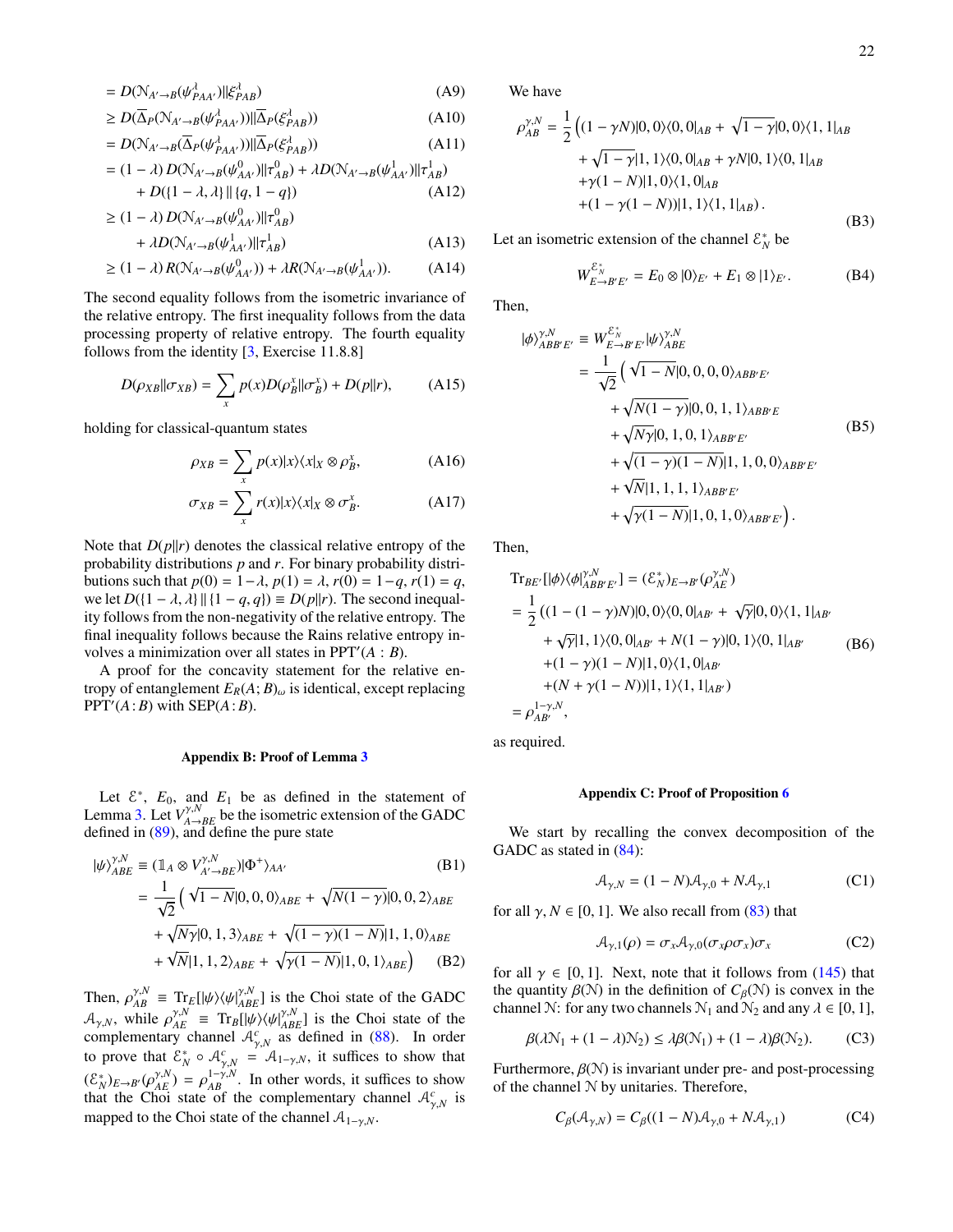$$
\leq (1 - N)C_{\beta}(\mathcal{A}_{\gamma,0}) + NC_{\beta}(\mathcal{A}_{\gamma,1})
$$
 (C5)

$$
=C_{\beta}(\mathcal{A}_{\gamma,0}),\tag{C6}
$$

where to obtain the last line we used  $(C2)$  and the invariance of  $C_\beta$  under pre- and post-processing of the given channel by unitaries to find that  $C_{\beta}(\mathcal{A}_{\gamma,1}) = C_{\beta}(\mathcal{A}_{\gamma,0}).$ 

Given the facts above, our proof strategy is as follows. First, we provide an upper bound of  $1 + \sqrt{1 - \gamma}$  for the SDP in [\(145\)](#page-13-3) in the case  $N = 0$ , i.e., for the amplitude damping channel, which establishes that  $C_{\beta}(\mathcal{A}_{\gamma,N}) \leq \log_2(1 + \sqrt{1 - \gamma})$ . Next, we consider the SDP dual to the one in [\(145\)](#page-13-3) and prove that  $1 + \sqrt{1 - \gamma}$  is a lower bound on it. By strong duality, it follows that  $C_{\beta}(\mathcal{A}_{\gamma,N}) = \log_2(1 + \sqrt{1-\gamma})$  for all  $\gamma, N \in [0, 1]$ .

We first recall from  $(145)$  that

<span id="page-23-1"></span>
$$
\beta(\mathcal{N}) = \begin{cases} \min. & \text{Tr}[S_B] \\ \text{subject to} & -R_{AB} \le (\Gamma_{AB}^{\mathcal{N}})^{T_B} \le R_{AB}, \\ & -\mathbb{1}_A \otimes S_B \le R_{AB}^{\tau_B} \le \mathbb{1}_A \otimes S_B, \end{cases} \tag{C7}
$$

where the optimization is with respect to the Hermitian operators  $S_B$  and  $R_{AB}$ . Note that it follows from the above constraints that  $S_B$ ,  $R_{AB} \geq 0$ .

As a matrix in the standard basis, the Choi matrix for the amplitude damping channel is (see  $(104)$ )

$$
\Gamma_{AB}^{\gamma,0} = 2\rho_{AB}^{\gamma,0} = \begin{pmatrix} 1 & 0 & 0 & \sqrt{1-\gamma} \\ 0 & 0 & 0 & 0 \\ 0 & 0 & \gamma & 0 \\ \sqrt{1-\gamma} & 0 & 0 & 1-\gamma \end{pmatrix}, \qquad (C8)
$$

so that the partial transpose is given by

$$
(\Gamma_{AB}^{\gamma,0})^{\tau_B} = \begin{pmatrix} 1 & 0 & 0 & 0 \\ 0 & 0 & \sqrt{1-\gamma} & 0 \\ 0 & \sqrt{1-\gamma} & \gamma & 0 \\ 0 & 0 & 0 & 1-\gamma \end{pmatrix} . \tag{C9}
$$

Let us choose the operators  $R_{AB}$  and  $S_B$  to be

$$
R_{AB} = \begin{pmatrix} 1 & 0 & 0 & 0 \\ 0 & 1 - \gamma + a & a & 0 \\ 0 & a & 1 + a & 0 \\ 0 & 0 & 0 & 1 - \gamma \end{pmatrix}, \qquad (C10)
$$

$$
S_B = \begin{pmatrix} 1+a & 0 \\ 0 & 1-\gamma+a \end{pmatrix},\tag{C11}
$$

where  $a = \frac{1}{2}(\sqrt{1-\gamma} - (1-\gamma))$ . We first check that the constraint  $-R_{AB} \leq (\Gamma_{AB}^{\gamma,0})^{\tau_B} \leq R_{AB}$  is satisfied. Consider that

$$
R_{AB} - \left(\Gamma_{AB}^{\gamma,0}\right)^{\tau_B} = \begin{pmatrix} 0 & 0 & 0 & 0 \\ 0 & b & -b & 0 \\ 0 & -b & b & 0 \\ 0 & 0 & 0 & 0 \end{pmatrix}, \tag{C12}
$$

where

$$
b = \frac{1}{2} \left( \sqrt{1 - \gamma} + (1 - \gamma) \right). \tag{C13}
$$

Due to the inequality  $b \ge 0$  for all  $\gamma \in [0, 1]$  and the fact that  $\begin{pmatrix} 1 & -1 \\ -1 & 1 \end{pmatrix}$  ≥ 0, it follows that  $R_{AB} - (\Gamma_{AB}^{\gamma,0})^{\tau_B}$  ≥ 0. We also have that

<span id="page-23-0"></span>
$$
R_{AB} + \left(\Gamma_{AB}^{\gamma,0}\right)^{\tau_B} = \begin{pmatrix} 2 & 0 & 0 & 0 \\ 0 & b & \sqrt{1-\gamma} + a & 0 \\ 0 & \sqrt{1-\gamma} + a & 1 + \gamma + a & 0 \\ 0 & 0 & 0 & 2(1-\gamma) \end{pmatrix}.
$$
 (C14)

To determine whether  $R_{AB} + (\Gamma_{AB}^{y,0})^{\tau_B} \ge 0$ , it is clear that we can focus on the inner 2 × 2 matrix. For the cases  $\gamma = 0$  or  $\gamma = 1$ , one can directly confirm the condition  $R_{AB} + (\Gamma_{AB}^{\gamma,0})^{\tau_B} \ge 0$ . A general 2×2 matrix is positive definite if and only its trace and determinant are strictly positive. The trace of the inner  $2 \times 2$ matrix in  $(C14)$  is

$$
\sqrt{1-\gamma} + 1 + \gamma > 0 \tag{C15}
$$

for all  $\gamma \in (0, 1)$ , and its determinant is

$$
(2 - \gamma) \left( \sqrt{1 - \gamma} - (1 - \gamma) \right) > 0 \tag{C16}
$$

for all  $\gamma \in (0, 1)$ . It thus follows that  $R_{AB} + (\Gamma_{AB}^{\gamma, 0})^{\tau_B} > 0$  for all  $\gamma \in (0, 1)$ .

We now check the conditions  $-\mathbb{1}_A \otimes S_B \le R_{AB}^{\tau_B} \le \mathbb{1}_A \otimes S_B$ . Consider that

$$
\mathbb{1}_A \otimes S_B = \begin{pmatrix} 1+a & 0 & 0 & 0 \\ 0 & 1-\gamma+a & 0 & 0 \\ 0 & 0 & 1+a & 0 \\ 0 & 0 & 0 & 1-\gamma+a \end{pmatrix}, \quad \text{(C17)}
$$

$$
R_{AB}^{\mathsf{T}_B} = \begin{pmatrix} 1 & 0 & 0 & a \\ 0 & 1-\gamma+a & 0 & 0 \\ 0 & 0 & 1+a & 0 \\ a & 0 & 0 & 1-\gamma \end{pmatrix} . \quad \text{(C18)}
$$

Then

$$
\mathbb{1}_R \otimes S_B - R_{AB}^{\mathsf{T}_B} = \begin{pmatrix} a & 0 & 0 & -a \\ 0 & 0 & 0 & 0 \\ 0 & 0 & 0 & 0 \\ -a & 0 & 0 & a \end{pmatrix} . \tag{C19}
$$

Due to the fact that  $a \geq 0$  for all  $\gamma \in [0, 1]$ , it follows that  $\mathbb{1}_A \otimes S_B - R_{AB}^{T_B} \ge 0$ . We also need to consider

$$
\mathbb{1}_R \otimes S_B + R_{AB}^{\mathsf{T}_B}
$$
\n
$$
= \begin{pmatrix}\na + 2 & 0 & 0 & a \\
0 & 2a + 2(1 - \gamma) & 0 & 0 \\
0 & 0 & 2a + 2 & 0 \\
a & 0 & 0 & a + 2(1 - \gamma)\n\end{pmatrix}.
$$
 (C20)

We have that  $2a+2(1-\gamma) \ge 0$  and  $2a+2 \ge 0$  for all  $\gamma \in [0, 1]$ . Thus, to determine whether  $\mathbb{1}_A \otimes S_B + R_{AB}^{\tau_B} \ge 0$ , it is clear that we can focus on the "corners"  $2 \times 2$  submatrix:

$$
\begin{pmatrix} a+2 & a \\ a & a+2(1-\gamma) \end{pmatrix}.
$$
 (C21)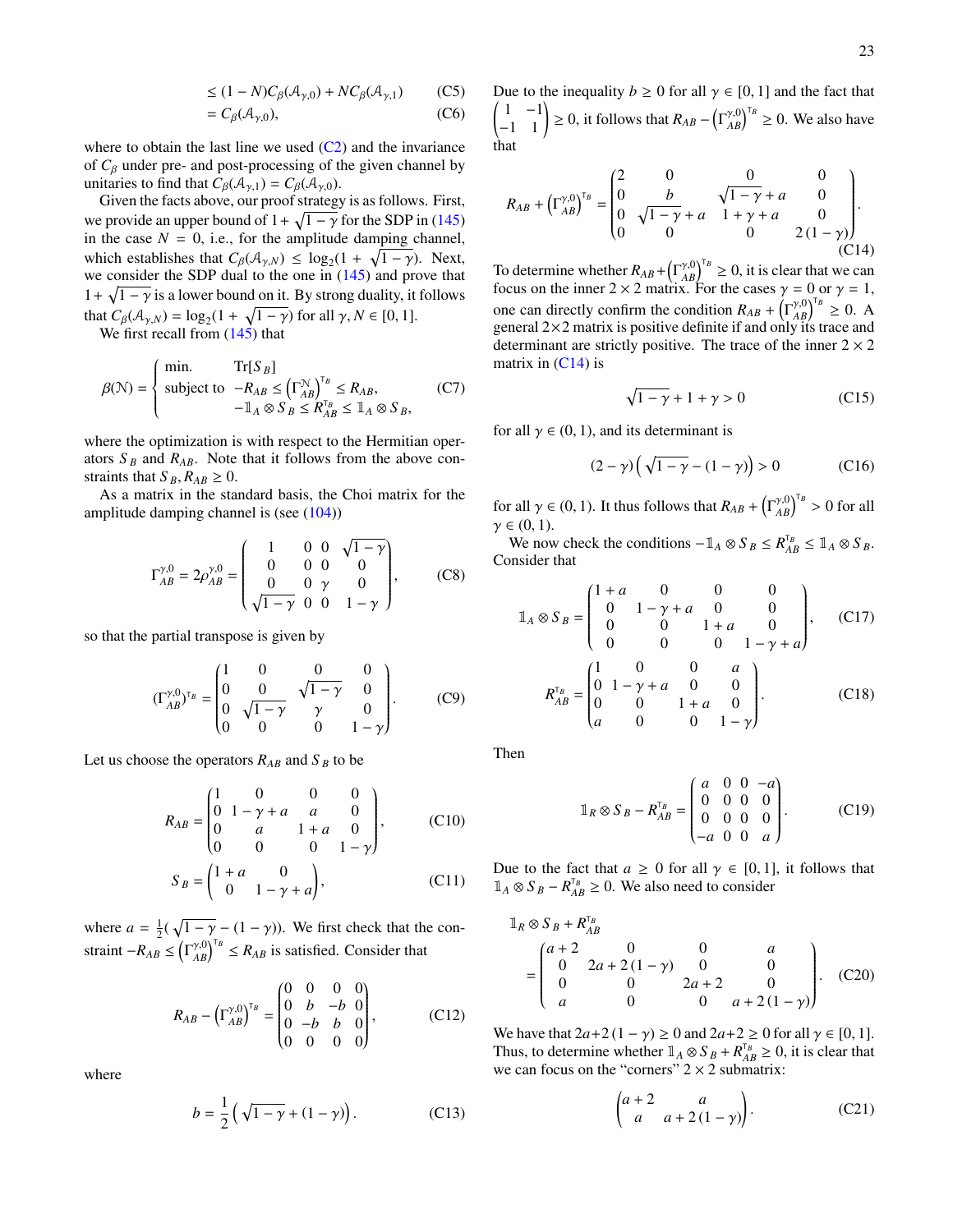For  $\gamma = 0$  or  $\gamma = 1$ , one can directly confirm that this corners submatrix is positive semi-definite. For  $\gamma \in (0, 1)$ , the trace of the corners submatrix is

$$
3 - \gamma + \sqrt{1 - \gamma} > 0,\tag{C22}
$$

and its determinant is given by

$$
(1 - \gamma)(2 + \gamma) + (2 - \gamma) \sqrt{1 - \gamma} > 0
$$
 (C23)

for all  $\gamma \in (0, 1)$ . It thus follows that  $\mathbb{1}_A \otimes S_B + R_{AB}^{\tau_B} > 0$  for all  $\gamma \in (0, 1)$ . Thus, the proposed operators  $R_{AB}$  and  $S_B$  satisfy the given constraints in  $(C7)$ , and we conclude that

$$
\beta(\mathcal{A}_{\gamma,0}) \le \operatorname{Tr}[S_B] \tag{C24}
$$

$$
= 1 + a + 1 - \gamma + a \tag{C25}
$$

$$
= 2 + 2a - \gamma \tag{C26}
$$

$$
= 2 + 2\frac{1}{2} (\sqrt{1 - \gamma} - (1 - \gamma)) - \gamma
$$
 (C27)

$$
= 1 + \sqrt{1 - \gamma}.\tag{C28}
$$

By the arguments presented at the beginning of the proof, we thus conclude that

<span id="page-24-1"></span>
$$
C_{\beta}(\mathcal{A}_{\gamma,N}) \le \log_2(1 + \sqrt{1 - \gamma})
$$
 (C29)

for all  $\gamma$ ,  $N \in [0, 1]$ .

The SDP dual to the one in  $(C7)$  is given by

<span id="page-24-0"></span>
$$
\hat{\beta}(\mathcal{N}) \equiv \begin{cases}\n\max. & \text{Tr}[\Gamma_{AB}^{\mathcal{N}}(K_{AB} - M_{AB})^{\text{T}_B}]\n\text{subject to } K_{AB} + M_{AB} \le (E_{AB} - F_{AB})^{\text{T}_B}, \\
E_B + F_B \le 1_B, \\
K_{AB}, M_{AB}, E_{AB}, F_{AB} \ge 0.\n\end{cases} \tag{C30}
$$

From  $(104)$  we have that the Choi matrix for the GADC is

$$
\Gamma_{AB}^{\gamma,N} = \begin{pmatrix} 1 - \gamma N & 0 & 0 & \sqrt{1 - \gamma} \\ 0 & \gamma N & 0 & 0 \\ 0 & 0 & \gamma (1 - N) & 0 \\ \sqrt{1 - \gamma} & 0 & 0 & 1 - \gamma (1 - N) \end{pmatrix}.
$$
 (C31)

Let us now make the following choice for the operators  $K_{AB}, M_{AB}, E_{AB}, F_{AB}$ 

$$
K_{AB} = \frac{1}{2} \begin{pmatrix} 1 & 0 & 0 & 0 \\ 0 & 1 & 1 & 0 \\ 0 & 1 & 1 & 0 \\ 0 & 0 & 0 & 1 \end{pmatrix}, \qquad M_{AB} = 0, \qquad \text{(C32)}
$$

$$
\begin{pmatrix} 1 & 0 & 0 & 1 \end{pmatrix}
$$

$$
E_{AB} = \frac{1}{2} \begin{bmatrix} 1 & 0 & 0 & 0 \\ 0 & 1 & 0 & 0 \\ 0 & 0 & 1 & 0 \\ 1 & 0 & 0 & 1 \end{bmatrix}, \qquad F_{AB} = 0.
$$
 (C33)

We find that  $K_{AB} = E_{AB}^{T_B}$  and  $E_B = \mathbb{1}_B$ , so that the constraints in [\(C30\)](#page-24-0) are satisfied and

$$
\operatorname{Tr}[\Gamma_{AB}^{\gamma,N}(K_{AB} - M_{AB})^{T_B}] = \operatorname{Tr}[\Gamma_{AB}^{\gamma,N}K_{AB}^{T_B}] \tag{C34}
$$

$$
= \operatorname{Tr}[\Gamma_{AB}^{\gamma,N} E_{AB}]. \tag{C35}
$$

We find that

$$
\Gamma_{AB}^{\gamma,N}E_{AB} = \frac{1}{2} \begin{pmatrix} \sqrt{1-\gamma} - N\gamma + 1 & 0 & 0 & \sqrt{1-\gamma} - N\gamma + 1 \\ 0 & N\gamma & 0 & 0 \\ 0 & 0 & -\gamma(N-1) & 0 \\ \sqrt{1-\gamma} + \gamma(N-1) + 1 & 0 & 0 & \sqrt{1-\gamma} + \gamma(N-1) + 1 \end{pmatrix},
$$
(C36)

so that

$$
\operatorname{Tr}[\Gamma_{AB}^{\gamma,N}E_{AB}] = 1 + \sqrt{1 - \gamma}.\tag{C37}
$$

This implies that  $C_{\hat{\beta}}(\mathcal{A}_{\gamma,N}) \equiv \log_2 \hat{\beta}(\mathcal{A}_{\gamma,N}) \ge \log_2(1+\sqrt{1-\gamma}).$ By strong duality, it holds that  $C_{\beta}(\mathcal{A}_{\gamma,N}) = C_{\hat{\beta}}(\mathcal{A}_{\gamma,N})$ . Therefore,

<span id="page-24-2"></span>
$$
C_{\beta}(\mathcal{A}_{\gamma,N}) \ge \log_2(1+\sqrt{1-\gamma}),\tag{C38}
$$

for all  $\gamma$ ,  $N \in [0, 1]$ . Putting together [\(C29\)](#page-24-1) and [\(C38\)](#page-24-2), we obtain  $C_{\beta}(\mathcal{A}_{\gamma,N}) = \log_2(1 + \sqrt{1 - \gamma})$ , as required.

Let us now show that  $C_{\zeta}(\mathcal{A}_{\gamma,N}) = \log_2(1 + \sqrt{1 - \gamma})$  for all

 $\gamma$ ,  $N \in [0, 1]$ . Recall from [\(147\)](#page-13-4) that

<span id="page-24-3"></span>
$$
\zeta(\mathcal{N}) = \begin{cases} \min. & \text{Tr}[S_B] \\ \text{subject to} & V_{AB} \ge \Gamma_{AB}^{\mathcal{N}}, \\ & -\mathbb{1}_A \otimes S_B \le V_{AB}^{\tau_B} \le \mathbb{1}_A \otimes S_B. \end{cases} \tag{C39}
$$

The inequality  $C_{\zeta}(\mathcal{A}_{\gamma,0}) \leq \log_2(1 + \sqrt{1-\gamma})$  has been proven in [\[47,](#page-31-5) Theorem 14]. By inspecting the SDP in [\(C39\)](#page-24-3), it is clear that the quantity  $\zeta(N)$  is convex in the channel N. Furthermore, it is invariant under unitary pre- and postprocessing. Thus, proceeding in a way similar to the proof of the upper bound  $C_{\beta}(\mathcal{A}_{\gamma,N}) \leq \log_2(1 + \sqrt{1 - \gamma})$  above, we find that

$$
\zeta(\mathcal{A}_{\gamma,N}) = \zeta((1-N)\mathcal{A}_{\gamma,0} + N\mathcal{A}_{\gamma,1})
$$
 (C40)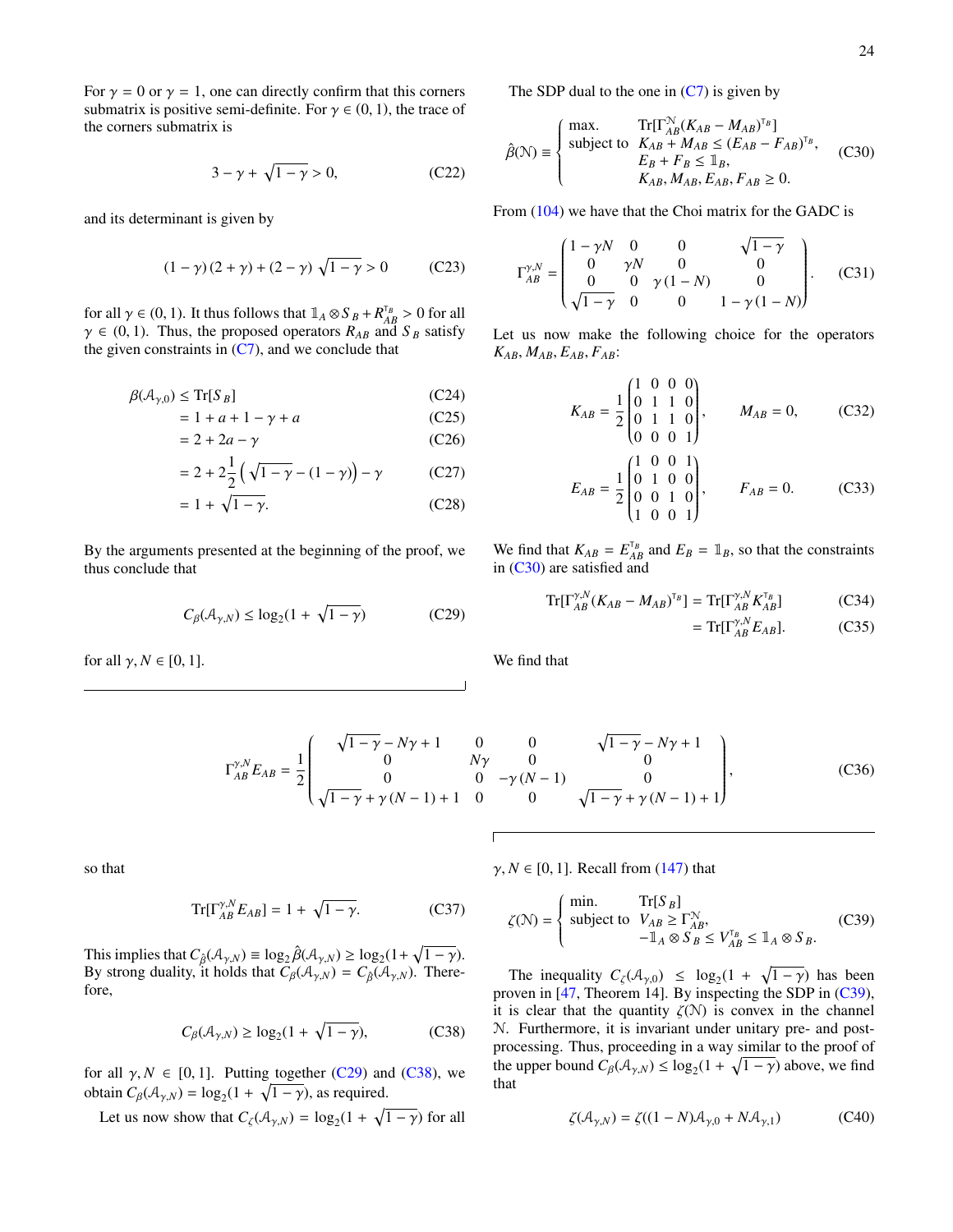$$
\leq (1 - N)\zeta(\mathcal{A}_{\gamma,0}) + N\zeta(\mathcal{A}_{\gamma,1})
$$
 (C41)

$$
= (1 - N)\zeta(\mathcal{A}_{\gamma,0}) + N\zeta(\mathcal{A}_{\gamma,0})
$$
 (C42)

$$
= \zeta(\mathcal{A}_{\gamma,0}) \tag{C43}
$$

$$
\leq 1 + \sqrt{1 - \gamma},\tag{C44}
$$

from which we conclude that

<span id="page-25-1"></span>
$$
C_{\zeta}(\mathcal{A}_{\gamma,N}) \le \log_2(1 + \sqrt{1 - \gamma})
$$
 (C45)

for all  $\gamma$ ,  $N \in [0, 1]$ .

To arrive at the opposite inequality, consider that the SDP dual to the one in  $(C39)$  is given by

$$
\hat{\zeta}(\mathcal{N}) \equiv \begin{cases}\n\max. & \text{Tr}[K_{AB}\Gamma_{AB}^{\mathcal{N}}] \\
\text{subject to} & \text{Tr}_{A}[E_{AB} + F_{AB}] \leq \mathbb{1}_{B}, \\
K_{AB} \leq (E_{AB} - F_{AB})^{\mathsf{T}_{B}}, \\
K_{AB}, E_{AB}, F_{AB} \geq 0,\n\end{cases} \tag{C46}
$$

where the optimization is with respect to the operators

$$
K_{AB}\Gamma_{AB}^{\gamma,N}=\frac{1}{2}\left(\begin{matrix}\sqrt{1-\gamma}-N\gamma+1&0\\0&N\gamma\\0&0\end{matrix}\right)
$$

so that taking the trace yields

$$
Tr[K_{AB}\Gamma_{AB}^{\gamma,N}] = 1 + \sqrt{1 - \gamma}.
$$
 (C51)

We thus conclude that

$$
C_{\hat{\zeta}}(\mathcal{A}_{\gamma,N}) \equiv \log_2 \hat{\zeta}(\mathcal{A}_{\gamma,N})
$$
 (C52)

$$
\geq \log_2(1 + \sqrt{1 - \gamma}).\tag{C53}
$$

By strong duality, it holds that  $C_{\zeta}(\mathcal{A}_{\gamma,N}) = C_{\hat{\zeta}}(\mathcal{A}_{\gamma,N})$  for all  $\gamma$ ,  $N \in [0, 1]$ . Therefore, we have that  $\mathcal{C}_{\zeta}(\mathcal{A}_{\gamma, N}) \geq$  $\log_2(1 + \sqrt{1-\gamma})$ , and combining this with [\(C45\)](#page-25-1) means that  $C_{\zeta}(\mathcal{A}_{\gamma,N}) = \log_2(1 + \sqrt{1 - \gamma})$ , as required.

#### <span id="page-25-0"></span>Appendix D: Covariance parameter for the GADC

Using the definition of the diamond norm in  $(11)$ , we can write the quantity  $\varepsilon_{\text{cov}}(\mathcal{A}_{\gamma,N})$  as

$$
\varepsilon_{\text{cov}}(\mathcal{A}_{\gamma,N}) = \frac{1}{2} \max_{\psi_{RA}} \left\| (\mathcal{A}_{\gamma,N} - \mathcal{A}_{\gamma,\frac{1}{2}}) (\psi_{RA}) \right\|_1.
$$
 (D1)

We first show that the maximum is achieved by taking  $|\psi\rangle_{RA}$  to be the maximally entangled state, i.e., taking  $|\psi\rangle_{RA} =$  $|\Phi^{+}\rangle_{RA} = \frac{1}{\sqrt{2}}(|0,0\rangle_{RA} + |1,1\rangle_{RA})$ . We do this by making use of [\[48,](#page-31-6) Lemma II.3]. Let  $|\psi\rangle_{RA}$  be an arbitrary pure state, and let  $\rho_A$  = Tr<sub>*R*</sub>[ $\psi_{RA}$ ]. We take the group  $G = \mathbb{Z}_2 \times \mathbb{Z}_2$  and the Pauli operators  $\{\mathbb{1}, \sigma_x, \sigma_y, \sigma_z\}$  and note that

$$
\overline{\rho}_A := \frac{1}{4}(\rho_A + \sigma_x \rho_A \sigma_x + \sigma_y \rho_A \sigma_y + \sigma_z \rho_A \sigma_z) = \frac{\mathbb{1}_A}{2}.
$$
 (D2)

*KAB*, *EAB*, *FAB*. Now, for the GADC, let us make the following choice for *KAB*, *EAB*, *FAB*:

$$
K_{AB} = \frac{1}{2} \begin{pmatrix} 1 & 0 & 0 & 1 \\ 0 & 1 & 0 & 0 \\ 0 & 0 & 1 & 0 \\ 1 & 0 & 0 & 1 \end{pmatrix},
$$
 (C47)

$$
E_{AB} = \frac{1}{2} \begin{pmatrix} 1 & 0 & 0 & 0 \\ 0 & 1 & 1 & 0 \\ 0 & 1 & 1 & 0 \\ 0 & 0 & 0 & 1 \end{pmatrix},
$$
 (C48)

$$
F_{AB} = 0.\t\t(C49)
$$

Then, we find that the conditions  $Tr_A[E_{AB} + F_{AB}] \leq \mathbb{1}_B$  and  $K_{AB} \leq (E_{AB} - F_{AB})^{\tau_B}$  are satisfied with equality. Now,

$$
\begin{array}{ccc}\n\overline{1-\gamma} - N\gamma + 1 & 0 & 0 & \sqrt{1-\gamma} - \gamma(1-N) + 1 \\
0 & N\gamma & 0 & 0 \\
0 & 0 & \gamma(1-N) & 0 \\
\overline{1-\gamma} - N\gamma + 1 & 0 & 0 & \sqrt{1-\gamma} - \gamma(1-N) + 1\n\end{array}
$$
\n(C50)

Due to this fact, one purification of  $\bar{\rho}$  is the maximally entangled state  $|\Phi^+\rangle_{RA}$ . Therefore, by applying [\[48,](#page-31-6) Lemma II.3] (with the generalized divergence therein taken to be the trace distance), we obtain

$$
\left\| \mathcal{A}_{\gamma,N}(\Phi_{RA}^+) - \mathcal{A}_{\gamma,\frac{1}{2}}(\Phi_{RA}^+) \right\|_1
$$
  
\n
$$
\ge \left\| \frac{1}{4} \sum_{g \in G} |g\rangle\langle g|_P \otimes \mathcal{A}_{\gamma,N}^g(\psi_{RA}) - \frac{1}{4} \sum_{g \in G} |g\rangle\langle g|_P \otimes \mathcal{A}_{\gamma,\frac{1}{2}}^g(\psi_{RA}) \right\|_1, \tag{D3}
$$

where  $\mathcal{A}_{\gamma,N}^g := \mathcal{S}_g \circ \mathcal{A}_{\gamma,N} \circ \mathcal{S}_g$ , with  $\mathcal{S}_g(\cdot) = S_g(\cdot)S_g$  and  $S_g \in$  $\{\mathbb{1}, \sigma_x, \sigma_y, \sigma_z\}$ . Then, recalling that

$$
\sigma_x \mathcal{A}_{\gamma, \frac{1}{2}} (\sigma_x(\cdot) \sigma_x) \sigma_x = \mathcal{A}_{\gamma, \frac{1}{2}}(\cdot), \tag{D4}
$$

<span id="page-25-2"></span>
$$
\sigma_z \mathcal{A}_{\gamma, \frac{1}{2}} (\sigma_z(\cdot) \sigma_z) \sigma_z = \mathcal{A}_{\gamma, \frac{1}{2}} (\cdot), \tag{D5}
$$

$$
\Rightarrow \sigma_y \mathcal{A}_{\gamma, \frac{1}{2}} (\sigma_y(\cdot) \sigma_y) \sigma_y = \mathcal{A}_{\gamma, \frac{1}{2}} (\cdot), \tag{D6}
$$

we get that  $A^g$  $S_{\gamma, \frac{1}{2}}^g = A_{\gamma, \frac{1}{2}}$  for all  $g \in G$ . Therefore,

$$
\left\| \mathcal{A}_{\gamma,N}(\Phi_{RA}^+) - \mathcal{A}_{\gamma,\frac{1}{2}}(\Phi_{RA}^+) \right\|_1 \tag{D7}
$$

$$
\geq \left\| \frac{1}{4} \sum_{g \in G} |g\rangle\langle g|_P \otimes (\mathcal{A}_{\gamma,N}^g - \mathcal{A}_{\gamma,\frac{1}{2}})(\psi_{RA}) \right\|_1
$$
 (D8)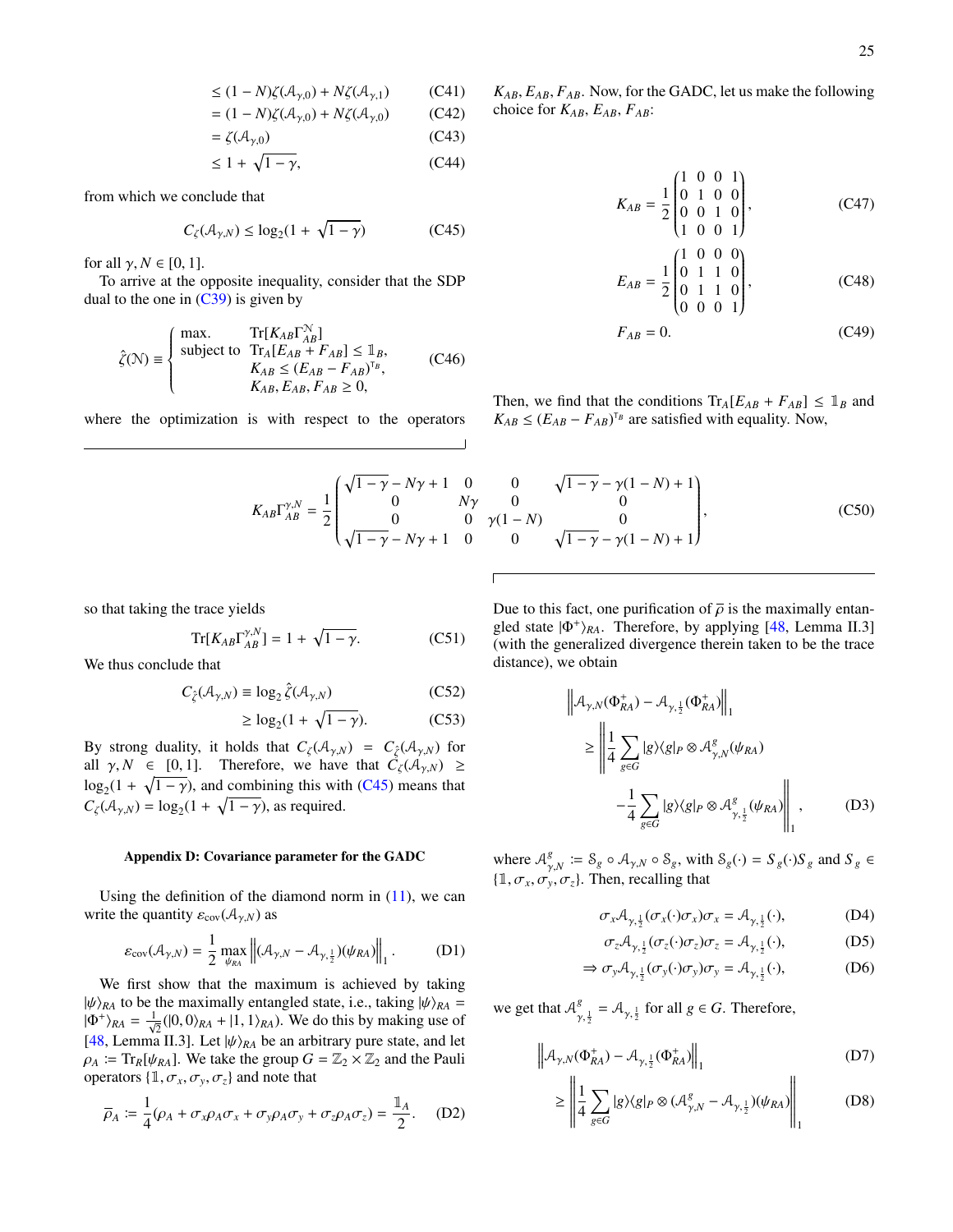$$
= \frac{1}{4} \sum_{g \in G} \left\| (\mathcal{A}_{\gamma,N}^{g} - \mathcal{A}_{\gamma,\frac{1}{2}}) (\psi_{RA}) \right\|_{1},
$$
 (D9)

where to obtain the last line we used the fact that all of the operators in the sum in [\(D8\)](#page-25-2) are supported on orthogonal spaces. Then, using  $(80)$  and  $(83)$ , which together imply that  $\sigma_y A_{\gamma,N}(\sigma_y(\cdot)\sigma_y)\sigma_y = A_{\gamma,1-N}(\cdot)$ , we get

$$
\left\| \mathcal{A}_{\gamma,N}(\Phi_{RA}^+) - \mathcal{A}_{\gamma,\frac{1}{2}}(\Phi_{RA}^+) \right\|_1
$$
 (D10)

$$
\geq \frac{1}{2} \left\| (\mathcal{A}_{\gamma, 1 - N} - \mathcal{A}_{\gamma, \frac{1}{2}}) (\psi_{RA}) \right\|_{1}
$$
 (D11)

$$
+\frac{1}{2}\left\|(\mathcal{A}_{\gamma,N}-\mathcal{A}_{\gamma,\frac{1}{2}})(\psi_{RA})\right\|_{1}.\tag{D12}
$$

Next, we use the fact that  $A_{\gamma,N} = (1 - N)A_{\gamma,0} + N A_{\gamma,1}$  to get that

$$
\left\| (\mathcal{A}_{\gamma,N} - \mathcal{A}_{\gamma,\frac{1}{2}}) (\psi_{RA}) \right\|_1
$$
 (D13)

$$
= \left\| \left( \left( \frac{1}{2} - N \right) \mathcal{A}_{\gamma,0} - \left( N - \frac{1}{2} \right) \mathcal{A}_{\gamma,1} \right) (\psi_{RA}) \right\|_1 \qquad (D14)
$$

$$
= \left| N - \frac{1}{2} \right| \| (\mathcal{A}_{\gamma,0} - \mathcal{A}_{\gamma,1}) (\psi_{RA}) \|_{1}, \qquad (D15)
$$

and

$$
\left\| (\mathcal{A}_{\gamma,1-N} - \mathcal{A}_{\gamma,\frac{1}{2}}) (\psi_{RA}) \right\|_1
$$
 (D16)

$$
= \left\| \left( \left( N - \frac{1}{2} \right) \mathcal{A}_{\gamma,0} - \left( \frac{1}{2} - N \right) \mathcal{A}_{\gamma,1} \right) (\psi_{RA}) \right\|_1 \qquad \text{(D17)}
$$

$$
= \left| N - \frac{1}{2} \right| \| (\mathcal{A}_{\gamma,0} - \mathcal{A}_{\gamma,1}) (\psi_{RA}) \|_{1}
$$
 (D18)

$$
= \left\| (\mathcal{A}_{\gamma,N} - \mathcal{A}_{\gamma,\frac{1}{2}}) (\psi_{RA}) \right\|_1
$$
 (D19)

Therefore,

$$
\left\| \mathcal{A}_{\gamma,N}(\Phi_{RA}^+) - \mathcal{A}_{\gamma,\frac{1}{2}}(\Phi_{RA}^+) \right\|_1
$$
 (D20)

$$
\geq \left\| (\mathcal{A}_{\gamma,N} - \mathcal{A}_{\gamma,\frac{1}{2}})(\psi_{RA}) \right\|_1
$$
 (D21)

for all pure states  $\psi_{RA}$ , which implies that

$$
\max_{\psi_{RA}} \left\| (\mathcal{A}_{\gamma,N} - \mathcal{A}_{\gamma,\frac{1}{2}}) (\psi_{RA}) \right\|_1 \le \left\| \mathcal{A}_{\gamma,N} (\Phi_{RA}^+) - \mathcal{A}_{\gamma,\frac{1}{2}} (\Phi_{RA}^+) \right\|_1.
$$
\n(D22)

Combined with the inequality

$$
\max_{\psi_{RA}} \left\| (\mathcal{A}_{\gamma,N} - \mathcal{A}_{\gamma,\frac{1}{2}}) (\psi_{RA}) \right\|_1 \ge \left\| (\mathcal{A}_{\gamma,N} - \mathcal{A}_{\gamma,\frac{1}{2}}) (\Phi_{RA}^+) \right\|_1,
$$
\n(D23)

which holds simply by restricting the maximization to the state  $\Phi_{RA}^+$ , we obtain

<span id="page-26-1"></span>
$$
\varepsilon_{\text{cov}}(\mathcal{A}_{\gamma,N}) = \frac{1}{2} \left\| (\mathcal{A}_{\gamma,N} - \mathcal{A}_{\gamma,\frac{1}{2}}) (\Phi_{RA}^+) \right\|_1 \tag{D24}
$$

for all  $\gamma$ ,  $N \in [0, 1]$ .

Finally, to calculate the right-hand side of  $(D24)$ , we observe using  $(D15)$  that

$$
\left\|(\mathcal {A}_{\gamma,N}-\mathcal {A}_{\gamma,\frac{1}{2}})(\Phi_{RA}^+)\right\|_1
$$

$$
= \left| N - \frac{1}{2} \right| \left\| (\mathcal{A}_{\gamma,0} - \mathcal{A}_{\gamma,1})(\Phi_{RA}^+) \right\|_1
$$
 (D25)

$$
= \left| N - \frac{1}{2} \right| \left\| (\mathcal{A}_{\gamma,1} + \mathcal{A}_{\gamma,0} - 2\mathcal{A}_{\gamma,0}) (\Phi_{RA}^+) \right\|_1
$$
 (D26)

$$
=|2N-1|\left\|\left(\frac{1}{2}\mathcal{A}_{\gamma,1}+\frac{1}{2}\mathcal{A}_{\gamma,0}-\mathcal{A}_{\gamma,0}\right)(\Phi_{RA}^{+})\right\|_{1}
$$
 (D27)

$$
=|2N-1|\left\|_{\mathcal{A}_{\gamma,\frac{1}{2}}}-\mathcal{A}_{\gamma,0})(\Phi_{RA}^{+})\right\|_{1}
$$
 (D28)

$$
= 2|2N - 1|\varepsilon_{\text{cov}}(\mathcal{A}_{\gamma,0}). \tag{D29}
$$

Now, it has been shown in [\[48,](#page-31-6) Appendix C] that  $\varepsilon_{\text{cov}}(\mathcal{A}_{\gamma,0}) =$ γ  $\frac{\gamma}{2}$ . Therefore,

$$
\varepsilon_{\text{cov}}(\mathcal{A}_{\gamma,N}) = \frac{1}{2}\gamma|2N-1| = \gamma\left|N-\frac{1}{2}\right|,\tag{D30}
$$

as required.

# <span id="page-26-0"></span>Appendix E: Proof of Eq. [\(200\)](#page-18-8)

<span id="page-26-2"></span>By restricting the optimization on the right-hand side of  $(200)$  to pure states  $|\theta^p\rangle_{AA'} = \sqrt{1-p}|0, 0\rangle_{AA'} + \sqrt{p}|1, 1\rangle_{AA'},$ we obtain

$$
\frac{1}{2} \max_{\phi_{AA'}} I(A; B | E_1 E_2)_{\tau} \ge \frac{1}{2} \max_{\theta_{AA'}^{\rho}} I(A; B | E_1 E_2)_{\tau^{\rho}}
$$
(E1)

<span id="page-26-3"></span>
$$
= \frac{1}{2} \max_{p \in [0,1]} I(A;B|E_1E_2)_{\tau^p}.
$$
 (E2)

The remainder of the proof is dedicated to proving the reverse inequality.

Let  $\phi_{AA'}$  be an arbitrary pure state, and let  $\rho_{A'} \coloneqq \text{Tr}_A[\phi_{AA'}]$ . The state  $\tau$  on which we evaluate the conditional mutual information on the left-hand side of  $(E2)$  is given by

$$
\tau_{ABE_1E_2} = (\mathrm{id}_{AB} \otimes \mathcal{A}_{\frac{1}{2},0} \otimes \mathcal{A}_{\frac{1}{2},0})(|\psi\rangle\langle\psi|_{ABE_1'E_2'},\tag{E3}
$$

where

<span id="page-26-4"></span>
$$
|\psi\rangle_{ABE'_1E'_2} = V_{B'\to BE'_2}^{\gamma N,1} V_{A'\to B'E'_1}^{\frac{\gamma(1-N)}{1-\gamma N},0} |\phi\rangle_{AA'}.
$$
 (E4)

Note that the GADC has only two Kraus operators when the second parameter is either zero or one. Consequently, for any  $\gamma' \in [0, 1]$ , we can take the isometric extensions in [\(E4\)](#page-26-4) to be of the following form:

$$
V^{\gamma',0} = A_1 \otimes |0\rangle + A_2 \otimes |1\rangle, \tag{E5}
$$

$$
V^{\gamma',1} = A_3 \otimes |0\rangle + A_4 \otimes |1\rangle. \tag{E6}
$$

By using an isometric extension of the same form for the channel  $A_{\frac{1}{2},0}$ , we can write  $\tau_{ABE_1E_2}$  explicitly as

<span id="page-26-5"></span>
$$
\tau_{ABE_1E_2} = \text{Tr}_{F_1F_2} [|\varphi\rangle\langle\varphi|_{ABE_1E_2F_1F_2}],
$$
  
\n
$$
|\varphi\rangle_{ABE_1E_2F_1F_2}
$$
\n
$$
= \left(V_{E'_1 \to E_1F_1}^{\frac{1}{2},0} \otimes V_{E'_2 \to E_2F_2}^{\frac{1}{2},0}\right) V_{B' \to BE'_2}^{\gamma N,1} V_{A' \to B' E'_1}^{\frac{\gamma(1-N)}{1-N},0} |\phi\rangle_{AA'},
$$
\n(E7)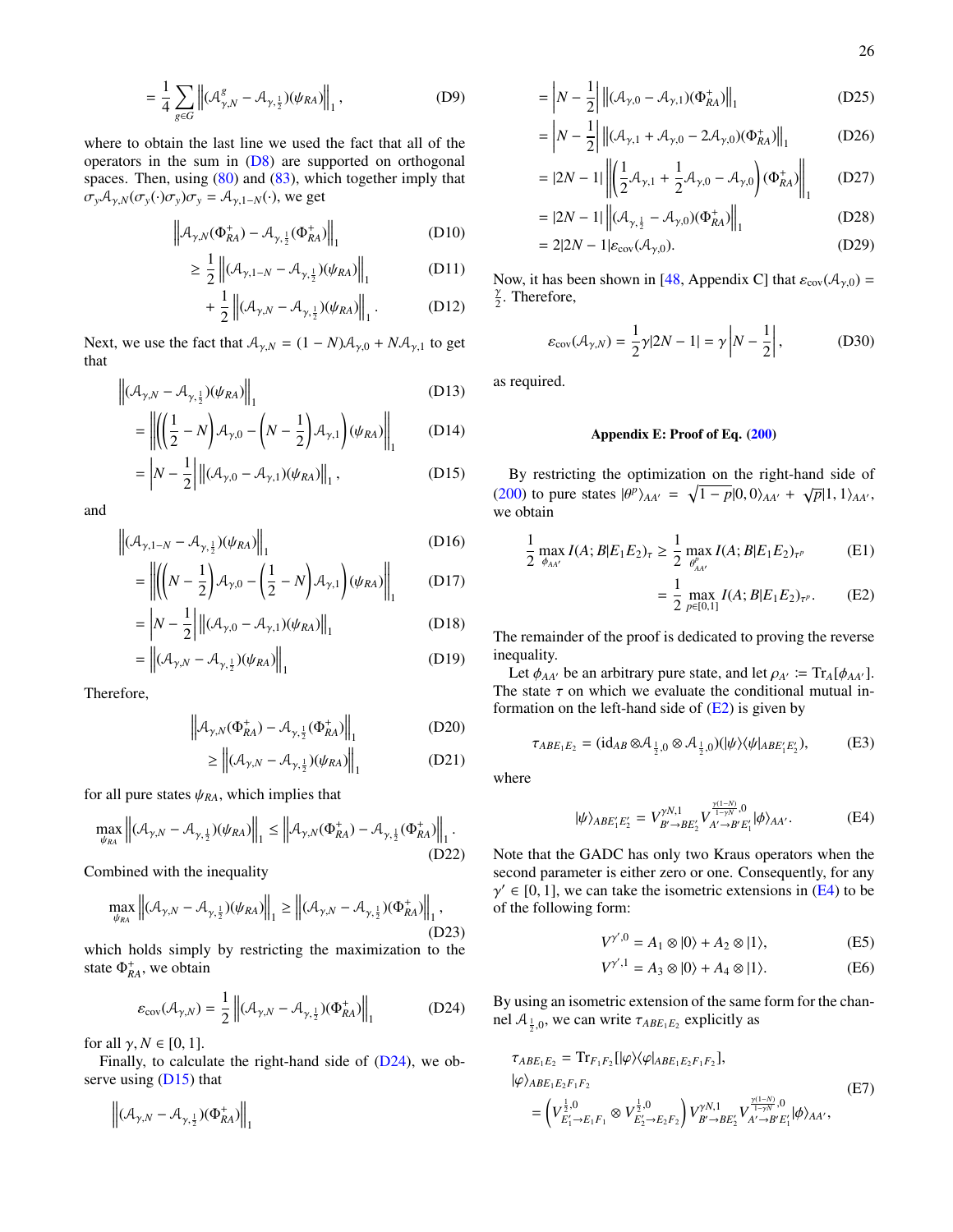Now, the Pauli-*z* covariance of the GADC is equivalent to the relations  $A_1\sigma_z = \sigma_z A_1$ ,  $A_2\sigma_z = -\sigma_z A_2$ ,  $A_3\sigma_z = \sigma_z A_3$ , and  $A_4 \sigma_z = -\sigma_z A_4$ . Therefore, writing  $V^{\gamma',0}$  as  $V^{\gamma',0} = A_1 \otimes$  $\sigma_z$ |0} –  $A_2 \otimes \sigma_z$ |1}, for any state  $|\psi\rangle$ , we obtain

$$
V^{\gamma',0}\sigma_z|\psi\rangle = A_1\sigma_z|\psi\rangle \otimes \sigma_z|0\rangle - A_2\sigma_z|\psi\rangle \otimes \sigma_z|1\rangle \tag{E8}
$$

$$
= \sigma_z A_1 |\psi\rangle \otimes \sigma_z |0\rangle + \sigma_z A_2 |\psi\rangle \otimes \sigma_z |1\rangle \tag{E9}
$$

$$
= (\sigma_z \otimes \sigma_z)(A_1|\psi\rangle \otimes |0\rangle + A_2|\psi\rangle \otimes |1\rangle) \qquad (E10)
$$

$$
= (\sigma_z \otimes \sigma_z) V^{\gamma',0}.
$$
 (E11)

Similarly, we have

<span id="page-27-3"></span>
$$
V^{\gamma',1}\sigma_z|\psi\rangle = (\sigma_z \otimes \sigma_z)V^{\gamma',1}|\psi\rangle
$$
 (E12)

for all states  $|\psi\rangle$ .

Next, we observe that by using the definition of the conditional mutual information in  $(51)$ , along with the definition of the conditional entropy, we can write  $I(A; B | E_1 E_2)_\tau$  as

$$
I(A;B|E_1E_2)_{\tau} = H(B|E_1E_2)_{\tau} - H(B|E_1E_2A)_{\tau}
$$
 (E13)

<span id="page-27-1"></span>
$$
= H(B|E_1E_2)_{\varphi} + H(B|F_1F_2)_{\varphi}, \qquad (E14)
$$

<span id="page-27-2"></span>where to obtain the last line we used the fact that the state  $|\varphi\rangle_{ABE_1E_2F_1F_2}$  in [\(E7\)](#page-26-5) is pure; in particular,

$$
H(B|E_1E_2A)_{\tau} = H(ABE_1E_2)_{\tau} - H(E_1E_2A)_{\tau}
$$
 (E15)

$$
=H(F_1F_2)_{\varphi}-H(BF_1F_2)_{\varphi} \tag{E16}
$$

$$
=-H(B|F_1F_2)_{\varphi}.\tag{E17}
$$

Now, since the right-hand side of  $(E14)$  does not contain the *A* system, the quantity is a function solely of the state  $\rho_{A}$ . For convenience, let us define a function *F* by

$$
F(\rho_{A'}) = I(A; B|E_1E_2)_{\tau} = H(B|E_1E_2)_{\varphi} + H(B|F_1F_2)_{\varphi}, \quad (E18)
$$

where

$$
\varphi_{BE_1E_2F_1F_2} \equiv \varphi_{BE_1E_2F_1F_2}(\rho_{A'})
$$
\n
$$
= \left(V_{E_1'\to E_1F_1}^{\frac{1}{2},0} \otimes V_{E_2'\to E_2F_2}^{\frac{1}{2},0}\right)V_{B'\to BE_2'}^{\gamma N,1} V_{A'\to B'E_1'}^{\frac{\gamma(1-N)}{1-\gamma N}} \rho_{A'} \left(V_{A'\to B'E_1'}^{\frac{\gamma(1-N)}{1-\gamma N}}\right)^{\dagger} \left(V_{B'\to BE_2'}^{\gamma N,1}\right)^{\dagger} \left(V_{E_1'\to E_1F_1}^{\frac{1}{2},0} \otimes V_{E_2'\to E_2F_2}^{\frac{1}{2},0}\right)^{\dagger}
$$
\n(E19)

Using the relations in  $(E11)$  and  $(E12)$ , we get

$$
\varphi_{BE_1E_2F_1F_2}(\sigma_z \rho_{A'} \sigma_z) = \sigma_z^{\otimes 5} \varphi_{BE_1E_2F_1F_2}(\rho_{A'}) \sigma_z^{\otimes 5}, \qquad \text{(E20)}
$$

which implies that  $F(\sigma_z \rho_{A'} \sigma_z) = F(\rho_{A'})$ . Furthermore, since the conditional entropy is concave, so is the function *F*. We thus obtain

$$
F\left(\frac{1}{2}\rho_{A'} + \frac{1}{2}\sigma_z\rho_{A'}\sigma_z\right) \ge \frac{1}{2}F(\rho_{A'}) + \frac{1}{2}F(\sigma_z\rho_{A'}\sigma_z) \quad (E21)
$$

$$
= F(\rho_{A'}). \tag{E22}
$$

Now, observe that the state  $\frac{1}{2}\rho_{A'} + \frac{1}{2}\sigma_z\rho_{A'}\sigma_z$  is diagonal in the standard basis, meaning that it has a purification of the form  $|\theta^p\rangle_{AA'} = \sqrt{1-p}|0,0\rangle_{AA'} + \sqrt{p}|1,1\rangle_{AA'}$  for some  $p \in [0, 1]$ , say  $p^*$ . Therefore, by restricting the optimization  $\frac{1}{2} \max_{p \in [0,1]} I(A; B | E_1 E_2)_{\tau^p} = \frac{1}{2} \max_{\theta_{AA'}^p} I(A; B | E_1 E_2)_{\tau^p}$  to  $p^*$ , we get

$$
\frac{1}{2} \max_{p \in [0,1]} I(A; B | E_1 E_2)_{\tau^p} \ge F\left(\frac{1}{2}\rho_{A'} + \frac{1}{2}\sigma_z \rho_{A'} \sigma_z\right) \tag{E23}
$$

$$
\geq \frac{1}{2}F(\rho_{A'})
$$
 (E24)

$$
= \frac{1}{2} I(A; B | E_1 E_2)_{\tau}.
$$
 (E25)

Since the state  $\rho_{A}$  was arbitrary, we get that

$$
\frac{1}{2} \max_{p \in [0,1]} I(A; B | E_1 E_2)_{\tau^p} \ge \frac{1}{2} \max_{\phi_{AA'}} I(A; B | E_1 E_2)_{\tau}.
$$
 (E26)

Combining with the inequality in  $(E2)$ , we get

$$
\frac{1}{2} \max_{\phi_{AA'}} I(A; B | E_1 E_2)_{\tau} = \frac{1}{2} \max_{p \in [0,1]} I(A; B | E_1 E_2)_{\tau^p}, \quad \text{(E27)}
$$

as required.

# <span id="page-27-4"></span><span id="page-27-0"></span>Appendix F: Proof of Proposition [10](#page-19-3)

We start by showing that

$$
E_{\text{max}}(\mathcal{A}_{\gamma,N})
$$
  
=  $\log_2 \left(1 - \frac{\gamma}{2} + \frac{1}{2} \sqrt{(\gamma (2N-1))^2 + 4(1-\gamma)}\right)$  (F1)

for all  $\gamma$ , *N* such that the GADC  $A_{\gamma,N}$  is not entanglement breaking. If the channel  $A_{\gamma,N}$  is entanglement breaking, then the Choi matrix  $\Gamma_{AB}^{\gamma,N}$  is separable and PPT, so that we can pick the variable  $Y_{AB}$  in the SDP [\(66\)](#page-8-8) to be  $\Gamma^{\gamma,N}_{AB}$ , for which we have  $||\text{Tr}_B[Y_{AB}]||_{\infty} = 1$ . This means that  $E_{\text{max}}(\mathcal{A}_{\gamma,N}) = 0$  in this case. In what follows, we thus assume that  $A_{\gamma,N}$  is not entanglement breaking.

We first establish an upper bound on  $\Sigma(\mathcal{A}_{\gamma,N})$  by employing the SDP in [\(66\)](#page-8-8). To determine an ansatz for the variable *YAB* therein, we first consider the positive partial transpose of the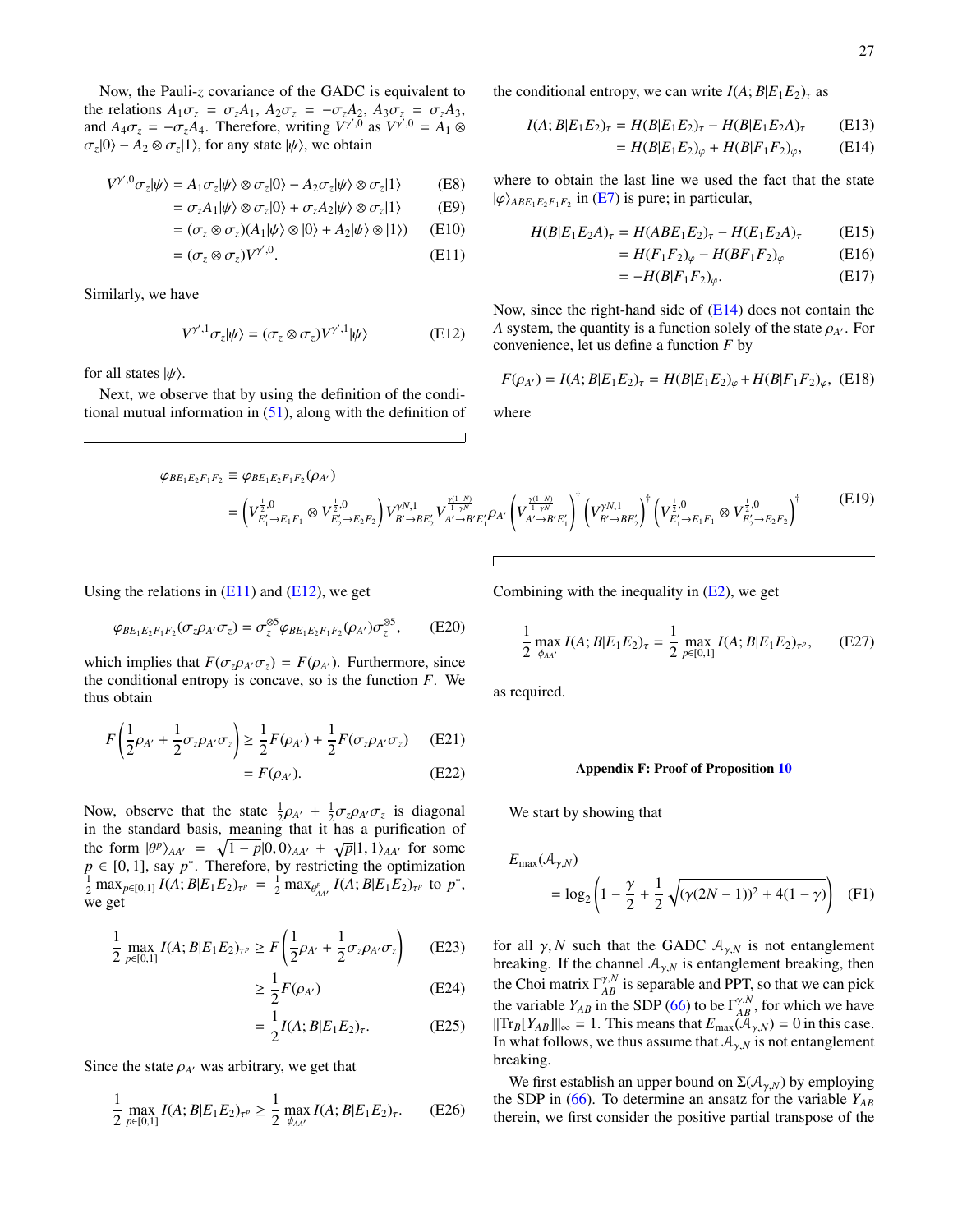Choi matrix  $\Gamma_{AB}^{\gamma,N}$  from [\(104\)](#page-10-8):

$$
\left(\Gamma_{AB}^{\gamma,N}\right)^{\tau_B} = \begin{pmatrix} 1 - \gamma N & 0 & 0 & 0 \\ 0 & \gamma N & \sqrt{1 - \gamma} & 0 \\ 0 & \sqrt{1 - \gamma} & \gamma (1 - N) & 0 \\ 0 & 0 & 0 & 1 - \gamma (1 - N) \end{pmatrix}.
$$
\n(F2)

To determine the positive semi-definiteness of this matrix, it suffices to focus on the inner 2×2 matrix, given that  $1-\gamma N \ge 0$ and  $1 - \gamma(1 - N) \ge 0$  for all  $\gamma, N \in [0, 1]$ . The eigenvalues of the inner  $2 \times 2$  matrix are given by

$$
\lambda_{\pm} \equiv \frac{1}{2} \left( \gamma \pm \sqrt{(\gamma (2N - 1))^2 + 4(1 - \gamma)} \right). \tag{F3}
$$

We have that  $\lambda_+ \geq 0$  for all  $\gamma, N \in [0, 1]$ . The condition  $\lambda_- \leq 0$ is equivalent to the channel not being entanglement breaking. If we add  $-\lambda_1$  to the inner 2 × 2 matrix, then it becomes positive semi-definite. This leads to the following ansatz for the matrix *YAB*:

$$
Y_{AB} = \Gamma_{AB}^{\gamma, N} - \begin{pmatrix} 0 & 0 & 0 & 0 \\ 0 & \lambda_{-} & 0 & 0 \\ 0 & 0 & \lambda_{-} & 0 \\ 0 & 0 & 0 & 0 \end{pmatrix}
$$
 (F4)  
= 
$$
\begin{pmatrix} 1 - \gamma N & 0 & 0 & \sqrt{1 - \gamma} \\ 0 & \gamma N - \lambda_{-} & 0 & 0 \\ 0 & 0 & \gamma (1 - N) - \lambda_{-} & 0 \\ \sqrt{1 - \gamma} & 0 & 0 & 1 - \gamma (1 - N) \end{pmatrix}.
$$
 (F5)

By construction, we have that

$$
Y_{AB} - \Gamma_{AB}^{\gamma, N} \ge 0,\tag{F6}
$$

$$
Y_{AB}^{\tau_B} \ge 0,\tag{F7}
$$

so that *YAB* satisfies the constraints of the SDP in [\(66\)](#page-8-8). Now, computing Tr*B*[*YAB*] gives

$$
\mathrm{Tr}_B[Y_{AB}] = \begin{pmatrix} 1 - \lambda_- & 0 \\ 0 & 1 - \lambda_- \end{pmatrix},\tag{F8}
$$

which implies that  $||\text{Tr}_B[Y_{AB}]||_{\infty} = 1 - \lambda$ . Therefore,

$$
\Sigma(\mathcal{A}_{\gamma,N}) \le \frac{1}{2} \left( 2 - \gamma + \sqrt{(\gamma(2N-1))^2 + 4(1-\gamma)} \right). \tag{F9}
$$

We now establish a lower bound on  $\Sigma(\mathcal{A}_{\gamma,N})$  by considering the SDP dual to the one in  $(66)$ , namely,

<span id="page-28-0"></span>
$$
\hat{\Sigma}(\mathcal{N}) \equiv \begin{cases}\n\max. & \text{Tr}[\Gamma_{AB}^{\mathcal{N}} P_{AB}] \\
\text{subject to } P_{AB}, Q_{AB} \ge 0, \\
P_{AB} + Q_{AB}^{\mathsf{T}_B} \le \rho_A \otimes \mathbb{1}_B, \\
\rho_A \ge 0, \\
\text{Tr}[\rho_A] \le 1.\n\end{cases} \tag{F10}
$$

By strong duality, it follows that these optimization problems have equal solutions, i.e.,  $\Sigma(N) = \Sigma(N)$  for all quantum channels N.

Now, let

$$
a \equiv \sqrt{(\gamma(2N-1))^2 + 4(1-\gamma)},
$$
 (F11)

$$
b \equiv \frac{a - (2N - 1)\gamma}{2a}.
$$
 (F12)

Note that  $b \in [0, 1]$  for all  $\gamma, N \in [0, 1]$ . Then, let

$$
\rho_A = \begin{pmatrix} b & 0 \\ 0 & 1 - b \end{pmatrix},\tag{F13}
$$

$$
P_{AB} = \begin{pmatrix} b & 0 & 0 & \frac{1}{a}\sqrt{1-\gamma} \\ 0 & 0 & 0 & 0 \\ 0 & 0 & 0 & 0 \\ \frac{1}{a}\sqrt{1-\gamma} & 0 & 0 & 1-b \end{pmatrix}, \quad (F14)
$$

$$
Q_{AB} = \begin{pmatrix} 0 & 0 & 0 & 0 \\ 0 & b & -\frac{1}{a}\sqrt{1-\gamma} & 0 \\ 0 & -\frac{1}{a}\sqrt{1-\gamma} & 1-b & 0 \\ 0 & 0 & 0 & 0 \end{pmatrix}.
$$
 (F15)

We have that  $\rho_A \ge 0$  and  $Tr[\rho_A] = 1$  for all  $\gamma, N \in [0, 1]$ . Also, for all  $\gamma$ ,  $N \in [0, 1]$ , the eigenvalues of the corners submatrix of  $P_{AB}$  are equal to zero and one, implying that  $P_{AB} \geq 0$ . Similarly, for all  $\gamma$ ,  $N \in [0, 1]$ , the eigenvalues of the inner submatrix of  $Q_{AB}$  are equal to zero and one, implying that  $Q_{AB} \geq 0$ . Furthermore, we have that

$$
Q_{AB}^{\tau_B} = \begin{pmatrix} 0 & 0 & 0 & -\frac{1}{a}\sqrt{1-\gamma} \\ 0 & b & 0 & 0 \\ 0 & 0 & 1-b & 0 \\ -\frac{1}{a}\sqrt{1-\gamma} & 0 & 0 & 0 \end{pmatrix}, \quad (F16)
$$

$$
\rho_A \otimes \mathbb{1}_B = \begin{pmatrix} b & 0 & 0 & 0 \\ 0 & b & 0 & 0 \\ 0 & 0 & 1-b & 0 \\ 0 & 0 & 0 & 1-b \end{pmatrix}, \quad (F17)
$$

and so we have that  $P_{AB} + Q_{AB}^{T_B} \le \rho_A \otimes \mathbb{1}_B$  (in fact, this inequality is saturated). Thus, all the constraints in  $(F10)$  are satisfied. Then, since

Tr
$$
\left[\Gamma_{AB}^{\gamma,N}P_{AB}\right]
$$
  
=  $\frac{1}{2}\left(2-\gamma+\sqrt{(\gamma(2N-1))^2+4(1-\gamma)}\right)$ , (F18)

we have that

$$
\hat{\Sigma}(\mathcal{A}_{\gamma,N}) \ge \frac{1}{2} \left( 2 - \gamma + \sqrt{(\gamma(2N-1))^2 + 4(1-\gamma)} \right). \quad (F19)
$$

This means that

$$
\Sigma(\mathcal{A}_{\gamma,N}) = 1 - \frac{\gamma}{2} + \frac{1}{2} \sqrt{(\gamma(2N-1))^2 + 4(1-\gamma)},
$$
 (F20)

thus establishing [\(F1\)](#page-27-4).

We now show that

 $R_{\text{max}}(\mathcal{A}_{\gamma,N})$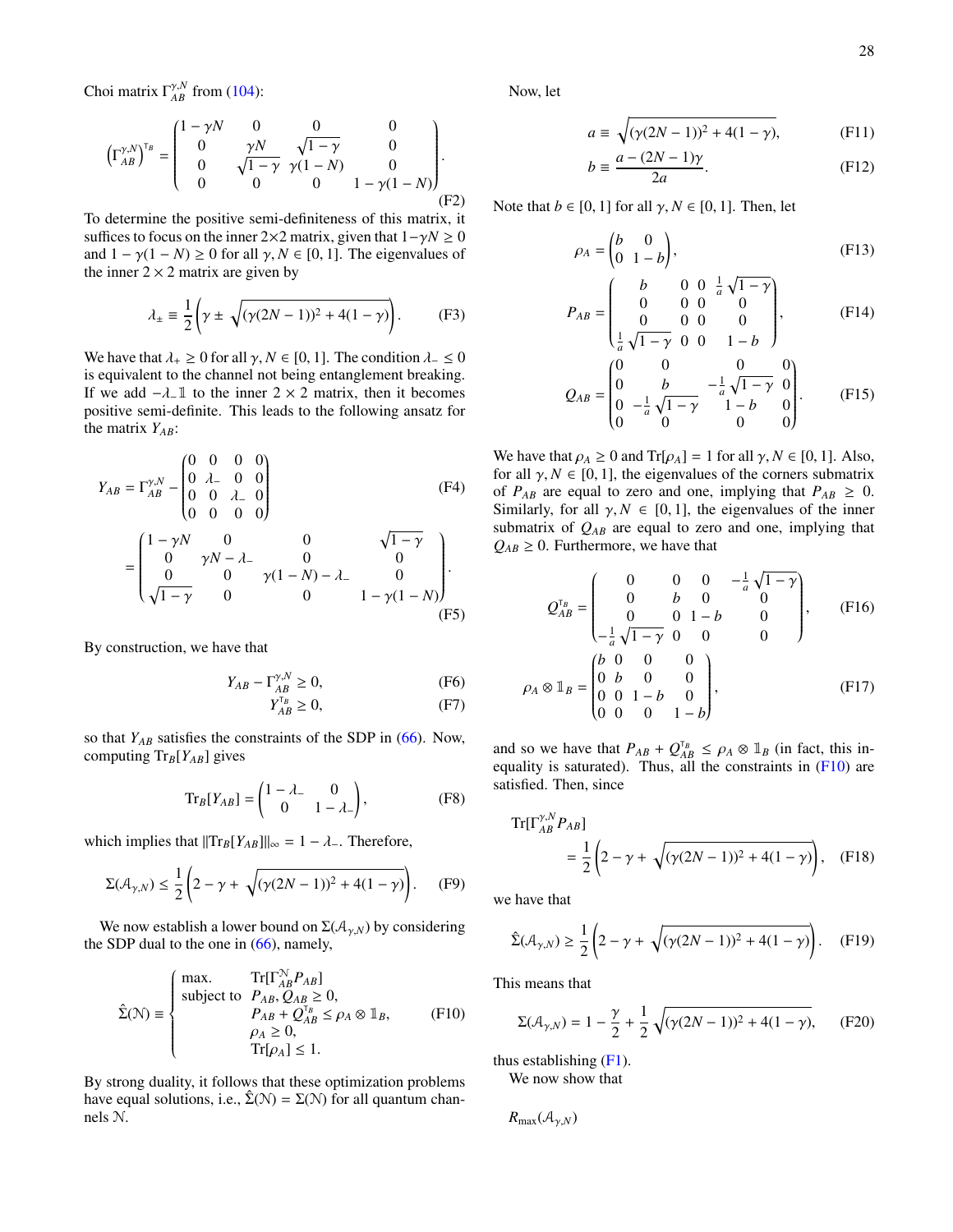$$
= \log_2 \left( 1 - \frac{\gamma}{2} + \frac{1}{2} \sqrt{(\gamma (2N - 1))^2 + 4(1 - \gamma)} \right). \quad (F21)
$$

Due to the inequality in [\(67\)](#page-8-4), namely,  $R_{\text{max}}(A_{\gamma,N}) \leq$  $E_{\text{max}}(\mathcal{A}_{\gamma,N})$ , it suffices to show that

$$
R_{\max}(\mathcal{A}_{\gamma,N}) \ge \log_2 \left( 1 - \frac{\gamma}{2} + \frac{1}{2} \sqrt{(\gamma(2N-1))^2 + 4(1-\gamma)} \right)
$$
(F22)

when  $A_{\gamma,N}$  is not entanglement breaking.

When the channel  $A_{\gamma,N}$  is entanglement breaking, then the Choi matrix  $\Gamma^{\gamma,N}_{AB}$  is separable and PPT. This means that we can pick  $V_{AB} = (\Gamma_{AB}^{\gamma,N})^{\tau_B}$  and  $Y_{AB} = 0$  in [\(62\)](#page-8-7), for which  $||\text{Tr}_B[V_{AB} +$  $Y_{AB}$ ] $\| \infty = \| \text{Tr}_B[V_{AB}] \|_{\infty} = 1$ , implying that  $R_{\text{max}}(\mathcal{A}_{\gamma,N}) = 0$  in this case. In what follows, we thus assume that  $A_{\gamma,N}$  is not entanglement breaking.

First, the SDP dual to the one in  $(62)$  is

<span id="page-29-5"></span>
$$
\hat{\Delta}(\mathcal{N}) = \begin{cases}\n\max. & \text{Tr}[\Gamma_{AB}^{\gamma,N} R_{AB}] \\
\text{subject to} & -\rho_A \otimes \mathbb{1}_B \le R_{AB}^{\mathsf{T}_B} \le \rho_A \otimes \mathbb{1}_B, \\
\rho_A \ge 0, \text{Tr}[\rho_A] \le 1.\n\end{cases} (F23)
$$

By strong duality, it holds that  $\hat{\Delta}(N) = \Delta(N)$ .

Let  $a \in [0, 1]$ , which we will specify in more detail later as a function of  $\gamma$  and *N*. We pick

$$
\rho_A = \begin{pmatrix} a & 0 \\ 0 & 1 - a \end{pmatrix},
$$
\n(F24)  
\n
$$
R_{AB} = \begin{pmatrix} a & 0 & 0 & 2a(1 - a) \\ 0 & a(1 - 2a) & 0 & 0 \\ 0 & 0 & -(1 - a)(1 - 2a) & 0 \\ 2a(1 - a) & 0 & 0 & 1 - a \end{pmatrix}.
$$
\n(F25)

Note that  $\rho_A \geq 0$  and Tr[ $\rho_A$ ] = 1. Also, consider that

$$
R_{AB}^{\tau_B} = \begin{pmatrix} a & 0 & 0 & 0 \\ 0 & a(1 - 2a) & 2a(1 - a) & 0 \\ 0 & 2a(1 - a) & -(1 - a)(1 - 2a) & 0 \\ 0 & 0 & 0 & 1 - a \end{pmatrix}, \quad \text{(F26)}
$$

$$
\rho_A \otimes 1_B = \begin{pmatrix} a & 0 & 0 & 0 \\ 0 & a & 0 & 0 \\ 0 & 0 & 1 - a & 0 \\ 0 & 0 & 0 & 1 - a \end{pmatrix}, \quad \text{(F27)}
$$

implying that

$$
R_{AB}^{\mathsf{T}_B} + \rho_A \otimes \mathbb{1}_B = 2 \begin{pmatrix} a & 0 & 0 & 0 \\ 0 & a(1-a) & a(1-a) & 0 \\ 0 & a(1-a) & a(1-a) & 0 \\ 0 & 0 & 0 & 1-a \end{pmatrix}, \quad \text{(F28)}
$$

which is positive semi-definite since  $a \in [0, 1]$ . Also, we have that

$$
\rho_A \otimes \mathbb{1}_B - R_{AB}^{\mathsf{T}_B} = 2 \begin{pmatrix} 0 & 0 & 0 & 0 \\ 0 & a^2 & -a(1-a) & 0 \\ 0 & -a(1-a) & (1-a)^2 & 0 \\ 0 & 0 & 0 & 0 \end{pmatrix}, \quad (\text{F29})
$$

which has eigenvalues equal to zero and  $2(1 - 2a(1 - a))$ , the latter being nonnegative for all  $a \in [0, 1]$ . Thus, our choice of  $\rho_A$  and  $R_{AB}$  satisfies the constraints in [\(F23\)](#page-29-5). Now, computing  $\text{Tr}[\Gamma^{\gamma,N}_{AB}R_{AB}]$ , we find that

Tr
$$
\left[\Gamma_{AB}^{\gamma,N}R_{AB}\right] = g(a, \gamma, N)
$$
  
\n
$$
\equiv 1 - 2(1 - N)\gamma - 2a^2\left(2\sqrt{1 - \gamma} + \gamma\right) + 4a(\sqrt{1 - \gamma} + \gamma(1 - N)).
$$
 (F30)

We now choose *a* such that the equation

$$
1 - \frac{\gamma}{2} + \frac{1}{2} \sqrt{(\gamma(2N - 1))^2 + 4(1 - \gamma)} = g(a, \gamma, N)
$$
 (F31)

is satisfied. It has solutions

<span id="page-29-6"></span>
$$
a = \frac{c_1 \pm \sqrt{c_1^2 + c_2((4N - 3)\gamma - c_3)}}{c_2},
$$
 (F32)

where

$$
c_1 \equiv 4\left(\sqrt{1-\gamma} + \gamma(1-N)\right),\tag{F33}
$$

$$
c_2 \equiv 4\left(2\sqrt{1-\gamma} + \gamma\right),\tag{F34}
$$

$$
c_3 \equiv \sqrt{(\gamma(2N-1))^2 + 4(1-\gamma)}
$$
 (F35)

Note that the solutions for *a* in [\(F32\)](#page-29-6) satisfy  $a \in [0, 1]$  for all  $\gamma$ , *N* such that the GADC is not entanglement breaking. Thus, for this choice of *a*, we conclude that

$$
\hat{\Delta}(\mathcal{N}) \ge 1 - \frac{\gamma}{2} + \frac{1}{2} \sqrt{(\gamma (2N - 1))^2 + 4(1 - \gamma)}.
$$
 (F36)

We thus have that

$$
R_{\max}(\mathcal{A}_{\gamma,N}) = E_{\max}(\mathcal{A}_{\gamma,N})
$$
  
=  $1 - \frac{\gamma}{2} + \frac{1}{2} \sqrt{(\gamma(2N-1))^2 + 4(1-\gamma)}$ , (F37)

as required.

- <span id="page-29-0"></span>[1] Alexander S. Holevo, *Quantum Systems, Channels, Information: A Mathematical Introduction*, Vol. 16 (Walter de Gruyter, 2013).
- <span id="page-29-3"></span>[2] Masahito Hayashi, *Quantum information: An introduction* (Springer, 2006).
- <span id="page-29-4"></span>[3] Mark M. Wilde, *Quantum Information Theory*, 2nd ed. (Cambridge University Press, 2017) arXiv:1106.1445.
- <span id="page-29-1"></span>[4] John Watrous, *The Theory of Quantum Information* (Cambridge University Press, 2018).
- <span id="page-29-2"></span>[5] Claude E. Shannon, "A mathematical theory of communica-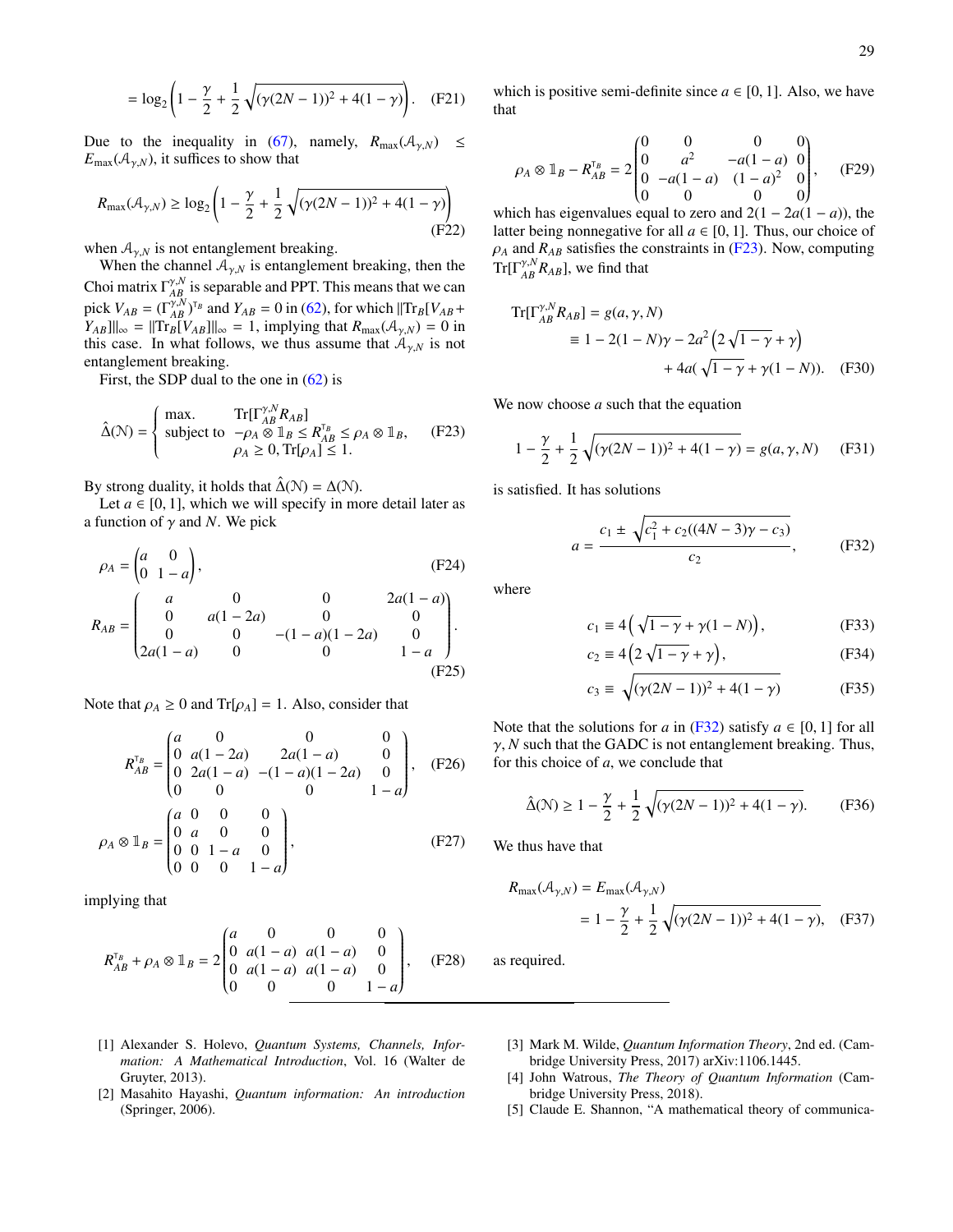tion," [The Bell System Technical Journal](https://ieeexplore.ieee.org/document/6773024?arnumber=6773024) 27, 379–423 (1948).

- <span id="page-30-0"></span>[6] Toby Cubitt, David Elkouss, William Matthews, Maris Ozols, David Perez-Garcia, and Sergii Strelchuk, "Unbounded number of channel uses may be required to detect quantum capacity," [Nature Communications](https://doi.org/10.1038/ncomms7739) 6, 6739 (2015), arXiv:1408.5115.
- <span id="page-30-1"></span>[7] David Elkouss and Sergii Strelchuk, "Superadditivity of private information for any number of uses of the channel," [Phys](http://dx.doi.org/10.1103/PhysRevLett.115.040501)[ical Review Letters](http://dx.doi.org/10.1103/PhysRevLett.115.040501) 115, 040501 (2015), arXiv:1502.05326.
- <span id="page-30-2"></span>[8] Igor Devetak and Peter W. Shor, "The capacity of a quantum channel for simultaneous transmission of classical and quantum information," [Communications in Mathematical Physics](https://link.springer.com/article/10.1007/s00220-005-1317-6) 256[, 287–303 \(2005\),](https://link.springer.com/article/10.1007/s00220-005-1317-6) arXiv:quant-ph/0311131.
- <span id="page-30-3"></span>[9] Graeme Smith, "Private classical capacity with a symmetric side channel and its application to quantum cryptography," [Physical Review A](http://dx.doi.org/10.1103/PhysRevA.78.022306) 78, 022306 (2008), arXiv:0705.3838.
- <span id="page-30-4"></span>[10] Motohisa Fukuda and Michael M. Wolf, "Simplifying additivity problems using direct sum constructions," [Journal of Math](http://dx.doi.org/10.1063/1.2746128)[ematical Physics](http://dx.doi.org/10.1063/1.2746128) 48, 072101 (2007), arXiv:0704.1092.
- <span id="page-30-5"></span>[11] Li Gao, Marius Junge, and Nicholas LaRacuente, "Capacity estimates via comparison with TRO channels," [Com](https://link.springer.com/article/10.1007/s00220-018-3249-y)[munications in Mathematical Physics](https://link.springer.com/article/10.1007/s00220-018-3249-y) 364, 83–121 (2018), arXiv:1609.08594.
- <span id="page-30-6"></span>[12] Felix Leditzky, Nilanjana Datta, and Graeme Smith, "Useful states and entanglement distillation," [IEEE Transactions on In](https://ieeexplore.ieee.org/document/8119865)formation Theory 64[, 4689–4708 \(2018\),](https://ieeexplore.ieee.org/document/8119865) arXiv:1701.03081.
- <span id="page-30-29"></span>[13] Felix Leditzky, Debbie Leung, and Graeme Smith, "Quantum and private capacities of low-noise channels," [Physical Review](http://dx.doi.org/ 10.1103/PhysRevLett.120.160503) Letters 120[, 160503 \(2018\),](http://dx.doi.org/ 10.1103/PhysRevLett.120.160503) arXiv:1705.04335.
- [14] Felix Leditzky, Debbie Leung, and Graeme Smith, "Dephrasure channel and superadditivity of coherent information," [Physical Review Letters](http://dx.doi.org/ 10.1103/PhysRevLett.121.160501) 121, 160501 (2018), arXiv:1806.08327.
- <span id="page-30-7"></span>[15] Johannes Bausch and Felix Leditzky, "Quantum codes from neural networks," [New Journal of Physics](http://dx.doi.org/ 10.1088/1367-2630/ab6cdd) 22, 023005 (2020), arXiv:1806.08781.
- <span id="page-30-8"></span>[16] Christopher King, "Additivity for unital qubit channels," [Journal of Mathematical Physics](http://dx.doi.org/10.1063/1.1500791) 43, 4641–4653 (2002), arXiv:quant-ph/0103156.
- <span id="page-30-9"></span>[17] Christopher King, "The capacity of the quantum depolarizing channel," [IEEE Transactions on Information Theory](http://dx.doi.org/ 10.1109/TIT.2002.806153) 49, 221– [229 \(2003\),](http://dx.doi.org/ 10.1109/TIT.2002.806153) arXiv:quant-ph/0204172.
- <span id="page-30-10"></span>[18] Vittorio Giovannetti and Rosario Fazio, "Information-capacity description of spin-chain correlations," [Physical Review A](http://dx.doi.org/10.1103/PhysRevA.71.032314) 71, [032314 \(2005\),](http://dx.doi.org/10.1103/PhysRevA.71.032314) arXiv:quant-ph/0405110.
- <span id="page-30-11"></span>[19] Michael A. Nielsen and Isaac L. Chuang, *Quantum Computation and Quantum Information: 10th Anniversary Edition* (Cambridge University Press, Cambridge, UK, 2010).
- [20] C. J. Myatt, B. E. King, Q. A. Turchette, C. A. Sackett, D. Kielpinski, W. M. Itano, C. Monroe, and D. J. Wineland, "Decoherence of quantum superpositions through coupling to engineered reservoirs," Nature 403[, 269–273 \(2000\).](https://doi.org/10.1038/35002001)
- <span id="page-30-12"></span>[21] Q. A. Turchette, C. J. Myatt, B. E. King, C. A. Sackett, D. Kielpinski, W. M. Itano, C. Monroe, and D. J. Wineland, "Decoherence and decay of motional quantum states of a trapped atom coupled to engineered reservoirs," [Physical Re](http://dx.doi.org/ 10.1103/PhysRevA.62.053807)view A 62[, 053807 \(2000\).](http://dx.doi.org/ 10.1103/PhysRevA.62.053807)
- <span id="page-30-13"></span>[22] Luca Chirolli and Guido Burkard, "Decoherence in solidstate qubits," [Advances in Physics](http://dx.doi.org/10.1080/00018730802218067) 57, 225–285 (2008), arXiv:0809.4716.
- <span id="page-30-14"></span>[23] Wen-Jie Zou, Yu-Huai Li, Shu-Chao Wang, Yuan Cao, Ji-Gang Ren, Juan Yin, Cheng-Zhi Peng, Xiang-Bin Wang, and Jian-Wei Pan, "Protecting entanglement from finitetemperature thermal noise via weak measurement and quan-

tum measurement reversal," [Physical Review A](http://dx.doi.org/ 10.1103/PhysRevA.95.042342) 95, 042342 [\(2017\).](http://dx.doi.org/ 10.1103/PhysRevA.95.042342)

- <span id="page-30-15"></span>[24] Sougato Bose, "Quantum communication through an unmodulated spin chain," [Physical Review Letters](http://dx.doi.org/ 10.1103/PhysRevLett.91.207901) 91, 207901 (2003), arXiv:quant-ph/0212041.
- <span id="page-30-16"></span>[25] Horace Yuen and Jeffrey H. Shapiro, "Optical communication with two-photon coherent states–Part I: Quantum-state propagation and quantum-noise," [IEEE Transactions on Information](http://dx.doi.org/10.1109/TIT.1978.1055958) Theory 24[, 657–668 \(1978\).](http://dx.doi.org/10.1109/TIT.1978.1055958)
- [26] Jeffrey H. Shapiro, "The quantum theory of optical communications," [IEEE Journal of Selected Topics in Quantum Elec](http://dx.doi.org/ 10.1109/JSTQE.2009.2024959)tronics 15[, 1547–1569 \(2009\).](http://dx.doi.org/ 10.1109/JSTQE.2009.2024959)
- <span id="page-30-17"></span>[27] Filip Rozpędek, Kenneth Goodenough, Jeremy Ribeiro, Norbert Kalb, Valentina Caprara Vivoli, Andreas Reiserer, Ronald Hanson, Stephanie Wehner, and David Elkouss, "Parameter regimes for a single sequential quantum repeater," [Quantum](https://doi.org/10.1088%2F2058-9565%2Faab31b) [Science and Technology](https://doi.org/10.1088%2F2058-9565%2Faab31b) 3, 034002 (2018), arXiv:1705.00043.
- <span id="page-30-18"></span>[28] Ryo Namiki and Takuya Hirano, "Practical limitation for continuous-variable quantum cryptography using coherent states," [Physical Review Letters](http://dx.doi.org/10.1103/PhysRevLett.92.117901) 92, 117901 (2004), arXiv:quant-ph/0403115.
- <span id="page-30-19"></span>[29] Jérôme Lodewyck, Thierry Debuisschert, Rosa Tualle-Brouri, and Philippe Grangier, "Controlling excess noise in fiberoptics continuous-variable quantum key distribution," [Physi](http://dx.doi.org/ 10.1103/PhysRevA.72.050303)cal Review A 72[, 050303 \(2005\),](http://dx.doi.org/ 10.1103/PhysRevA.72.050303) arXiv:quant-ph/0511104.
- <span id="page-30-20"></span>[30] Alexander S. Holevo and Reinhard F. Werner, "Evaluating capacities of bosonic Gaussian channels," [Physical Review A](http://dx.doi.org/ 10.1103/PhysRevA.63.032312) 63, [032312 \(2001\),](http://dx.doi.org/ 10.1103/PhysRevA.63.032312) arXiv:quant-ph/9912067.
- <span id="page-30-21"></span>[31] Kunal Sharma, Sushovit Adhikari, Masahiro Takeoka, and Mark M. Wilde, "Bounding the energy-constrained quantum and private capacities of bosonic thermal channels," [New Jour](https://iopscience.iop.org/article/10.1088/1367-2630/aac11a)nal of Physics 20[, 063025 \(2018\),](https://iopscience.iop.org/article/10.1088/1367-2630/aac11a) arXiv:1708.07257.
- <span id="page-30-22"></span>[32] Kyungjoo Noh, Victor V. Albert, and Liang Jiang, "Improved quantum capacity bounds of Gaussian loss channels and achievable rates with Gottesman-Kitaev-Preskill codes," [IEEE Transactions on Information Theory](https://arxiv.org/abs/1801.07271) 65, 2563–2582 [\(2019\),](https://arxiv.org/abs/1801.07271) arXiv:1801.07271.
- <span id="page-30-30"></span>[33] Stefano Pirandola, Riccardo Laurenza, Carlo Ottaviani, and Leonardo Banchi, "Fundamental limits of repeaterless quantum communications," [Nature Communications](https://doi.org/10.1038/ncomms15043) 8, 15043 [\(2017\).](https://doi.org/10.1038/ncomms15043)
- <span id="page-30-24"></span>[34] Matteo Rosati, Andrea Mari, and Vittorio Giovannetti, "Narrow bounds for the quantum capacity of thermal attenuators," [Nature Communications](https://doi.org/10.1038/s41467-018-06848-0) 9, 4339 (2018), arXiv:1801.04731.
- <span id="page-30-23"></span>[35] Mark M. Wilde, Marco Tomamichel, and Mario Berta, "Converse bounds for private communication over quantum channels," [IEEE Transactions on Information Theory](https://ieeexplore.ieee.org/document/7807212) 63, 1792– [1817 \(2017\),](https://ieeexplore.ieee.org/document/7807212) arXiv:1602.08898.
- <span id="page-30-25"></span>[36] Sergey N. Filippov, "Lower and upper bounds on nonunital qubit channel capacities," [Reports on Mathematical Physics](http://dx.doi.org/https://doi.org/10.1016/S0034-4877(18)30083-1) 82[, 149–159 \(2018\),](http://dx.doi.org/https://doi.org/10.1016/S0034-4877(18)30083-1) arXiv:1802.00646.
- <span id="page-30-26"></span>[37] Sergey N. Filippov, Vladimir V. Frizen, and Daria V. Kolobova, "Ultimate entanglement robustness of two-qubit states against general local noises," [Physical Review A](http://dx.doi.org/10.1103/PhysRevA.97.012322) 97, [012322 \(2018\),](http://dx.doi.org/10.1103/PhysRevA.97.012322) arXiv:1708.08208.
- <span id="page-30-27"></span>[38] Hou Li-Zhen and Fang Mao-Fa, "Entanglement-assisted classical capacity of a generalized amplitude damping channel," [Chinese Physics Letters](http://stacks.iop.org/0256-307X/24/i=9/a=006) 24, 2482 (2007).
- <span id="page-30-28"></span>[39] Charles H. Bennett, Peter W. Shor, John A. Smolin, and Ashish V. Thapliyal, "Entanglement-assisted classical capacity of noisy quantum channels," [Physical Review Letters](http://dx.doi.org/10.1103/PhysRevLett.83.3081) 83, [3081–3084 \(1999\),](http://dx.doi.org/10.1103/PhysRevLett.83.3081) arXiv:quant-ph/9904023.
- [40] Charles H. Bennett, Peter W. Shor, John A. Smolin, and Ashish V. Thapliyal, "Entanglement-assisted capacity of a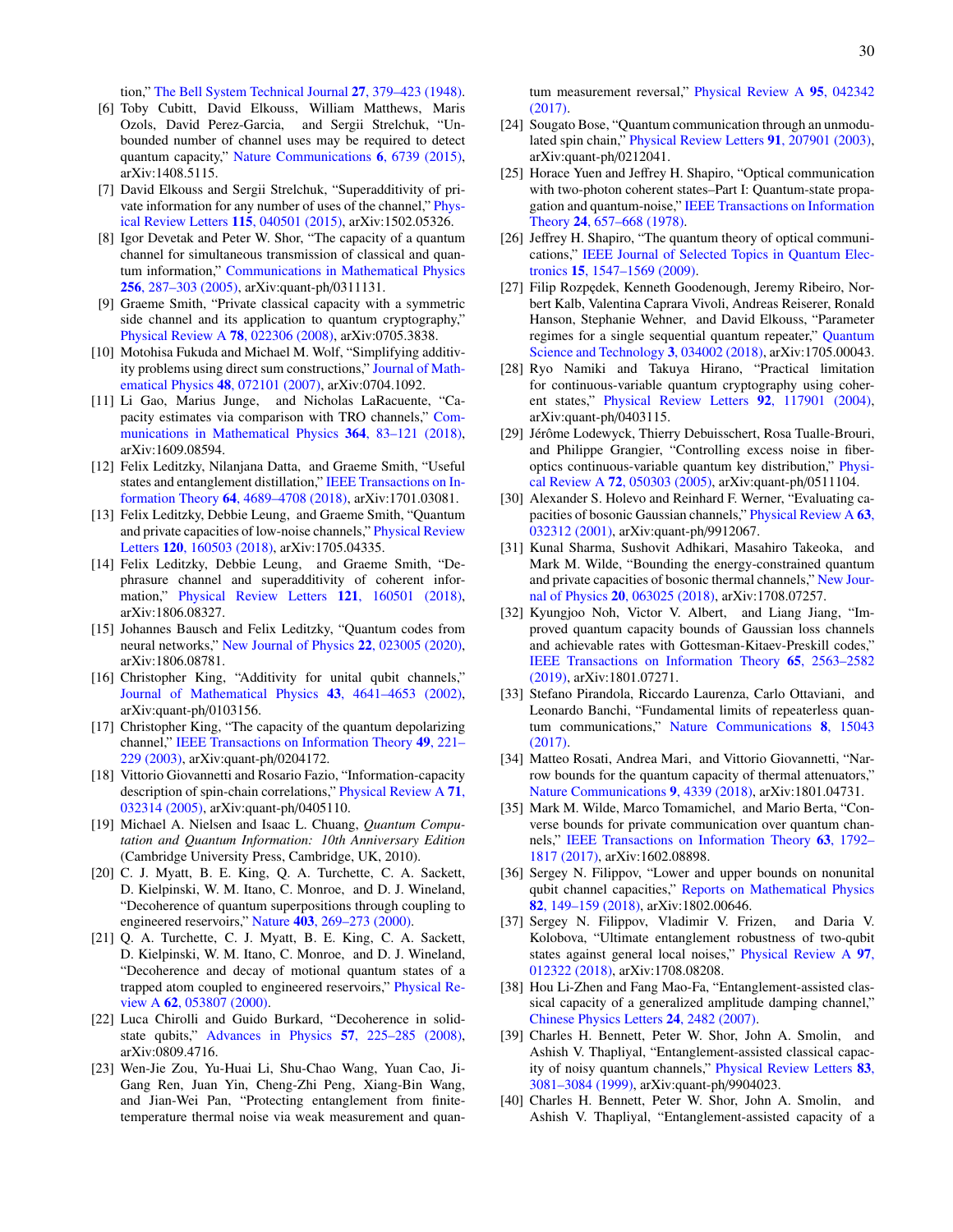quantum channel and the reverse Shannon theorem," [IEEE](http://dx.doi.org/10.1109/TIT.2002.802612) [Transactions on Information Theory](http://dx.doi.org/10.1109/TIT.2002.802612) 48, 2637–2655 (2002), arXiv:quant-ph/0106052.

- <span id="page-31-0"></span>[41] Alexander S. Holevo, "On entanglement assisted classical capacity," [Journal of Mathematical Physics](https://doi.org/10.1063/1.1495877) 43, 4326–4333 [\(2002\),](https://doi.org/10.1063/1.1495877) arXiv:quant-ph/0106075.
- <span id="page-31-1"></span>[42] Masahiro Takeoka, Saikat Guha, and Mark M. Wilde, "The squashed entanglement of a quantum channel," [IEEE](http://dx.doi.org/ 10.1109/TIT.2014.2330313) [Transactions on Information Theory](http://dx.doi.org/ 10.1109/TIT.2014.2330313) 60, 4987–4998 (2014), arXiv:1310.0129.
- <span id="page-31-12"></span>[43] Masahiro Takeoka, Saikat Guha, and Mark M. Wilde, "Fundamental rate-loss tradeoff for optical quantum key distribution," [Nature Communications](http://dx.doi.org/10.1038/ncomms6235) 5, 5235 (2014), arXiv:1504.06390.
- <span id="page-31-2"></span>[44] Kenneth Goodenough, David Elkouss, and Stephanie Wehner, "Assessing the performance of quantum repeaters for all phase-insensitive Gaussian bosonic channels," [New Journal of](https://doi.org/10.1088%2F1367-2630%2F18%2F6%2F063005) Physics 18[, 063005 \(2016\),](https://doi.org/10.1088%2F1367-2630%2F18%2F6%2F063005) arXiv:1511.08710.
- <span id="page-31-3"></span>[45] Michael Horodecki, Peter W. Shor, and Mary Beth Ruskai, "Entanglement breaking channels," [Reviews in Mathematical](https://www.worldscientific.com/doi/abs/10.1142/S0129055X03001709) Physics 15[, 629–641 \(2003\),](https://www.worldscientific.com/doi/abs/10.1142/S0129055X03001709) arXiv:quant-ph/0302031.
- <span id="page-31-4"></span>[46] Filippo Caruso and Vittorio Giovannetti, "Degradability of bosonic Gaussian channels," [Physical Review A](https://journals.aps.org/pra/abstract/10.1103/PhysRevA.74.062307) 74, 062307 [\(2006\),](https://journals.aps.org/pra/abstract/10.1103/PhysRevA.74.062307) arXiv:quant-ph/0603257.
- <span id="page-31-5"></span>[47] Xin Wang, Wei Xie, and Runyao Duan, "Semidefinite programming strong converse bounds for classical capacity," [IEEE Transactions on Information Theory](http://dx.doi.org/ 10.1109/TIT.2017.2741101) 64, 640–653 [\(2018\),](http://dx.doi.org/ 10.1109/TIT.2017.2741101) arXiv:1610.06381.
- <span id="page-31-6"></span>[48] Felix Leditzky, Eneet Kaur, Nilanjana Datta, and Mark M. Wilde, "Approaches for approximate additivity of the Holevo information of quantum channels," [Physical Review A](http://dx.doi.org/10.1103/PhysRevA.97.012332) 97, [012332 \(2018\),](http://dx.doi.org/10.1103/PhysRevA.97.012332) arXiv:1709.01111.
- <span id="page-31-7"></span>[49] Michael M. Wolf and David Pérez-García, "Quantum capacities of channels with small environment," [Physical Review A](http://dx.doi.org/10.1103/PhysRevA.75.012303) 75[, 012303 \(2007\),](http://dx.doi.org/10.1103/PhysRevA.75.012303) arXiv:quant-ph/0607070.
- <span id="page-31-8"></span>[50] Graeme Smith and John A. Smolin, "Additive extensions of a quantum channel," in *[2008 IEEE Information Theory Work](http://dx.doi.org/ 10.1109/ITW.2008.4578688)[shop](http://dx.doi.org/ 10.1109/ITW.2008.4578688)* (2008) pp. 368–372.
- <span id="page-31-10"></span>[51] David Sutter, Volkher B. Scholz, Andreas Winter, and Renato Renner, "Approximate degradable quantum channels," [IEEE](http://dx.doi.org/10.1109/TIT.2017.2754268) [Transactions on Information Theory](http://dx.doi.org/10.1109/TIT.2017.2754268) 63, 7832–7844 (2017), arXiv:1412.0980.
- <span id="page-31-11"></span>[52] Marco Tomamichel, Mark M. Wilde, and Andreas Winter, "Strong converse rates for quantum communication," [IEEE](http://dx.doi.org/ 10.1109/TIT.2016.2615847) [Transactions on Information Theory](http://dx.doi.org/ 10.1109/TIT.2016.2615847) 63, 715–727 (2017), arXiv:1406.2946.
- <span id="page-31-18"></span>[53] Noah Davis, Maksim E. Shirokov, and Mark M. Wilde, "Energy-constrained two-way assisted private and quantum capacities of quantum channels," [Physical Review A](http://dx.doi.org/10.1103/PhysRevA.97.062310) 97, [062310 \(2018\),](http://dx.doi.org/10.1103/PhysRevA.97.062310) arXiv:1801.08102.
- <span id="page-31-17"></span>[54] Mario Berta and Mark M. Wilde, "Amortization does not en-hance the max-Rains information of a quantum channel," [New](http://stacks.iop.org/1367-2630/20/i=5/a=053044) [Journal of Physics](http://stacks.iop.org/1367-2630/20/i=5/a=053044) 20, 053044 (2018), arXiv:1709.04907.
- <span id="page-31-19"></span>[55] Eneet Kaur and Mark M. Wilde, "Amortized entanglement of a quantum channel and approximately teleportation-simulable channels," [Journal of Physics A: Mathematical and Theoreti](http://dx.doi.org/10.1088/1751-8121/aa9da7)cal 51[, 035303 \(2017\),](http://dx.doi.org/10.1088/1751-8121/aa9da7) arXiv:1707.07721.
- <span id="page-31-9"></span>[56] Benjamin Schumacher and Michael A. Nielsen, "Quantum data processing and error correction," [Physical Review A](https://journals.aps.org/pra/abstract/10.1103/PhysRevA.54.2629) 54, [2629–2635 \(1996\),](https://journals.aps.org/pra/abstract/10.1103/PhysRevA.54.2629) arXiv:quant-ph/9604022.
- <span id="page-31-13"></span>[57] Mark M. Wilde, "Squashed entanglement and approximate private states," [Quantum Information Processing](https://link.springer.com/article/10.1007%2Fs11128-016-1432-7) 15, 4563– [4580 \(2016\),](https://link.springer.com/article/10.1007%2Fs11128-016-1432-7) arXiv:1606.08028.
- <span id="page-31-14"></span>[58] Xin Wang and Runyao Duan, "Improved semidefinite programming upper bound on distillable entanglement," [Physical](http://dx.doi.org/10.1103/PhysRevA.94.050301)

Review A 94[, 050301 \(2016\),](http://dx.doi.org/10.1103/PhysRevA.94.050301) arXiv:1601.07940.

- <span id="page-31-15"></span>[59] Xin Wang, Kun Fang, and Runyao Duan, "Semidefinite programming converse bounds for quantum communication," [IEEE Transactions on Information Theory](https://ieeexplore.ieee.org/document/8482492) 65, 2583–2592 [\(2019\),](https://ieeexplore.ieee.org/document/8482492) arXiv:1709.00200.
- <span id="page-31-16"></span>[60] Matthias Christandl and Alexander Müller-Hermes, "Relative entropy bounds on quantum, private and repeater capacities," [Communications in Mathematical Physics](http://dx.doi.org/10.1007/s00220-017-2885-y) 353, 821–852 [\(2017\),](http://dx.doi.org/10.1007/s00220-017-2885-y) arXiv:1604.03448.
- <span id="page-31-20"></span>[61] Some of the Matlab code makes use of the Quantinf package [\[119\]](#page-33-3) as well as the package QETLAB [\[120\]](#page-33-4).
- <span id="page-31-21"></span>[62] Alexei Kitaev, "Quantum computations: algorithms and error correction," [Russian Mathematical Surveys](http://dx.doi.org/ 10.1070/RM1997v052n06ABEH002155) 52, 1191–1249 [\(1997\).](http://dx.doi.org/ 10.1070/RM1997v052n06ABEH002155)
- <span id="page-31-22"></span>[63] Alexander S. Holevo, "Bounds for the quantity of information transmitted by a quantum communication channel," [Problems](http://www.mathnet.ru/php/archive.phtml?wshow=paper&jrnid=ppi&paperid=903&option_lang=eng) [of Information Transmission](http://www.mathnet.ru/php/archive.phtml?wshow=paper&jrnid=ppi&paperid=903&option_lang=eng) 9, 177–183 (1973).
- [64] Benjamin Schumacher and Michael D. Westmoreland, "Sending classical information via noisy quantum channels," [Physi](http://dx.doi.org/10.1103/PhysRevA.56.131)cal Review A 56[, 131–138 \(1997\).](http://dx.doi.org/10.1103/PhysRevA.56.131)
- <span id="page-31-23"></span>[65] Alexander S. Holevo, "The capacity of the quantum channel with general signal states," [IEEE Transactions on Information](http://dx.doi.org/10.1109/18.651037) Theory 44[, 269–273 \(1998\),](http://dx.doi.org/10.1109/18.651037) arXiv:quant-ph/9611023.
- <span id="page-31-24"></span>[66] Benjamin Schumacher, "Sending quantum entanglement through noisy channels," [Physical Review A](https://journals.aps.org/pra/abstract/10.1103/PhysRevA.54.2614) 54, 2614–2628 [\(1996\),](https://journals.aps.org/pra/abstract/10.1103/PhysRevA.54.2614) arXiv:quant-ph/9604023.
- [67] Howard Barnum, M. A. Nielsen, and Benjamin Schumacher, "Information transmission through a noisy quantum channel," Physical Review A 57[, 4153–4175 \(1998\),](https://journals.aps.org/pra/abstract/10.1103/PhysRevA.57.4153) arXiv:quantph/9702049.
- [68] Howard Barnum, Emanuel Knill, and Michael A. Nielsen, "On quantum fidelities and channel capacities," [IEEE Trans](https://ieeexplore.ieee.org/document/850671)[actions on Information Theory](https://ieeexplore.ieee.org/document/850671) 46, 1317–1329 (2000), arXiv:quant-ph/9809010.
- [69] Seth Lloyd, "Capacity of the noisy quantum channel," Physical Review A 55[, 1613–1622 \(1997\),](http://dx.doi.org/10.1103/PhysRevA.55.1613) arXiv:quantph/9604015.
- [70] Peter W. Shor, "The quantum channel capacity and coherent information," in *Lecture Notes, MSRI Workshop on Quantum Computation* (2002).
- <span id="page-31-25"></span>[71] Igor Devetak, "The private classical capacity and quantum capacity of a quantum channel," [IEEE Transactions on Informa](http://dx.doi.org/10.1109/TIT.2004.839515)tion Theory 51[, 44–55 \(2005\),](http://dx.doi.org/10.1109/TIT.2004.839515) arXiv:quant-ph/0304127.
- <span id="page-31-26"></span>[72] Ning Cai, Andreas Winter, and Raymond W. Yeung, "Quantum privacy and quantum wiretap channels," [Problems of In](http://dx.doi.org/10.1007/s11122-005-0002-x)[formation Transmission](http://dx.doi.org/10.1007/s11122-005-0002-x) 40, 318–336 (2004).
- <span id="page-31-27"></span>[73] Charles H. Bennett, Gilles Brassard, Sandu Popescu, Benjamin Schumacher, John A. Smolin, and William K. Wootters, "Purification of noisy entanglement and faithful teleportation via noisy channels," [Physical Review Letters](http://dx.doi.org/10.1103/PhysRevLett.76.722) 76, 722– [725 \(1996\).](http://dx.doi.org/10.1103/PhysRevLett.76.722)
- <span id="page-31-28"></span>[74] Charles H. Bennett, David P. DiVincenzo, John A. Smolin, and William K. Wootters, "Mixed-state entanglement and quantum error correction," [Physical Review A](http://dx.doi.org/ 10.1103/PhysRevA.54.3824) 54, 3824–3851 [\(1996\).](http://dx.doi.org/ 10.1103/PhysRevA.54.3824)
- <span id="page-31-29"></span>[75] Michał Horodecki, Paweł Horodecki, and Ryszard Horodecki, "Unified approach to quantum capacities: Towards quantum noisy coding theorem," [Physical Review](http://dx.doi.org/10.1103/PhysRevLett.85.433) Letters 85[, 433–436 \(2000\),](http://dx.doi.org/10.1103/PhysRevLett.85.433) arXiv:quant-ph/0003040.
- <span id="page-31-31"></span>[76] Igor Devetak and Andreas Winter, "Distillation of secret key and entanglement from quantum states," [Proceedings of the](http://dx.doi.org/ 10.1098/rspa.2004.1372) [Royal Society A: Mathematical, Physical and Engineering](http://dx.doi.org/ 10.1098/rspa.2004.1372) Sciences 461[, 207–235 \(2005\),](http://dx.doi.org/ 10.1098/rspa.2004.1372) arXiv:quant-ph/0306078.
- <span id="page-31-30"></span>[77] Igor Devetak, Marius Junge, Christoper King, and Mary Beth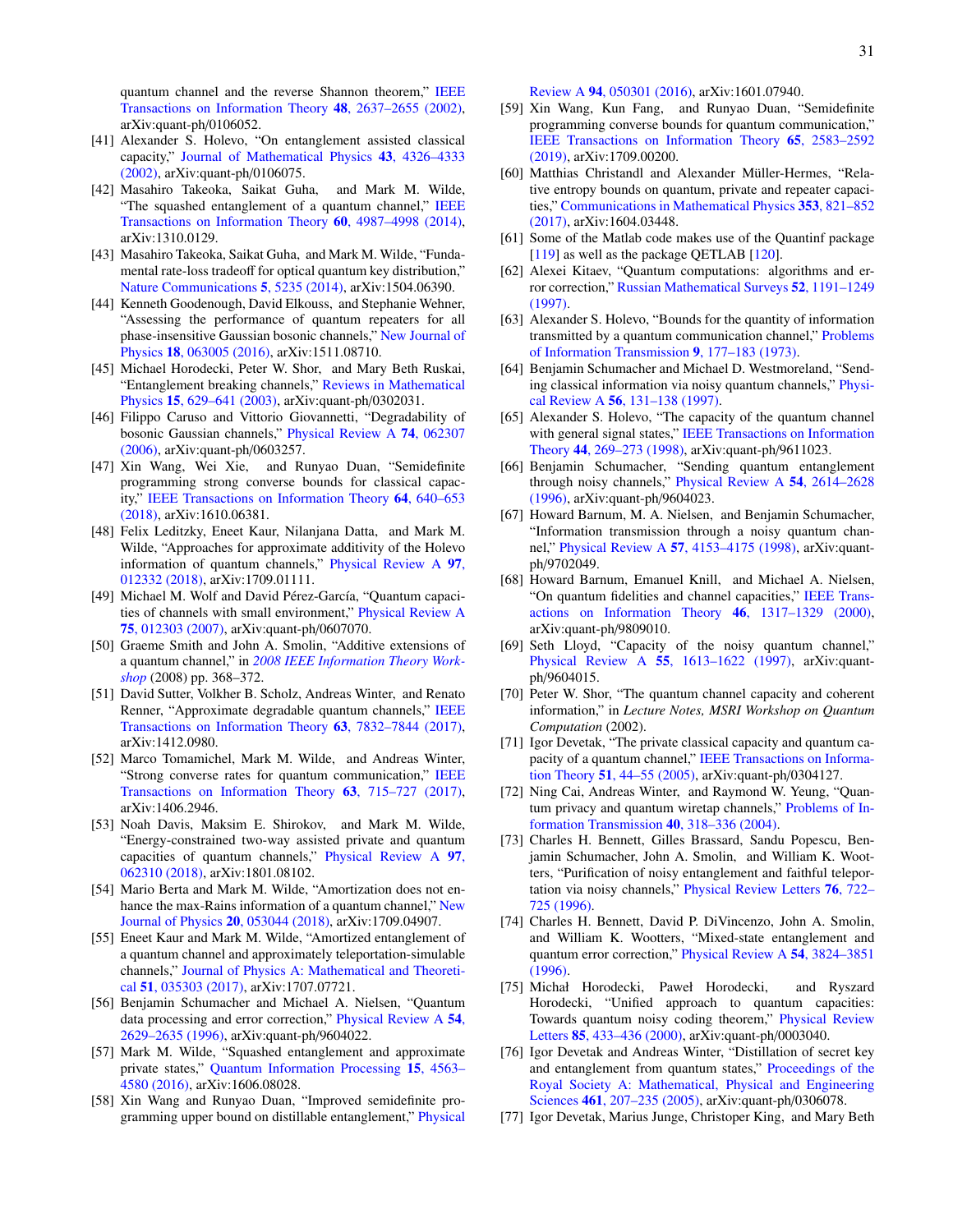Ruskai, "Multiplicativity of completely bounded *p*-norms implies a new additivity result," [Communications in Mathemati](http://dx.doi.org/10.1007/s00220-006-0034-0)cal Physics 266[, 37–63 \(2006\),](http://dx.doi.org/10.1007/s00220-006-0034-0) arXiv:quant-ph/0506196.

- <span id="page-32-0"></span>[78] John Watrous, "Simpler semidefinite programs for completely bounded norms," [Chicago Journal of Theoretical Computer](http://cjtcs.cs.uchicago.edu/articles/2013/8/contents.html) [Science](http://cjtcs.cs.uchicago.edu/articles/2013/8/contents.html) 2013 (2013), arXiv:1207.5726.
- <span id="page-32-1"></span>[79] Eric M. Rains, "A semidefinite program for distillable entanglement," [IEEE Transactions on Information Theory](http://dx.doi.org/10.1109/18.959270) 47, [2921–2933 \(2001\),](http://dx.doi.org/10.1109/18.959270) arXiv:quant-ph/0008047.
- <span id="page-32-2"></span>[80] Koenraad Audenaert, B. De Moor, Karl G. H. Vollbrecht, and Reinhard F. Werner, "Asymptotic relative entropy of entangle-ment for orthogonally invariant states," [Physical Review A](http://dx.doi.org/10.1103/PhysRevA.66.032310) 66, [032310 \(2002\),](http://dx.doi.org/10.1103/PhysRevA.66.032310) arXiv:quant-ph/0204143.
- <span id="page-32-3"></span>[81] Vlatko Vedral and Martin B. Plenio, "Entanglement measures and purification procedures," [Physical Review A](http://dx.doi.org/ 10.1103/PhysRevA.57.1619) 57, 1619– [1633 \(1998\),](http://dx.doi.org/ 10.1103/PhysRevA.57.1619) arXiv:quant-ph/9707035.
- <span id="page-32-4"></span>[82] Hisaharu Umegaki, "Conditional expectations in an operator algebra, IV (entropy and information)," [Kodai Mathematical](http://dx.doi.org/10.2996/kmj/1138844604) [Seminar Reports](http://dx.doi.org/10.2996/kmj/1138844604) 14, 59–85 (1962).
- <span id="page-32-5"></span>[83] Reinhard F. Werner, "Quantum states with Einstein-Podolsky-Rosen correlations admitting a hidden-variable model," [Phys](http://dx.doi.org/10.1103/PhysRevA.40.4277)ical Review A 40[, 4277–4281 \(1989\).](http://dx.doi.org/10.1103/PhysRevA.40.4277)
- <span id="page-32-6"></span>[84] Hamza Fawzi and Omar Fawzi, "Efficient optimization of the quantum relative entropy," [Journal of Physics A: Mathematical](http://stacks.iop.org/1751-8121/51/i=15/a=154003) and Theoretical 51[, 154003 \(2018\),](http://stacks.iop.org/1751-8121/51/i=15/a=154003) arXiv:1705.06671.
- [85] Kun Fang, Xin Wang, Marco Tomamichel, and Runyao Duan, "Non-asymptotic entanglement distillation," [IEEE](https://ieeexplore.ieee.org/document/8707001) [Transactions on Information Theory](https://ieeexplore.ieee.org/document/8707001) 65, 6454–6465 (2019), arXiv:1706.06221.
- <span id="page-32-7"></span>[86] Mark M. Wilde, "Entanglement cost and quantum channel simulation," [Physical Review A](http://dx.doi.org/ 10.1103/PhysRevA.98.042338) 98, 042338 (2018), arXiv:1807.11939.
- <span id="page-32-8"></span>[87] L. Gurvits, "Classical deterministic complexity of Edmonds" problem and quantum entanglement," Proceedings of the 35th Annual ACM Symposium on Theory of Computing , 10–19 (2003), arXiv:quant-ph/0303055.
- [88] Yi-Kai Liu, *The Complexity of the Consistency and Nrepresentability Problems for Quantum States*, [Ph.D. thesis,](https://arxiv.org/abs/0712.3041) University of California, San Diego (2007), arXiv:0712.3041.
- <span id="page-32-9"></span>[89] Sevag Gharibian, "Strong NP-hardness of the quantum separability problem," Quantum Information and Computation 10, 343–360 (2010), arXiv:0810.4507.
- <span id="page-32-10"></span>[90] Adam Miranowicz and Satoshi Ishizaka, "Closed formula for the relative entropy of entanglement," [Physical Review A](http://dx.doi.org/ 10.1103/PhysRevA.78.032310) 78, [032310 \(2008\),](http://dx.doi.org/ 10.1103/PhysRevA.78.032310) arXiv:0805.3134.
- <span id="page-32-11"></span>[91] Asher Peres, "Separability criterion for density matrices," [Physical Review Letters](http://dx.doi.org/ 10.1103/PhysRevLett.77.1413) 77, 1413–1415 (1996), arXiv:quantph/9604005.
- <span id="page-32-12"></span>[92] Michał Horodecki, Paweł Horodecki, and Ryszard Horodecki, "Separability of mixed states: necessary and sufficient conditions," [Physics Letters A](http://dx.doi.org/https://doi.org/10.1016/S0375-9601(96)00706-2) 223, 1-8 (1996), arXiv:quant-ph/9605038.
- <span id="page-32-13"></span>[93] Matthias Christandl and Andreas Winter, "Squashed entanglement: An additive entanglement measure," [Journal of Mathe](https://doi.org/10.1063/1.1643788)matical Physics 45[, 829–840 \(2004\),](https://doi.org/10.1063/1.1643788) arXiv:quant-ph/0308088.
- <span id="page-32-14"></span>[94] Robert R. Tucci, "Quantum entanglement and conditional information transmission," arXiv:quant-ph/[9909041 \(1999\).](https://arxiv.org/abs/quant-ph/9909041)
- <span id="page-32-15"></span>[95] Robert R. Tucci, "Entanglement of distillation and conditional mutual information," arXiv:quant-ph/[0202144 \(2002\).](https://arxiv.org/abs/quant-ph/0202144)
- <span id="page-32-16"></span>[96] Nilanjana Datta, "Min- and max-relative entropies and a new entanglement monotone," [IEEE Transactions on Information](https://ieeexplore.ieee.org/document/4957651) Theory 55[, 2816–2826 \(2009\),](https://ieeexplore.ieee.org/document/4957651) arXiv:0803.2770.
- <span id="page-32-17"></span>[97] Ludovico Lami and Vittorio Giovannetti, "Entanglementbreaking indices," [Journal of Mathematical Physics](http://dx.doi.org/10.1063/1.4931482) 56,

[092201 \(2015\),](http://dx.doi.org/10.1063/1.4931482) arXiv:1411.2517.

- <span id="page-32-18"></span>[98] Alessio Serafini, *Quantum Continuous Variables: A Primer of Theoretical Methods* (CRC Press, 2017).
- <span id="page-32-19"></span>[99] Pieter Kok, W. J. Munro, Kae Nemoto, T. C. Ralph, Jonathan P. Dowling, and G. J. Milburn, "Linear optical quantum computing with photonic qubits," [Reviews of Modern](http://dx.doi.org/10.1103/RevModPhys.79.135) Physics 79[, 135–174 \(2007\),](http://dx.doi.org/10.1103/RevModPhys.79.135) arXiv:quant-ph/0512071.
- <span id="page-32-20"></span>[100] Sergey N. Filippov, Tomáš Rybár, and Mário Ziman, "Local two-qubit entanglement-annihilating channels," [Physical Re](http://dx.doi.org/ 10.1103/PhysRevA.85.012303)view A 85[, 012303 \(2012\),](http://dx.doi.org/ 10.1103/PhysRevA.85.012303) arXiv:1110.3757.
- <span id="page-32-21"></span>[101] Remigiusz Augusiak, Maciej Demianowicz, and Paweł Horodecki, "Universal observable detecting all two-qubit entanglement and determinant-based separability tests," [Physical](http://dx.doi.org/ 10.1103/PhysRevA.77.030301) Review A 77[, 030301 \(2008\),](http://dx.doi.org/ 10.1103/PhysRevA.77.030301) arXiv:quant-ph/0604109.
- <span id="page-32-22"></span>[102] Alexander S. Holevo, "Entanglement-breaking channels in infinite dimensions," [Problems of Information Transmission](http://dx.doi.org/ 10.1134/S0032946008030010) 44, [171–184 \(2008\),](http://dx.doi.org/ 10.1134/S0032946008030010) arXiv:0802.0235.
- <span id="page-32-23"></span>[103] Toby S. Cubitt, Mary Beth Ruskai, and Graeme Smith, "The structure of degradable quantum channels," [Journal of Mathe](http://dx.doi.org/10.1063/1.2953685)matical Physics 49[, 102104 \(2008\),](http://dx.doi.org/10.1063/1.2953685) arXiv:0802.1360.
- <span id="page-32-24"></span>[104] Geir Ove Myhr, *Symmetric Extension of Bipartite Quantum States and its Use in Quantum Key Distribution with Two-Way Postprocessing*, [Ph.D. thesis,](https://arxiv.org/abs/1103.0766) Friedrich-Alexander-Universität Erlangen-Nüremberg (2010).
- <span id="page-32-25"></span>[105] Geir Ove Myhr and Norbert Lütkenhaus, "Spectrum conditions for symmetric extendible states," [Physical Review A](http://dx.doi.org/10.1103/PhysRevA.79.062307) 79, [062307 \(2009\),](http://dx.doi.org/10.1103/PhysRevA.79.062307) arXiv:0812.3667.
- <span id="page-32-26"></span>[106] Jianxin Chen, Zhengfeng Ji, David Kribs, Norbert Lütkenhaus, and Bei Zeng, "Symmetric extension of twoqubit states," [Physical Review A](http://dx.doi.org/10.1103/PhysRevA.90.032318) 90, 032318 (2014), arXiv:1310.3530.
- <span id="page-32-27"></span>[107] Filippo Caruso, Vittorio Giovannetti, and Alexander S. Holevo, "One-mode bosonic Gaussian channels: a full weakdegradability classification," [New Journal of Physics](https://iopscience.iop.org/article/10.1088/1367-2630/8/12/310/meta) 8, 310 [\(2006\),](https://iopscience.iop.org/article/10.1088/1367-2630/8/12/310/meta) arXiv:quant-ph/0609013.
- <span id="page-32-28"></span>[108] Christopher King and Mary Beth Ruskai, "Minimal entropy of states emerging from noisy quantum channels," [IEEE Transac](https://ieeexplore.ieee.org/document/904522)[tions on Information Theory](https://ieeexplore.ieee.org/document/904522) 47, 192–209 (2001), arXiv:quantph/9911079.
- <span id="page-32-31"></span>[109] John Cortese, "Relative entropy and single qubit HolevoSchumacher-Westmoreland channel capacity," [arXiv:quant](https://arxiv.org/abs/quant-ph/0207128)ph/[0207128 \(2002\).](https://arxiv.org/abs/quant-ph/0207128)
- <span id="page-32-29"></span>[110] John Cortese, "Holevo-Schumacher-Westmoreland channel capacity for a class of qudit unital channels," [Physical Review](http://dx.doi.org/10.1103/PhysRevA.69.022302) A 69[, 022302 \(2004\),](http://dx.doi.org/10.1103/PhysRevA.69.022302) arXiv:quant-ph/0211093.
- <span id="page-32-30"></span>[111] Peter W. Shor, "Additivity of the classical capacity of entanglement-breaking quantum channels," [Journal of](https://doi.org/10.1063/1.1498000) [Mathematical Physics](https://doi.org/10.1063/1.1498000) 43, 4334–4340 (2002), arXiv:quantph/0201149.
- <span id="page-32-32"></span>[112] Dominic W. Berry, "Qubit channels that achieve capacity with two states," [Physical Review A](http://dx.doi.org/ 10.1103/PhysRevA.71.032334) 71, 032334 (2005), arXiv:quant-ph/0412113.
- <span id="page-32-33"></span>[113] Hou Li-Zhen and Fang Mao-Fa, "The Holevo capacity of a generalized amplitude-damping channel," [Chinese Physics](http://stacks.iop.org/1009-1963/16/i=7/a=006) 16, [1843 \(2007\).](http://stacks.iop.org/1009-1963/16/i=7/a=006)
- <span id="page-32-34"></span>[114] Raul Garcia-Patron, Carlos Navarrete-Benlloch, Seth Lloyd, Jeffrey H. Shapiro, and Nicolas J. Cerf, "Majorization theory approach to the Gaussian channel minimum entropy conjecture," [Physical Review Letters](https://journals.aps.org/prl/abstract/10.1103/PhysRevLett.108.110505) 108, 110505 (2012), arXiv:1111.1986.
- <span id="page-32-35"></span>[115] Luca Rigovacca, Go Kato, Stefan Bäuml, M. S. Kim, W. J. Munro, and Koji Azuma, "Versatile relative entropy bounds for quantum networks," [New Journal of Physics](http://dx.doi.org/10.1088/1367-2630/aa9fcf) 20, 013033 [\(2018\),](http://dx.doi.org/10.1088/1367-2630/aa9fcf) arXiv:1811.09572.